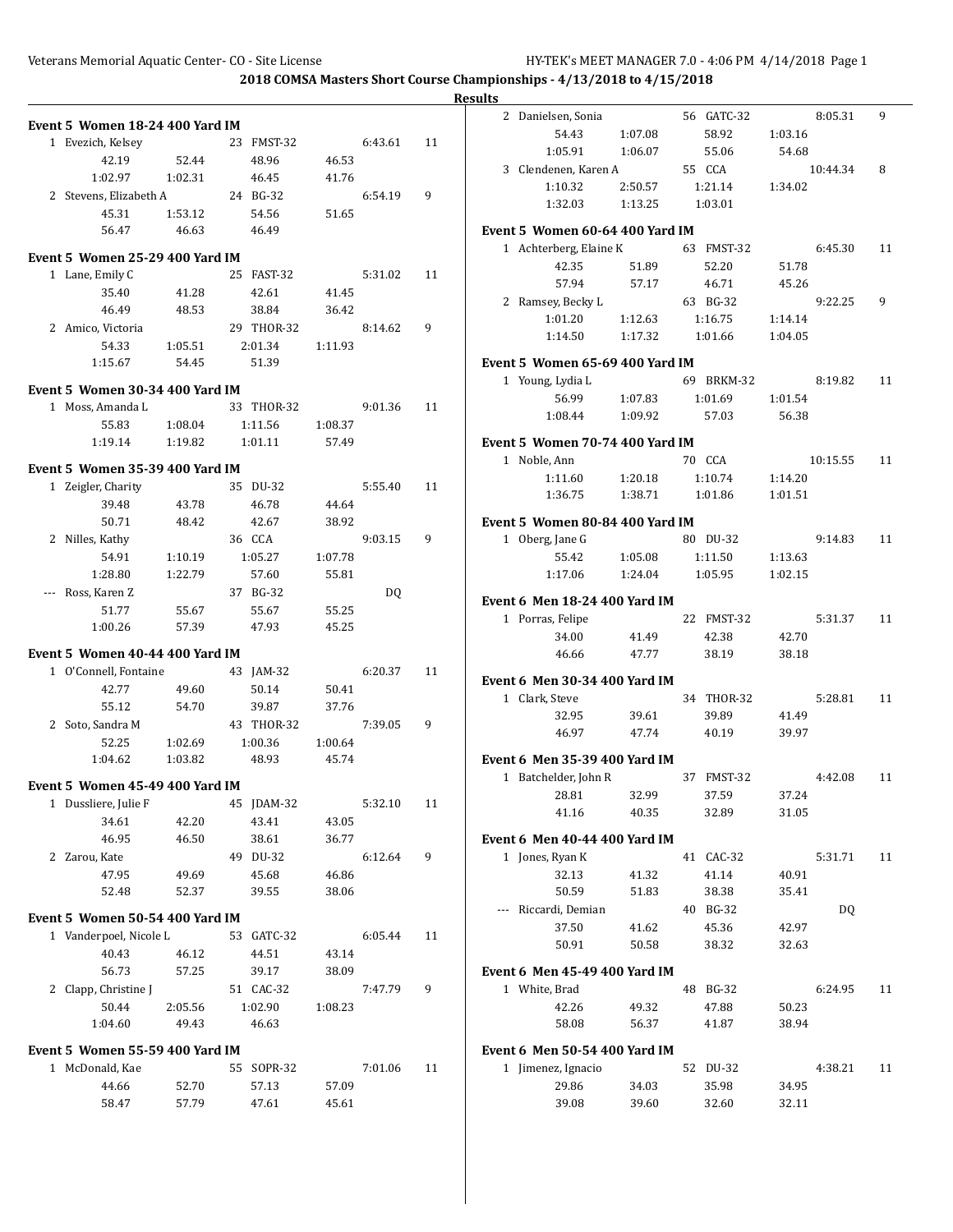|   |                                        |         |            |                |         |    | <b>Results</b> |
|---|----------------------------------------|---------|------------|----------------|---------|----|----------------|
|   | (Event 6 Men 50-54 400 Yard IM)        |         |            |                |         |    | Eve            |
|   | 2 Wachendorf, Mark S                   |         | 52 FMST-32 |                | 4:44.62 | 9  |                |
|   | 28.22                                  | 32.28   | 38.46      | 38.86          |         |    |                |
|   | 40.00                                  | 41.39   | 32.92      | 32.49          |         |    |                |
|   | 3 Lawrence, Dietrich W                 |         | 52 JAM-32  |                | 5:01.57 | 8  |                |
|   | 31.40                                  | 36.15   | 41.34      | 39.54          |         |    |                |
|   | 41.31                                  | 41.98   | 36.10      | 33.75          |         |    | Eve            |
|   | 4 Daughtrey, Clay L                    |         | 50 THOR-32 |                | 5:17.90 | 7  |                |
|   | 32.51                                  | 37.42   | 41.38      | 41.18          |         |    |                |
|   | 45.77                                  | 45.55   | 36.73      | 37.36          |         |    |                |
| 5 | Brower, William P                      |         | 51 LMS-32  |                | 6:29.94 | 6  |                |
|   | 42.18                                  | 51.86   | 53.09      | 52.79          |         |    |                |
|   | 57.47                                  | 57.51   | 38.86      | 36.18          |         |    |                |
|   | Event 6 Men 55-59 400 Yard IM          |         |            |                |         |    |                |
|   | 1 Mann, Jonathan E                     |         | 57 GATC-32 |                | 4:56.99 | 11 |                |
|   | 31.44                                  | 35.09   | 38.37      | 37.40          |         |    | Eve            |
|   | 42.97                                  | 43.18   | 35.28      | 33.26          |         |    |                |
|   |                                        |         | 56 FAST-32 |                | 5:30.77 | 9  |                |
|   | 2 Bakel, Joe J                         |         |            |                |         |    |                |
|   | 35.81                                  | 40.72   | 40.74      | 39.62<br>34.55 |         |    |                |
|   | 51.09                                  | 51.48   | 36.76      |                |         |    |                |
|   | 3 Edgerton, Karl L                     |         | 55 UC32-32 |                | 5:38.15 | 8  |                |
|   | 36.25                                  | 42.42   | 44.39      | 42.80          |         |    |                |
|   | 51.51                                  | 50.25   | 36.27      | 34.26          |         |    |                |
|   | Reetz, Eric F                          |         | 58 BG-32   |                | DQ      |    |                |
|   | 52.26                                  | 1:02.75 | 2:12.13    | 59.35          |         |    |                |
|   | 1:16.43                                | 1:10.79 | 47.73      | 46.19          |         |    |                |
|   | Event 6  Men 60-64 400 Yard IM         |         |            |                |         |    | Eve            |
|   | 1 Mann, Michael                        |         | 63 GATC-32 |                | 4:57.34 | 11 |                |
|   | 31.71                                  | 35.08   | 39.41      | 39.12          |         |    |                |
|   | 43.33                                  | 43.11   | 34.20      | 31.38          |         |    | Eve            |
|   | 2 Stanback, John H                     |         | 64 FAST-32 |                | 5:12.24 | 9  |                |
|   | 33.72                                  | 38.24   | 38.50      | 37.60          |         |    |                |
|   | 46.15                                  | 46.44   | 36.43      | 35.16          |         |    |                |
|   | 3 Louie, Jamie                         |         | 61 CSST-32 |                | 5:27.44 | 8  |                |
|   | 34.24                                  | 41.00   | 41.68      | 42.39          |         |    |                |
|   | 43.98                                  | 46.06   | 39.52      | 38.57          |         |    | Eve            |
|   | 4 Heggy, Terry A                       |         | 63 SOPR-32 |                | 6:16.80 | 7  |                |
|   | 44.14                                  | 56.14   | 49.61      | 50.59          |         |    |                |
|   | 51.45                                  | 53.11   | 35.82      | 35.94          |         |    |                |
|   | 5 Valvano, John J                      |         | 61 JAM-32  |                | 8:23.92 | 6  |                |
|   | 55.79                                  | 1:08.08 | 1:17.67    | 1:14.66        |         |    |                |
|   | 1:05.25                                | 1:04.62 | 49.21      | 48.64          |         |    |                |
|   |                                        |         |            |                |         |    | Eve            |
|   | Event 6 Men 65-69 400 Yard IM          |         |            |                |         |    |                |
|   | 1 MacDonald, Lee H                     |         | 66 FAST-32 |                | 5:41.44 | 11 |                |
|   | 35.87                                  | 41.22   | 43.97      | 44.28          |         |    |                |
|   | 47.01                                  | 47.24   | 40.64      | 41.21          |         |    |                |
|   | Event 7 Women 18-24 100 Yard Butterfly |         |            |                |         |    |                |
|   | 1 Charbonneau, Chanel                  |         | 23 DU-32   |                | 1:04.83 | 83 |                |
|   | 29.55                                  | 35.28   |            |                |         |    |                |
|   | 2 Toscano, Chloe V                     |         | 24 UC32-32 |                | 1:18.92 | 21 |                |
|   | 35.06                                  | 43.86   |            |                |         |    |                |
|   | 3 Donnici, Alexandra                   |         | 18 THOR-32 |                | 1:20.09 | 16 |                |
|   | 37.10                                  | 42.99   |            |                |         |    |                |
| 4 | Stevens, Elizabeth A                   |         | 24 BG-32   |                | 1:46.23 | 7  | Eve            |
|   | 49.18                                  | 57.05   |            |                |         |    |                |

|           | Event 7 Women 25-29 100 Yard Butterfly |         |    |              |         |              |
|-----------|----------------------------------------|---------|----|--------------|---------|--------------|
|           | 1 Booth, Kate                          |         | 25 | THOR-32      | 1:01.61 | 101          |
|           | 28.22                                  | 33.39   |    |              |         |              |
|           | 2 Amico, Victoria                      |         | 29 | THOR-32      | 1:55.92 | 9            |
|           | 51.36                                  | 1:04.56 |    |              |         |              |
|           | Event 7 Women 30-34 100 Yard Butterfly |         |    |              |         |              |
|           | 1 Farmer, Kristen L                    |         |    | 31 GATC-32   | 1:00.34 | 109          |
|           | 28.69                                  | 31.65   |    |              |         |              |
| 2         | Lundin, Michelle                       |         | 32 | SOPR-32      | 1:12.39 | 47           |
|           | 32.80                                  | 39.59   |    |              |         |              |
| 3         | Champion, Kristy                       |         | 31 | DU-32        | 1:27.00 | 8            |
|           | 39.60                                  | 47.40   |    |              |         |              |
|           | 4 Moss, Amanda L                       |         | 33 | THOR-32      | 1:59.63 | 7            |
|           | 56.04                                  | 1:03.59 |    |              |         |              |
|           | Event 7 Women 35-39 100 Yard Butterfly |         |    |              |         |              |
| $1 \quad$ | Zeigler, Charity                       |         | 35 | DU-32        | 1:04.45 | 85           |
|           | 29.71                                  | 34.74   |    |              |         |              |
| 2         | Quinnell, Jodi A                       |         | 35 | JAM-32       | 1:04.93 | 83           |
|           | 30.31                                  | 34.62   |    |              |         |              |
| 3         | Hovey, Brianne                         |         | 38 | GATC-32      | 1:20.78 | 14           |
|           | 35.85                                  | 44.93   |    |              |         |              |
| 4         | Nillas, Mary Ann N<br>42.02            | 49.44   | 37 | AM-32        | 1:31.46 | 7            |
| 5.        | Nilles, Kathy                          |         |    | 36 CCA       | 2:00.20 | 6            |
|           | 54.92                                  | 1:05.28 |    |              |         |              |
|           |                                        |         |    |              |         |              |
|           | Event 7 Women 40-44 100 Yard Butterfly |         |    |              |         |              |
|           | 1 Vitcenda, Jessica<br>38.84           | 46.71   |    | 41 GATC-32   | 1:25.55 | 11           |
|           |                                        |         |    |              |         |              |
|           | Event 7 Women 45-49 100 Yard Butterfly |         |    |              |         |              |
|           | 1 Garland, Crystal                     |         |    | 46 GATC-32   | 1:10.98 | 53           |
|           | 33.03                                  | 37.95   |    |              |         |              |
|           | 2 Polis, Crystal A                     |         |    | 46 BG-32     | 1:30.63 | 9            |
|           | 42.98                                  | 47.65   |    |              |         |              |
|           | Event 7 Women 50-54 100 Yard Butterfly |         |    |              |         |              |
|           | 1 Von Der Lippe, Susan G               |         | 52 | <b>BG-32</b> | 1:00.32 | 109          |
|           | 28.28                                  | 32.04   |    |              |         |              |
| 2         | Vanderpoel, Nicole L                   |         | 53 | GATC-32      | 1:21.07 | 13           |
|           | 38.24                                  | 42.83   |    |              |         |              |
|           | 3 Pearson, Deborah B<br>43.49          | 50.93   |    | 51 NMMS-42   | 1:34.42 | 8            |
|           |                                        |         |    |              |         |              |
|           | Event 7 Women 55-59 100 Yard Butterfly |         |    |              |         |              |
|           | 1 Steffe, Kathleen                     |         |    | 55 CAC-32    | 1:10.80 | 54           |
|           | 32.79                                  | 38.01   |    |              |         |              |
| 2         | Nelson, Judy A                         |         |    | 57 GATC-32   | 1:17.14 | 27           |
|           | 35.46                                  | 41.68   |    |              |         |              |
| 3         | Dullea, Melanie J<br>38.56             | 46.22   |    | 56 SS        | 1:24.78 | $\mathbf{1}$ |
| 4         | Townley, Antoinette                    |         | 58 | THOR-32      | 1:53.91 | 7            |
|           | 52.18                                  | 1:01.73 |    |              |         |              |
| 5         | Clendenen, Karen A                     |         |    | 55 CCA       | 2:38.12 | 6            |
|           | 1:14.52                                | 1:23.60 |    |              |         |              |
|           | Event 7 Women 60-64 100 Yard Butterfly |         |    |              |         |              |
|           | 1 Guidas, Claire M                     |         |    | 60 SOPR-32   | 1:43.13 | 11           |
|           |                                        |         |    |              |         |              |

46.59 56.54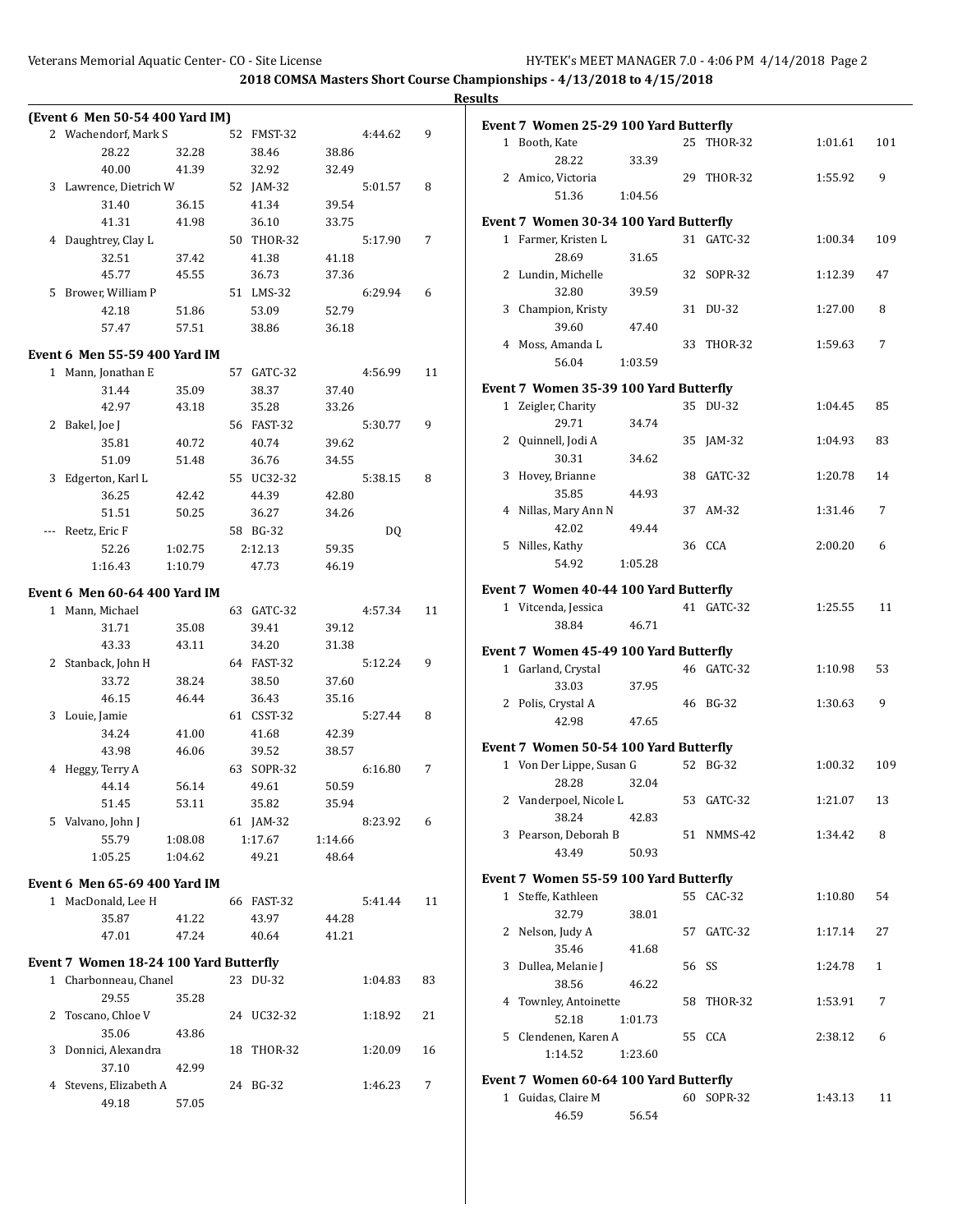|                                        |         |            |         |     | <b>Results</b> |                                                         |         |                          |                |          |
|----------------------------------------|---------|------------|---------|-----|----------------|---------------------------------------------------------|---------|--------------------------|----------------|----------|
| Event 7 Women 65-69 100 Yard Butterfly |         |            |         |     |                | Event 8 Men 50-54 100 Yard Butterfly                    |         |                          |                |          |
| 1 Roche, Carolyn M                     |         | 66 BAM-32  | 1:24.32 | 2   |                | 1 Wachendorf, Mark S                                    |         | 52 FMST-32               | 57.46          | 89       |
| 38.03                                  | 46.29   |            |         |     |                | 27.29                                                   | 30.17   |                          |                |          |
| 2 Young, Lydia L                       |         | 69 BRKM-32 | 2:00.31 | 9   |                | 2 Cochran, Neil                                         |         | 53 LMS-32                | 59.81          | 75       |
| 57.27                                  | 1:03.04 |            |         |     |                | 27.09<br>3 Wise, Mike                                   | 32.72   | 53 DU-32                 | 1:05.62        | 45       |
| Event 7 Women 70-74 100 Yard Butterfly |         |            |         |     |                | 30.82                                                   | 34.80   |                          |                |          |
| 1 Noble, Ann                           |         | 70 CCA     | 2:31.57 | 11  |                | 4 Brower, William P                                     |         | 51 LMS-32                | 1:28.68        | 7        |
| 1:13.41                                | 1:18.16 |            |         |     |                | 38.92                                                   | 49.76   |                          |                |          |
| Event 8 Men 18-24 100 Yard Butterfly   |         |            |         |     |                |                                                         |         |                          |                |          |
| 1 Light, Ivan A                        |         | 19 DU-32   | 55.46   | 101 |                | Event 8 Men 55-59 100 Yard Butterfly                    |         |                          |                |          |
| 25.04                                  | 30.42   |            |         |     |                | 1 Mann, Jonathan E                                      |         | 57 GATC-32               | 1:01.99        | 63       |
| 2 Kahl, John F                         |         | 22 GATC-32 | 59.62   | 76  |                | 29.04<br>2 Bunevich, Steven                             | 32.95   | 57 FMST-32               | 1:07.34        | 37       |
| 27.67                                  | 31.95   |            |         |     |                | 31.21                                                   | 36.13   |                          |                |          |
| 3 Porras, Felipe                       |         | 22 FMST-32 | 1:02.65 | 59  |                | 3 Bakel, Joe J                                          |         | 56 FAST-32               | 1:11.73        | 19       |
| 29.20                                  | 33.45   |            |         |     |                | 33.56                                                   | 38.17   |                          |                |          |
| Event 8 Men 25-29 100 Yard Butterfly   |         |            |         |     |                | 4 Olson, Robert A                                       |         | 57 SALT-34               | 1:47.36        | 7        |
| 1 Arnold, Max I                        |         | 25 DU-32   | 55.15   | 103 |                | 41.45                                                   | 1:05.91 |                          |                |          |
| 25.29                                  | 29.86   |            |         |     |                |                                                         |         |                          |                |          |
| Event 8 Men 30-34 100 Yard Butterfly   |         |            |         |     |                | Event 8 Men 60-64 100 Yard Butterfly<br>1 Henry, Shafer |         | 60 SSMS-32               | 1:02.07        | 62       |
| 1 Colvert, Brian                       |         | 34 PPMS-32 | 54.30   | 109 |                | 28.79                                                   | 33.28   |                          |                |          |
| 25.22                                  | 29.08   |            |         |     |                | 2 Mann, Michael                                         |         | 63 GATC-32               | 1:02.99        | 58       |
| 2 Schneiter, Steve                     |         | 31 CAC-32  | 1:06.87 | 39  |                | 29.56                                                   | 33.43   |                          |                |          |
| 30.79                                  | 36.08   |            |         |     |                | 3 Krainik, Gregory M                                    |         | 63 DU-32                 | 1:19.47        | 8        |
|                                        |         |            |         |     |                | 35.99                                                   | 43.48   |                          |                |          |
| Event 8 Men 35-39 100 Yard Butterfly   |         |            |         |     |                | 4 Heggy, Terry A                                        |         | 63 SOPR-32               | 1:29.08        | 7        |
| 1 Batchelder, John R                   |         | 37 FMST-32 | 58.45   | 83  |                | 44.30                                                   | 44.78   |                          |                |          |
| 27.57                                  | 30.88   |            |         |     |                | Event 8 Men 70-74 100 Yard Butterfly                    |         |                          |                |          |
| Event 8 Men 40-44 100 Yard Butterfly   |         |            |         |     |                | 1 Carney, Kent                                          |         | 70 EVER-32               | 1:20.93        | 11       |
| 1 O'Sullivan, Chris                    |         | 43 DU-32   | 53.11   | 117 |                | 36.33                                                   | 44.60   |                          |                |          |
| 24.30                                  | 28.81   |            |         |     |                | 2 Hultin, Walter B                                      |         | 74 DU-32                 | 1:32.06        | 9        |
| 2 Edwards, Dan                         |         | 44 CMS-32  | 57.84   | 86  |                | 41.26                                                   | 50.80   |                          |                |          |
| 27.21                                  | 30.63   |            |         |     |                | Event 8 Men 75-79 100 Yard Butterfly                    |         |                          |                |          |
| 3 Zupancic, Joe C<br>27.20             | 32.03   | 42 FAST-32 | 59.23   | 78  |                | 1 Wolfe, Artie                                          |         | 78 UC32-32               | 1:32.81        | 11       |
| 4 Miall, Merlin C                      |         | 40 DU-32   | 1:04.00 | 53  |                | 42.88                                                   | 49.93   |                          |                |          |
| 29.73                                  | 34.27   |            |         |     |                |                                                         |         |                          |                |          |
|                                        |         |            |         |     |                | Event 9 Women 18-24 50 Yard Freestyle                   |         |                          |                |          |
| Event 8 Men 45-49 100 Yard Butterfly   |         |            |         |     |                | 1 Olson, Colleen                                        |         | 22 FMST-32               | 25.02          | 114      |
| 1 Torres, Mark                         |         | 48 HRMC-32 | 56.31   | 96  |                | 2 Collier, Claire                                       |         | 22 DU-32                 | 26.38          | 92       |
| 26.13                                  | 30.18   |            |         |     | 3              | Charbonneau, Chanel                                     |         | 23 DU-32                 | 26.45          | 91       |
| 2 Garland, Bob<br>26.70                |         | 48 GATC-32 | 57.49   | 88  | 4              | Drennan, Alyson R                                       |         | 21 FAST-32               | 26.87          | 84       |
| 3 Gale, Aaron B                        | 30.79   | 45 UC32-32 | 59.89   | 74  | 5              | Vanderpoel, Maddison<br>VanDelinder, Mattea M           |         | 24 GATC-32<br>18 THOR-32 | 27.66<br>29.04 | 73<br>54 |
| 27.94                                  | 31.95   |            |         |     | 6<br>7         | Toscano, Chloe V                                        |         | 24 UC32-32               | 29.52          | 48       |
| 4 Tobey, John                          |         | 46 BAM-32  | 1:01.57 | 65  | 8              | Donnici, Alexandra                                      |         | 18 THOR-32               | 30.11          | 41       |
| 30.05                                  | 31.52   |            |         |     | 9              | Gotto, Sidney M                                         |         | 21 PTT-32                | 30.78          | 33       |
| 5 Brown, Brian                         |         | 47 GATC-32 | 1:03.65 | 54  | 10             | Lajeunesse, Brianna                                     |         | 24 DU-32                 | 31.50          | 25       |
| 30.00                                  | 33.65   |            |         |     |                | 11 Hoyt, Sydney                                         |         | 18 THOR-32               | 31.93          | 20       |
| 6 Goddard, Seth                        |         | 46 SOPR-32 | 1:10.86 | 22  |                | 12 Smith, Sara                                          |         | 21 THOR-32               | 32.63          | 13       |
| 33.93                                  | 36.93   |            |         |     |                | 13 Evezich, Kelsey                                      |         | 23 FMST-32               | 32.65          | 13       |
| 7 White, Brad                          |         | 48 BG-32   | 1:10.99 | 21  |                |                                                         |         |                          |                |          |
| 32.01                                  | 38.98   |            |         |     |                | Event 9 Women 25-29 50 Yard Freestyle                   |         |                          |                |          |
| 8 Aten, Ken                            |         | 45 THOR-32 | 1:11.88 | 18  |                | 1 Booth, Kate                                           |         | 25 THOR-32               | 25.35          | 108      |
| 33.79                                  | 38.09   |            |         |     |                | 2 Paknys, Storrie                                       |         | 25 PPMS-32               | 26.61          | 88       |
|                                        |         |            |         |     |                | 3 Cohen, Gretchen                                       |         | 25 GATC-32<br>27 GATC-32 | 26.90          | 84       |
|                                        |         |            |         |     |                | 4 Bonder, Elizabeth                                     |         |                          | 27.83          | 70       |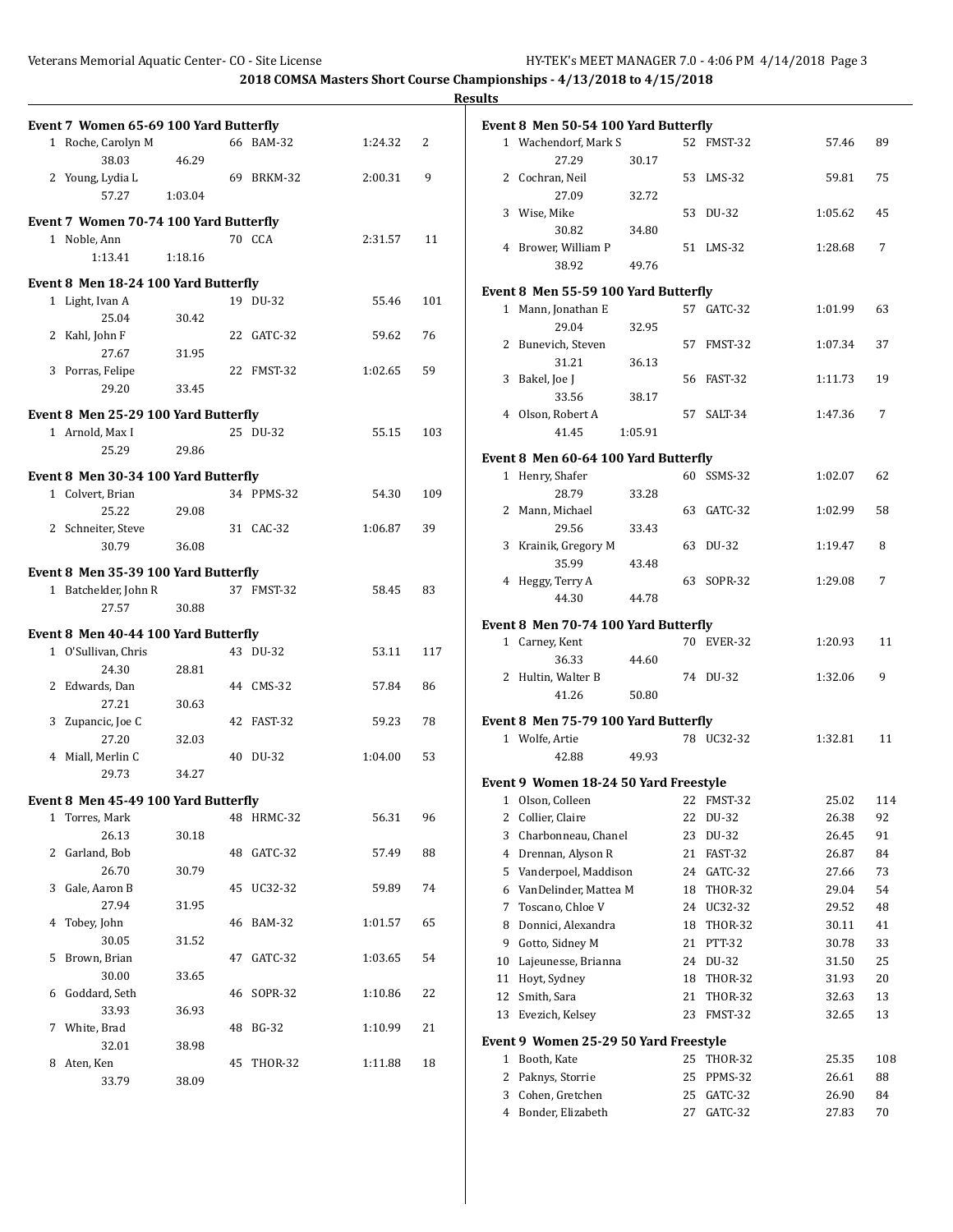|    |                                         |    |                |       |              | <b>Results</b> |                                       |    |                |       |              |
|----|-----------------------------------------|----|----------------|-------|--------------|----------------|---------------------------------------|----|----------------|-------|--------------|
|    | (Event 9 Women 25-29 50 Yard Freestyle) |    |                |       |              |                | 10 Wall, Stacey R                     |    | 47 FMST-32     | 30.29 | 39           |
|    | 5 Ronat, Mary                           |    | 27 DU-32       | 27.97 | 68           | 11             | Schell, Kim                           | 45 | THOR-32        | 30.41 | 37           |
| 6  | Peterson, Ashley R                      | 26 | 24HF           | 28.46 | 62           | 12             | Strong, Susan D                       | 46 | FAST-32        | 30.98 | 31           |
| 7  | Williams, Samantha M                    | 28 | FMST-32        | 34.24 | 4            | 13             | Vidlock Granley, Kathryn A            |    | 47 PTT-32      | 31.28 | 27           |
| 8  | Amico, Victoria                         | 29 | <b>THOR-32</b> | 40.71 | 3            | 14             | Polis, Crystal A                      | 46 | BG-32          | 31.85 | 21           |
|    | Event 9 Women 30-34 50 Yard Freestyle   |    |                |       |              | 15             | Worden, Katie                         | 49 | FMST-32        | 32.42 | 15           |
|    | 1 Farmer, Kristen L                     |    | 31 GATC-32     | 25.66 | 103          | 16             | Hartney, Tanya                        | 45 | JAM-32         | 32.48 | 14           |
| 2  | Bortnowski, Lauren M                    |    | 31 BG-32       | 25.78 | 101          | 17             | Kinnersley, Darcy                     | 47 | GATC-32        | 32.59 | 13           |
| 3  | Jones, Elizabeth                        |    | 34 AM-32       | 26.39 | 92           | 18             | Orgill, Michelle                      | 46 | GATC-32        | 33.71 | 2            |
| 4  | Lundin, Michelle                        | 32 | <b>SOPR-32</b> | 27.42 | 76           | 19             | Coupe, IngaLisa                       | 48 | FMST-32        | 35.21 |              |
| 5  | Ferraro, Ann                            | 33 | FMST-32        | 29.18 | 52           | 20             | Olczak, Suzanne F                     | 49 | $CAC-32$       | 35.52 |              |
| 6  | Gibbons, Chelsea M                      | 34 | JAM-32         | 29.19 | 52           | 21             | Mattei, Kimberly                      | 46 | JAM-32         | 37.22 |              |
| 7  | Roybal, Helen M                         | 31 | THOR-32        | 31.09 | 29           |                | Event 9 Women 50-54 50 Yard Freestyle |    |                |       |              |
| 8  | Shupe, Abigail D                        | 33 | FAST-32        | 31.67 | 23           |                | 1 Nowak, Elizabeth A                  |    | 54 GATC-32     | 28.08 | 67           |
| 9  | Reed, Beverly                           | 30 | PPMS-32        | 33.50 | 4            | 2              | Butler, Debra L                       |    | 54 GATC-32     | 29.13 | 53           |
| 10 | Champion, Kristy                        | 31 | DU-32          | 33.90 | $\mathbf{0}$ | 3              | Hartwell, Michelle Y                  | 53 | DU-32          | 29.66 | 46           |
| 11 | Willey, Briana                          | 34 | <b>BG-32</b>   | 39.14 |              | 4              | Hendricks, Melissa K                  | 50 | HRMC-32        | 31.10 | 29           |
| 12 | Madsen, Stephanie R                     | 34 | SOPR-32        | 40.43 |              | 5              | Stier, Kathleen M                     | 53 | FMST-32        | 31.55 | 24           |
|    |                                         |    |                |       |              | 6              | Colon, Kristin                        | 50 | SOPR-32        | 32.21 | 17           |
|    | Event 9 Women 35-39 50 Yard Freestyle   |    |                |       |              | 7              | Bunevich, Stephanie J                 |    | 51 FMST-32     | 33.22 | 7            |
|    | 1 Linke, Lyndsey M                      |    | 37 FAST-32     | 26.65 | 87           | 8              | Pearson, Deborah B                    | 51 | NMMS-42        | 34.06 | 3            |
| 2  | Quinnell, Jodi A                        | 35 | $IAM-32$       | 27.32 | 78           | 9              | Hagadorn, Heather                     | 53 | GATC-32        | 34.13 | 2            |
| 3  | Wilhite, Noelle M                       | 38 | SSMS-32        | 28.08 | 67           | 10             | Walker, Laurie                        | 53 | AM-32          | 37.24 | $\mathbf{1}$ |
| 4  | Guthrie, Audra                          | 39 | <b>BG-32</b>   | 30.01 | 42           |                | 11 Clapp, Christine J                 |    | 51 CAC-32      | 38.27 |              |
| 5  | Hovey, Brianne                          | 38 | GATC-32        | 30.72 | 34           |                |                                       |    |                |       |              |
| 6  | Acton, Megan K                          | 37 | DU-32          | 31.40 | 26           |                | Event 9 Women 55-59 50 Yard Freestyle |    |                |       |              |
| 7  | Wimmer, Hilary                          | 39 | <b>BG-32</b>   | 31.77 | 22           |                | 1 Crouch, Kim                         |    | 56 UC32-32     | 27.11 | 81           |
| 8  | Cox, Andrea J                           | 38 | <b>BG-32</b>   | 32.45 | 15           | 2              | Garnier, Kathy L                      |    | 57 CAC-32      | 27.28 | 78           |
| 9  | Kingsley, Courtney                      | 39 | <b>BG-32</b>   | 34.81 | 2            | 3              | Cotton, Suzy L                        | 58 | HRMC-32        | 27.77 | 71           |
| 10 | Berens, Dore M                          | 36 | <b>BG-32</b>   | 38.18 | 1            | 4              | Campbell, Ellen A                     | 55 | CAC-32         | 28.70 | 58           |
| 11 | Hill, Amy L                             | 35 | <b>THOR-32</b> | 39.13 |              | 5              | Nelson, Judy A                        | 57 | GATC-32        | 29.18 | 52           |
| 12 | Meyer, Carrie                           | 39 | FMST-32        | 40.38 |              | 6              | Waeschle, Karen L                     | 55 | SSMS-32        | 29.33 | 50           |
|    | Event 9 Women 40-44 50 Yard Freestyle   |    |                |       |              | 7              | Maleike, Corinna M                    | 57 | <b>THOR-32</b> | 30.74 | 33           |
|    | 1 Schwartz, Melissa                     |    | 40 THOR-32     | 27.00 | 82           | 8              | Van Harte, Eva M                      | 56 | FMST-32        | 30.88 | 32           |
| 2  | Barr, Lindsay                           | 40 | GATC-32        | 27.04 | 82           | 9              | Anderson, Jeanette B                  | 59 | GATC-32        | 32.36 | 16           |
| 3  | Hoffman, Nikki                          | 40 | UC32-32        | 27.20 | 79           | 10             | Boileau, Ute C                        | 55 | $CMS-32$       | 33.53 | 4            |
| 4  | Fostvedt, Alishia                       |    | 41 AM-32       | 27.77 | 71           | 11             | Harper, Robin                         | 56 | $LOV-32$       | 33.73 | 2            |
| 5  | Joslin, Becky                           | 41 | SOPR-32        | 29.87 | 44           |                | 12 Eldridge, Audrey L                 |    | 55 PPMS-32     | 33.81 | $\mathbf{1}$ |
| 6  | Despain, Christina F                    | 40 | AM-32          | 29.91 | 43           |                | 13 Wixted, Nancy J                    | 59 | CAC-32         | 34.05 |              |
|    | 7 Haskett, Stephanie                    | 42 | <b>BG-32</b>   | 31.13 | 29           |                | 14 Przekwas, Julie                    |    | 55 DU-32       | 34.79 |              |
| 8  | Castellano, Sara E                      |    | 41 LMS-32      | 31.34 | 27           | 15             | Jelson, Jennifer K                    |    | 55 THOR-32     | 35.69 |              |
| 9  | Jackson, Rebecca                        | 42 | SS             | 31.35 | 26           |                | 16 Nolte, Susan D                     |    | 57 CAC-32      | 38.39 |              |
| 10 | Smith, Roberta L                        | 44 | CCA            | 32.71 | 12           |                | 17 Carlson, Lori K                    |    | 59 FMST-32     | 38.58 |              |
| 11 | Hayes, Laurie M                         | 42 | CRM-32         | 34.43 |              |                | 18 Morrison, Mary E                   |    | 58 CMS-32      | 42.46 |              |
| 12 | Soto, Sandra M                          | 43 | <b>THOR-32</b> | 36.09 |              |                | Event 9 Women 60-64 50 Yard Freestyle |    |                |       |              |
| 13 | Markham-Gallegos, Jennifer              | 44 | $CMS-32$       | 37.96 |              |                | 1 Rosener, Karen K                    |    | 64 FAST-32     | 29.90 | 43           |
|    |                                         |    |                |       |              |                | *2 Kerr, Ann                          |    | 61 GATC-32     | 32.08 | 19           |
|    | Event 9 Women 45-49 50 Yard Freestyle   |    |                |       |              | *2             | Flynn, Cindy                          |    | 64 CRM-32      | 32.08 | 19           |
|    | 1 Wagner, Heather L                     |    | 45 PPMS-32     | 24.95 | 115          |                | 4 Jankovsky, Melissa L                |    | 63 SOPR-32     | 34.08 | 7            |
| 2  | Dravenstott, Laura A                    |    | 47 CAC-32      | 26.56 | 89           | 5              | Guidas, Claire M                      |    | 60 SOPR-32     | 37.19 | 6            |
| 3  | Dussliere, Julie F                      | 45 | JDAM-32        | 27.39 | 77           | 6              | Shaw, Lori D                          |    | 61 GATC-32     | 41.66 | 5            |
|    | 4 Seavall, Kelly                        | 49 | GATC-32        | 27.68 | 72           |                |                                       |    |                |       |              |
| 5  | Tobey, Stacey W                         | 49 | <b>BAM-32</b>  | 27.79 | 71           |                | Event 9 Women 65-69 50 Yard Freestyle |    |                |       |              |
| 6  | Richardson, Kim G                       | 49 | FAST-32        | 28.26 | 64           |                | 1 Roche, Carolyn M                    |    | 66 BAM-32      | 31.03 | $30\,$       |
| 7  | Garland, Crystal                        | 46 | GATC-32        | 29.37 | 50           |                | 2 Shaffer, Cynthia E                  |    | 67 BAM-32      | 31.80 | 21           |
| 8  | Williams, Christy                       | 46 | FMST-32        | 29.64 | 46           | 3              | Schickli, Jeanne H                    |    | 65 UC32-32     | 33.61 | 3            |
|    | 9 McAfee, Karolyn                       | 49 | CAC-32         | 29.77 | 45           |                | 4 Maxfield, Teresa A                  |    | 65 PPMS-32     | 34.37 | 7            |
|    |                                         |    |                |       |              |                | 5 Golanty, Deb                        |    | 67 CCA         | 45.31 | 6            |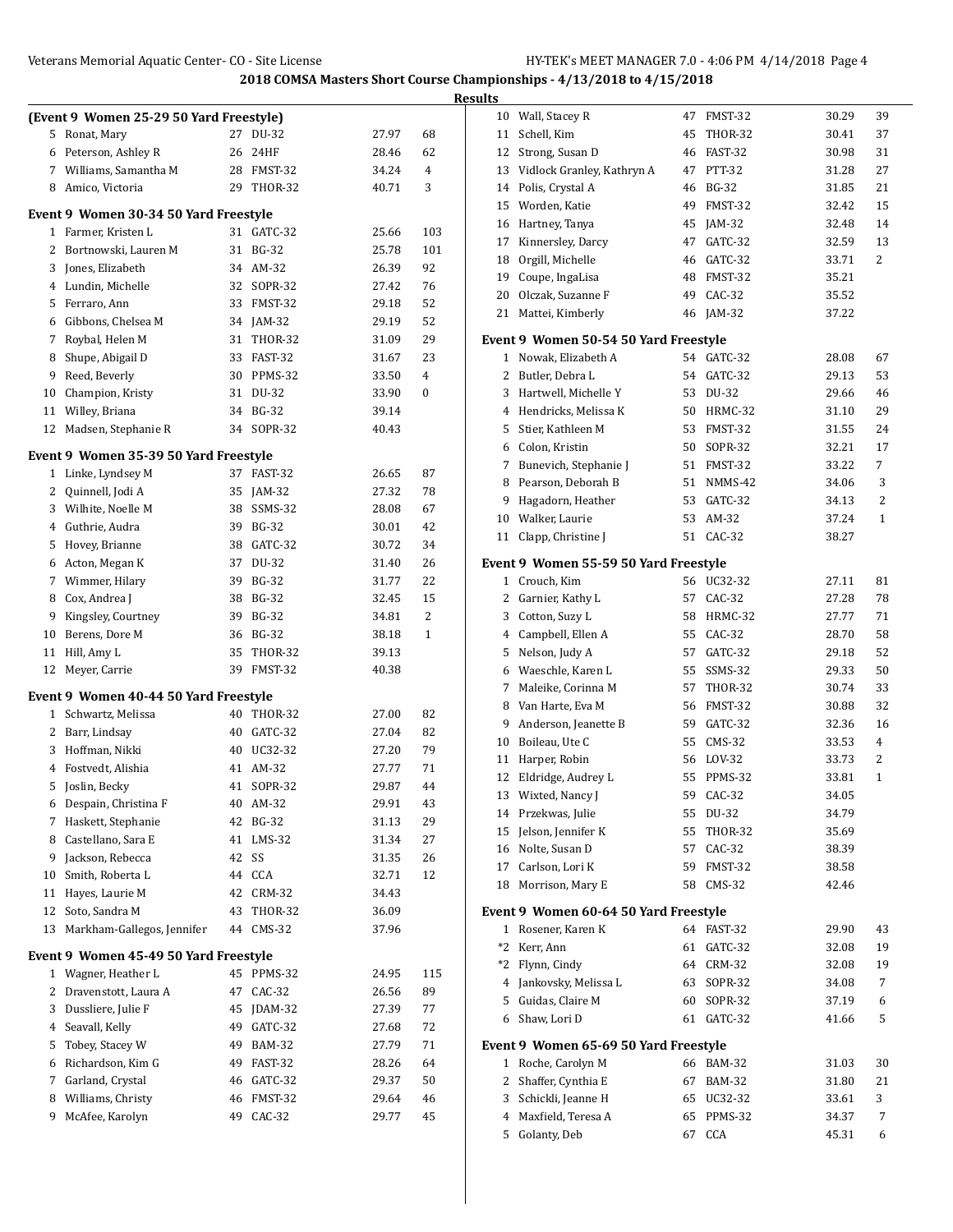|    |                                         |          |                  |       |     | <b>Results</b>    |                          |
|----|-----------------------------------------|----------|------------------|-------|-----|-------------------|--------------------------|
|    | (Event 9 Women 65-69 50 Yard Freestyle) |          |                  |       |     |                   | 12 Kollmeye              |
|    | 6 Kosanda, Theresa H                    |          | 65 FMST-32       | 55.37 | 5   |                   | 13 Lewis, Jar            |
|    | Event 9 Women 70-74 50 Yard Freestyle   |          |                  |       |     |                   | 14 Despain,              |
|    | 1 Mullane, Rebecca M                    |          | 71 PPMS-32       | 40.30 | 11  |                   | Event 10 Men             |
| 2  | Prall, Winifred S                       | 70       | GATC-32          | 40.65 | 9   | $\mathbf{1}$      | Addadi, M                |
| 3  | Anziano, Marcia                         | 73       | OPA-32           | 43.12 | 8   | 2                 | Robinson                 |
| 4  | Todd, Bette E                           |          | 71 GATC-32       | 43.17 | 7   | 3                 | Edwards,                 |
|    |                                         |          |                  |       |     |                   | 4 Hoffman,               |
|    | Event 9 Women 75-79 50 Yard Freestyle   |          |                  |       |     | 5                 | Guthrie, I               |
|    | 1 Poirot, Elisabeth F                   |          | 78 AM-32         | 45.12 | 11  | 6                 | Woods, T                 |
|    | 2 Emmons, Sara                          |          | 75 CAC-32        | 52.37 | 9   | 7                 | Miall, Me                |
|    | Event 10 Men 18-24 50 Yard Freestyle    |          |                  |       |     | 8                 | Chester, J               |
|    | 1 Garnier, Jeff                         |          | 24 CAC-32        | 20.57 | 148 | 9                 | Bovo, Boy                |
| 2  | Bunch, Dylan W                          |          | 24 DU-32         | 22.38 | 114 | 10                | Crosscup                 |
| 3  | Light, Ivan A                           | 19       | DU-32            | 22.46 | 112 | 11                | Droy, Dar                |
| 4  | Mathys, Philip                          | 23       | SS               | 22.75 | 107 |                   |                          |
| 5  | Anderson, Tyler                         | 21       | GATC-32          | 23.75 | 91  |                   | Event 10 Men             |
|    | 6 Kahl, John F                          | 22       | GATC-32          | 24.41 | 81  | $\mathbf{1}$      | Torres, M                |
|    | 7 Hoyt, Gunnar                          | 23       | <b>THOR-32</b>   | 24.76 | 76  | 2                 | Gotto, To                |
| 8  | Steele, Eric S                          | 24       | UC32-32          | 25.74 | 62  | 3                 | Gale, Aar                |
| 9  | Anema, Earl                             | 24       | GATC-32          | 25.79 | 62  | 4                 | Tobey, Jol               |
| 10 | Porras, Felipe                          |          | 22 FMST-32       | 27.28 | 43  | 5                 | Hultgren,                |
|    |                                         |          |                  |       |     | 6                 | Burrow, I                |
|    | Event 10 Men 25-29 50 Yard Freestyle    |          |                  |       |     | 7                 | Pazmino,                 |
|    | 1 Fronk, Spencer                        |          | 25 GATC-32       | 22.37 | 114 | 8                 | Holmes, 7                |
| 2  | Arnold, Max I                           | 25       | DU-32            | 22.96 | 104 | 9                 | Aten, Ken                |
| 3  | Sloss, Ryan                             | 27       | DU-32            | 23.90 | 89  | 10                | Goddard,                 |
| 4  | Vitcenda, Jarred                        | 25       | GATC-32          | 24.00 | 87  | 11                | Moore, R                 |
| 5  | Fulcomer, Vance                         | 27       | AM-32            | 25.24 | 69  | 12                | Cowan, R                 |
|    | 6 Dickey, John                          |          | 26 UC45-45       | 26.06 | 58  | 13                | Matteucc                 |
|    | 7 Vargo, Timothy J                      |          | 29 UC32-32       | 27.96 | 35  | $---$             | Hilgartne                |
| 8  | Jones, Kepha D                          |          | 28 DU-32         | 29.77 | 16  |                   | <b>Event 10 Men</b>      |
|    | Event 10 Men 30-34 50 Yard Freestyle    |          |                  |       |     | $\mathbf{1}$      | Barringer                |
|    | 1 Christianson, Marcus D                |          | 32 24HF          | 22.95 | 104 | 2                 | Evans, Da                |
|    | 2 Augustus, Paul                        |          | 32 CMS-32        | 23.28 | 98  | 3                 | Vitcenda,                |
| 3  | Collins, Josiah                         | 30       | THOR-32          | 24.07 | 86  | 4                 | Bingham,                 |
| 4  | Perrott, Bryan                          | 32       | THOR-32          | 24.13 | 85  | 5                 | Hoyt, Bria               |
| 5  | Harper, Matt                            | 33       | THOR-32          | 24.49 | 80  | 6                 | Maynard,                 |
| 6  | Koza, Jason                             | 32       | UC32-32          | 24.85 | 75  | 7                 | Le Vasseı                |
| 7  | Fahey, Sean P                           | 32       | GATC-32          | 25.60 | 64  | 8                 | Urbanow                  |
| 8  | Clark, Steve                            | 34       | THOR-32          | 25.62 | 64  | 9                 | Mintz, Ro                |
| 9  | Schneiter, Steve                        |          | 31 CAC-32        | 26.31 | 55  | 10                | Nielson, I               |
| 10 | Fahey, Brian J                          |          | 31 PTT-32        | 26.55 | 52  |                   |                          |
| 11 | Greco, Andrew M                         | 32       | UC32-32          | 27.69 | 38  |                   | Event 10 Men             |
|    | Event 10 Men 35-39 50 Yard Freestyle    |          |                  |       |     | $\mathbf{1}$<br>2 | Kahl, Stey<br>Fields, Ri |
| 1  | Paige, Tyler D                          |          | 39 UC32-32       | 23.05 | 102 | 3                 | Nelson, K                |
| 2  | Conyers, John L                         | 35       | DU-32            | 23.75 | 91  |                   | Irwin, Joh               |
| 3  | Saum, Brett R                           | 39       | SDS-10           | 23.78 | 91  | 4                 | Boileau, N               |
| 4  | Simpson, Ian M                          | 38       | THOR-32          | 23.82 | 90  | 5                 |                          |
| 5  | Finnessy, Michael E                     | 37       | UC32-32          | 24.21 | 84  | 6                 | Lee, Mars                |
|    | Oetzel, Stephen P                       |          | NMMS-42          | 24.32 | 82  | 7                 | Bunevich                 |
| 6  | Lang, Matthew E                         | 39<br>35 | DU-32            | 24.66 | 77  | 8                 | Leo, Marl                |
| 7  | Heath, James                            |          | <b>SHA-32</b>    | 24.94 | 73  | 9                 | Ramirez,                 |
| 8  | Abelson, Jeremy                         | 37       |                  |       |     | 10                | Reetz, Eri               |
| 9  | Castor, Jimmy                           | 37       | GATC-32<br>DU-32 | 25.37 | 67  | 11                | Cattles, S               |
| 10 |                                         | 37       |                  | 25.50 | 66  |                   | Event 10 Men             |
| 11 | Centeno, Juan Pablo                     | 38       | <b>BAM-32</b>    | 27.40 | 42  |                   | 1 Mann, Mi               |

| 12           | Kollmeyer, Brian                     | 39 | PTT-32         | 30.19   | 12  |
|--------------|--------------------------------------|----|----------------|---------|-----|
| 13           | Lewis, Jamal                         | 36 | CAC-32         | 31.64   |     |
| 14           | Despain, Matt                        | 39 | AM-32          | 34.79   |     |
|              | Event 10 Men 40-44 50 Yard Freestyle |    |                |         |     |
| 1            | Addadi, Mehdi                        | 40 | DU-32          | 22.50   | 112 |
| 2            | Robinson, Eric J                     | 41 | PTT-32         | 23.07   | 102 |
| 3            | Edwards, Dan                         | 44 | $CMS-32$       | 24.01   | 87  |
|              | 4 Hoffman, Aaron L                   | 44 | UC32-32        | 24.94   | 73  |
| 5            | Guthrie, Mike                        | 41 | <b>BG-32</b>   | 24.99   | 73  |
| 6            | Woods, Tadd                          | 42 | UC32-32        | 25.34   | 68  |
| 7            | Miall, Merlin C                      | 40 | DU-32          | 25.45   | 66  |
| 8            | Chester, Justin                      | 42 | <b>PTT-32</b>  | 26.33   | 55  |
| 9            | Bovo, Bovo F                         | 44 | CCA            | 26.94   | 47  |
| 10           | Crosscup, Daniel W                   | 42 | FAST-32        | 27.30   | 43  |
| 11           | Droy, Dan                            | 44 | GATC-32        | 29.53   | 19  |
|              | Event 10 Men 45-49 50 Yard Freestyle |    |                |         |     |
| 1            | Torres, Mark                         | 48 | HRMC-32        | 23.48   | 95  |
| 2            | Gotto, Tony                          | 46 | AM-32          | 23.91   | 89  |
| 3            | Gale, Aaron B                        | 45 | UC32-32        | 24.14   | 85  |
| 4            | Tobey, John                          | 46 | <b>BAM-32</b>  | 24.86   | 75  |
| 5            | Hultgren, Edward C                   | 45 | CAC-32         | 25.30   | 68  |
| 6            | Burrow, Bill                         | 48 | FMST-32        | 25.76   | 62  |
| 7            | Pazmino, Jorge E                     | 48 | AM-32          | 25.88   | 61  |
| 8            | Holmes, Todd                         | 48 | AM-32          | 26.11   | 58  |
| 9            | Aten, Ken                            | 45 | <b>THOR-32</b> | 26.19   | 57  |
| 10           | Goddard, Seth                        | 46 | SOPR-32        | 27.52   | 40  |
| 11           | Moore, Ryan J                        | 48 | FAST-32        | 27.57   | 40  |
| 12           | Cowan, Robert N                      | 46 | CAC-32         | 32.06   |     |
| 13           | Matteucci, John                      | 46 | PTT-32         | 32.20   |     |
| ---          | Hilgartner, Rife                     | 47 | GATC-32        | DQ      |     |
|              | Event 10 Men 50-54 50 Yard Freestyle |    |                |         |     |
| $\mathbf{1}$ | Barringer, Rob                       | 52 | DU-32          | 23.98   | 87  |
| 2            | Evans, Dan                           | 52 | FAST-32        | 25.39   | 67  |
| 3            | Vitcenda, Eric                       | 54 | GATC-32        | 26.40   | 54  |
| 4            | Bingham, Frank A                     | 52 | DU-32          | 26.83   | 49  |
| 5            | Hoyt, Brian K                        | 51 | THOR-32        | 27.24   | 44  |
| 6            | Maynard, Charles E                   | 52 | PPMS-32        | 27.29   | 43  |
| 7            | Le Vasseur, Andrew P                 | 54 | DU-32          | 28.01   | 35  |
| 8            | Urbanowski, Alan                     | 51 | CMS-32         | 29.77   | 16  |
| 9            | Mintz, Robert                        | 50 | SOPR-32        | 30.85   | 6   |
| 10           | Nielson, Rich                        | 54 | CCA            | 32.30   | 1   |
|              | Event 10 Men 55-59 50 Yard Freestyle |    |                |         |     |
| $\mathbf{1}$ | Kahl, Steven E                       | 55 | GATC-32        | 24.52   | 79  |
| 2            | Fields, Ric                          | 56 | OPA-32         | 24.76   | 76  |
| 3            | Nelson, Kurt D                       | 58 | GATC-32        | 25.26   | 69  |
|              | 4 Irwin, John                        | 57 | UC32-32        | 26.02   | 59  |
| 5            | Boileau, Mike                        | 56 | DU-32          | 26.65   | 51  |
| 6            | Lee, Marshall M                      | 59 | UC32-32        | 26.92   | 47  |
| 7            | Bunevich, Steven                     | 57 | FMST-32        | 27.81   | 37  |
| 8            | Leo, Mark                            | 58 | <b>BG-32</b>   | 27.95   | 35  |
| 9            | Ramirez, Alfonso                     | 56 | <b>BG-32</b>   | 30.74   | 7   |
| 10           | Reetz, Eric F                        | 58 | <b>BG-32</b>   | 33.87   | 1   |
| 11           | Cattles, Steven                      | 58 | BG-32          | 1:04.16 |     |
|              | Event 10 Men 60-64 50 Yard Freestyle |    |                |         |     |
| $\mathbf{1}$ | Mann, Michael                        | 63 | GATC-32        | 24.78   | 76  |
|              |                                      |    |                |         |     |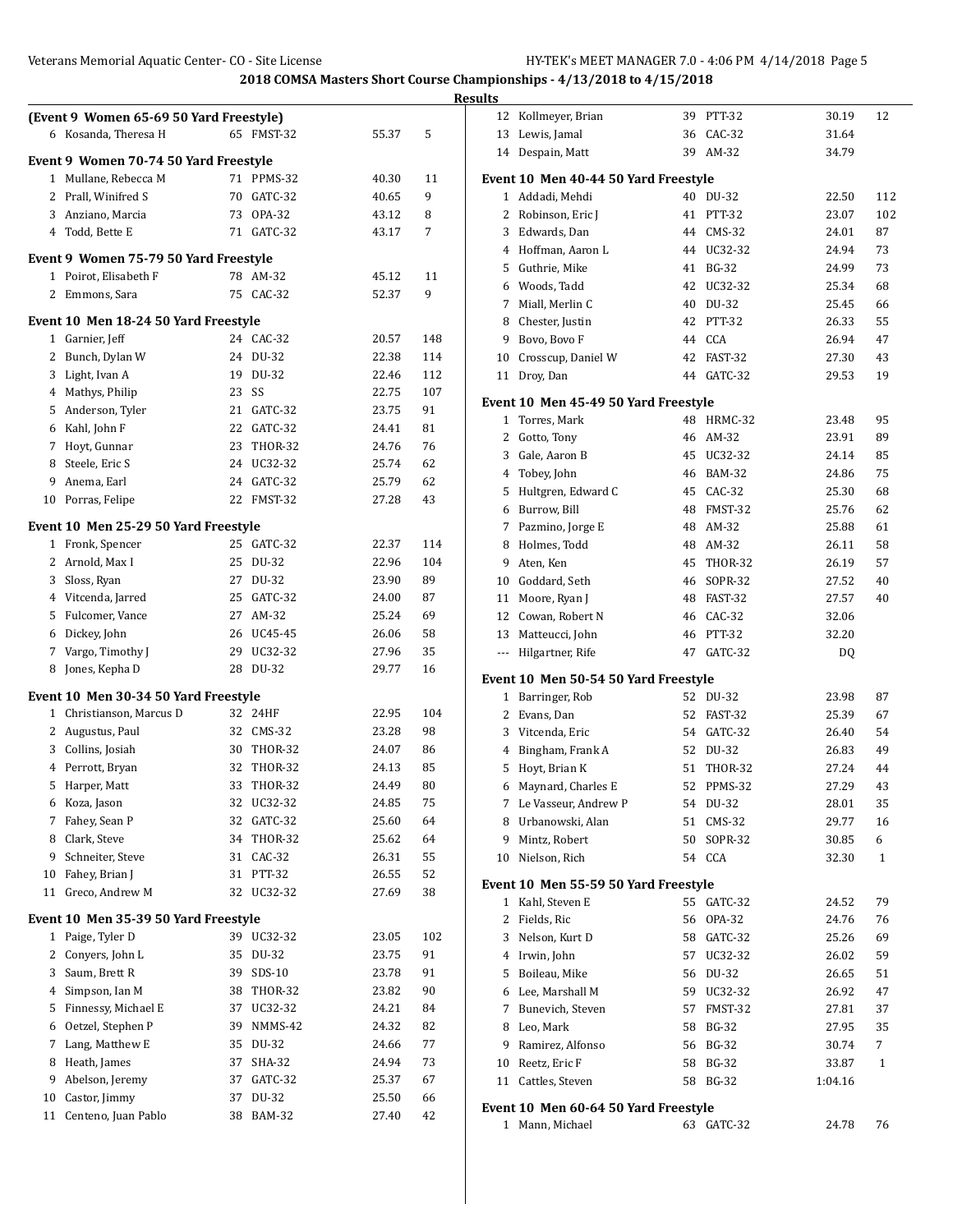|    |                                            |       |    |                   |         |         |    | <b>Results</b> |                                            |         |                   |         |          |    |
|----|--------------------------------------------|-------|----|-------------------|---------|---------|----|----------------|--------------------------------------------|---------|-------------------|---------|----------|----|
|    | (Event 10 Men 60-64 50 Yard Freestyle)     |       |    |                   |         |         |    |                | Event 11 Women 40-44 200 Yard Breaststroke |         |                   |         |          |    |
|    | 2 Weir, D. Scott                           |       |    | 60 SSMS-32        |         | 25.80   | 62 |                | 1 Vitcenda, Jessica                        |         | 41 GATC-32        |         | 3:19.14  | 11 |
|    | 3 Petrie, Steve M                          |       |    | 61 AM-32          |         | 26.22   | 56 |                | 45.48                                      | 49.69   | 51.86             | 52.11   |          |    |
|    | 4 Waterbury, Stuart S                      |       |    | 64 BAM-32         |         | 26.45   | 53 |                |                                            |         |                   |         |          |    |
|    | 5 Nolte, Chris C                           |       |    | 61 CAC-32         |         | 26.79   | 49 |                | Event 11 Women 45-49 200 Yard Breaststroke |         |                   |         |          |    |
|    | 6 Hess, Richard                            |       | 63 | BG-32             |         | 26.83   | 49 |                | 1 Vidlock Granley, Kathryn A               |         | 47 PTT-32         |         | 3:01.61  | 11 |
|    | 7 Donahoo, Don                             |       | 63 | UC32-32           |         | 28.18   | 33 |                | 40.77                                      | 44.81   | 47.69             | 48.34   |          |    |
| 8  | Harper, Larry T                            |       | 63 | GATC-32           |         | 28.56   | 29 |                | 2 Vowles, Nicole                           |         | 47 THOR-32        |         | 3:06.47  | 9  |
| 9  | Hice, Randy C                              |       |    | 63 UC32-32        |         | 28.77   | 26 |                | 42.62                                      | 47.65   | 48.25             | 47.95   |          |    |
| 10 | Krainik, Gregory M                         |       |    | 63 DU-32          |         | 28.86   | 25 |                | 3 Queenan, Katie                           |         | 45 GATC-32        |         | 3:20.09  | 8  |
| 11 | Morrison, Jeffrey W                        |       |    | 63 CMS-32         |         | 28.98   | 24 |                | 44.09                                      | 50.31   | 52.96             | 52.73   |          |    |
| 12 | David, Brad G                              |       |    | 63 FMST-32        |         | 30.23   | 12 |                | 4 Heusch, Marina                           |         | 48 GATC-32        |         | 3:22.20  | 7  |
| 13 | Burton, Jeffrey                            |       |    | 62 UC32-32        |         | 32.53   |    |                | 46.37                                      | 51.32   | 51.57             | 52.94   |          |    |
| 14 | Valvano, John J                            |       |    | 61 JAM-32         |         | 32.85   |    |                | 5 Kroeger-Weeks, Kim                       |         | 48 BG-32          |         | 3:23.39  | 6  |
| 15 | Ronat, Jon F                               |       |    | 62 FMST-32        |         | 34.53   |    |                | 44.19                                      | 51.82   | 53.91             | 53.47   |          |    |
|    | 16 Skulstad, John                          |       |    | 64 DU-32          |         | 40.33   |    |                | --- Skinner, Jennifer D                    |         | 46 BG-32          |         | X3:27.57 |    |
|    | Event 10 Men 65-69 50 Yard Freestyle       |       |    |                   |         |         |    |                | 47.22                                      | 54.30   | 54.83             | 51.22   |          |    |
|    | 1 Tveitmoe, Robert N                       |       |    | 65 JAM-32         |         | 27.69   | 38 |                | Event 11 Women 50-54 200 Yard Breaststroke |         |                   |         |          |    |
|    | 2 O'Donnell, Michael P                     |       |    | 65 FMST-32        |         | 30.32   | 11 |                | 1 Bunevich, Stephanie J                    |         | 51 FMST-32        |         | 3:25.61  | 11 |
|    | 3 Levy, Michael R                          |       | 68 | CCA               |         | 34.83   | 8  |                | 45.70                                      | 50.85   | 54.98             | 54.08   |          |    |
|    | 4 Linn, Michael J                          |       |    | 68 BG-32          |         | 49.84   | 7  |                | Event 11 Women 55-59 200 Yard Breaststroke |         |                   |         |          |    |
|    |                                            |       |    |                   |         |         |    |                | 1 McDonald, Kae                            |         | 55 SOPR-32        |         | 3:25.48  | 11 |
|    | Event 10 Men 70-74 50 Yard Freestyle       |       |    |                   |         |         |    |                | 46.19                                      | 52.60   | 55.51             | 51.18   |          |    |
|    | 1 Abrahams, Richard T                      |       |    | 73 CMS-32         |         | 25.75   | 62 |                | 2 Danielsen, Sonia                         |         | 56 GATC-32        |         | 4:14.98  | 9  |
|    | 2 Ogilby, Chuck                            |       |    | 74 SOPR-32        |         | 30.08   | 13 |                | 59.98                                      | 1:04.03 | 1:05.99           | 1:04.98 |          |    |
|    | 3 Hultin, Walter B                         |       |    | 74 DU-32          |         | 30.80   | 6  |                | 3 Clendenen, Karen A                       |         | 55 CCA            |         | 5:46.69  | 8  |
|    | 4 Vaughan, James M                         |       |    | 71 DU-32          |         | 32.55   | 7  |                | 1:21.06                                    | 1:30.63 | 1:29.27           | 1:25.73 |          |    |
|    | 5 McDanal, Steven                          |       |    | 74 JAM-32         |         | 36.42   | 6  |                |                                            |         |                   |         |          |    |
|    | 6 Zaparanick, Robert R                     |       |    | 72 CCA            |         | 44.23   | 5  |                | Event 11 Women 60-64 200 Yard Breaststroke |         |                   |         |          |    |
|    | Event 10 Men 75-79 50 Yard Freestyle       |       |    |                   |         |         |    |                | 1 Achterberg, Elaine K                     |         | 63 FMST-32        |         | 3:25.04  | 11 |
|    | 1 Burgess, Thom                            |       |    | 75 CMS-32         |         | 32.78   | 11 |                | 46.24                                      | 51.56   | 53.02             | 54.22   |          |    |
|    | 2 Sherman, Lawrence W                      |       |    | 76 CCA            |         | 1:33.44 | 9  |                | 2 Shaw, Lori D                             |         | 61 GATC-32        |         | 4.21.37  | 9  |
|    |                                            |       |    |                   |         |         |    |                | 57.30                                      | 1:05.75 | 1:08.90           | 1:09.42 |          |    |
|    | Event 11 Women 25-29 200 Yard Breaststroke |       |    |                   |         |         |    |                | Event 11 Women 65-69 200 Yard Breaststroke |         |                   |         |          |    |
|    | 1 Coyle, Jean K                            |       |    | 27 DU-32          |         | 3:06.29 | 11 |                | 1 Golanty, Deb                             |         | 67 CCA            |         | 4:03.31  | 11 |
|    | 40.74                                      | 46.60 |    | 48.56             | 50.39   |         |    |                | 53.08                                      | 1:02.11 | 1:05.86           | 1:02.26 |          |    |
|    | Event 11 Women 30-34 200 Yard Breaststroke |       |    |                   |         |         |    |                | 2 Young, Lydia L                           |         | 69 BRKM-32        |         | 4:19.33  | 9  |
|    | 1 Gibbons, Chelsea M                       |       |    | 34 JAM-32         |         | 2:54.82 | 11 |                | 58.50                                      | 1:05.80 | 1:06.81           | 1:08.22 |          |    |
|    | 40.02                                      | 44.50 |    | 45.29             | 45.01   |         |    |                |                                            |         |                   |         |          |    |
|    | 2 Madsen, Stephanie R                      |       |    | 34 SOPR-32        |         | 3:50.59 | 9  |                | Event 11 Women 70-74 200 Yard Breaststroke |         |                   |         |          |    |
|    | 50.29                                      | 58.47 |    | 1:01.25           | 1:00.58 |         |    |                | 1 Prall, Winifred S                        |         | 70 GATC-32        |         | 4:35.36  | 11 |
|    | 3 Moss, Amanda L                           |       |    | 33 THOR-32        |         | 4:53.80 | 8  |                | 1:04.18                                    | 1:12.13 | 2:19.05           |         |          |    |
|    | 1:07.29<br>1:16.65                         |       |    | 1:17.29           | 1:12.57 |         |    |                | 2 Todd, Bette E                            |         | 71 GATC-32        |         | 5:01.45  | 9  |
|    |                                            |       |    |                   |         |         |    |                | 1:06.42                                    | 1:21.68 | 1:19.61<br>70 CCA | 1:13.74 | 6:28.01  |    |
|    | Event 11 Women 35-39 200 Yard Breaststroke |       |    |                   |         |         |    |                | 3 Noble, Ann<br>1:30.53                    | 1:39.65 | 3:17.83           |         |          | 8  |
|    | 1 Zeigler, Charity                         |       |    | 35 DU-32          |         | 2:58.07 | 11 |                |                                            |         |                   |         |          |    |
|    | 42.50                                      | 46.18 |    | 45.50             | 43.89   |         |    |                | Event 11 Women 80-84 200 Yard Breaststroke |         |                   |         |          |    |
|    | 2 Hovey, Brianne                           |       |    | 38 GATC-32        |         | 3:09.22 | 9  |                | 1 Oberg, Jane G                            |         | 80 DU-32          |         | 4:28.65  | 11 |
|    | 42.88<br>3 Nillas, Mary Ann N              | 46.61 |    | 49.91             | 49.82   |         |    |                | 1:01.96                                    | 1:08.38 | 1:10.19           | 1:08.12 |          |    |
|    |                                            |       |    | 37 AM-32          |         | 3:26.26 | 8  |                | Event 12 Men 18-24 200 Yard Breaststroke   |         |                   |         |          |    |
|    | 44.93<br>4 Wimmer, Hilary                  | 52.04 |    | 54.95<br>39 BG-32 | 54.34   | 3:30.94 |    |                | 1 Porras, Felipe                           |         | 22 FMST-32        |         | 2:52.34  | 11 |
|    |                                            |       |    |                   |         |         | 7  |                | 39.06                                      | 45.53   | 45.48             | 42.27   |          |    |
|    | 44.57                                      | 52.99 |    | 55.71             | 57.67   |         |    |                |                                            |         |                   |         |          |    |
|    | 5 Ross, Karen Z<br>50.21                   |       |    | 37 BG-32<br>56.85 |         | 3:39.68 | 6  |                | Event 12 Men 25-29 200 Yard Breaststroke   |         |                   |         |          |    |
|    | --- Nilles, Kathy                          | 57.04 |    | 36 CCA            | 55.58   | DQ      |    |                | 1 Vitcenda, Jarred                         |         | 25 GATC-32        |         | 2:51.52  | 11 |
|    | 1:09.28<br>1:18.00                         |       |    | 1:20.71           | 1:18.64 |         |    |                | 36.73                                      | 42.37   | 45.37             | 47.05   |          |    |
|    |                                            |       |    |                   |         |         |    |                |                                            |         |                   |         |          |    |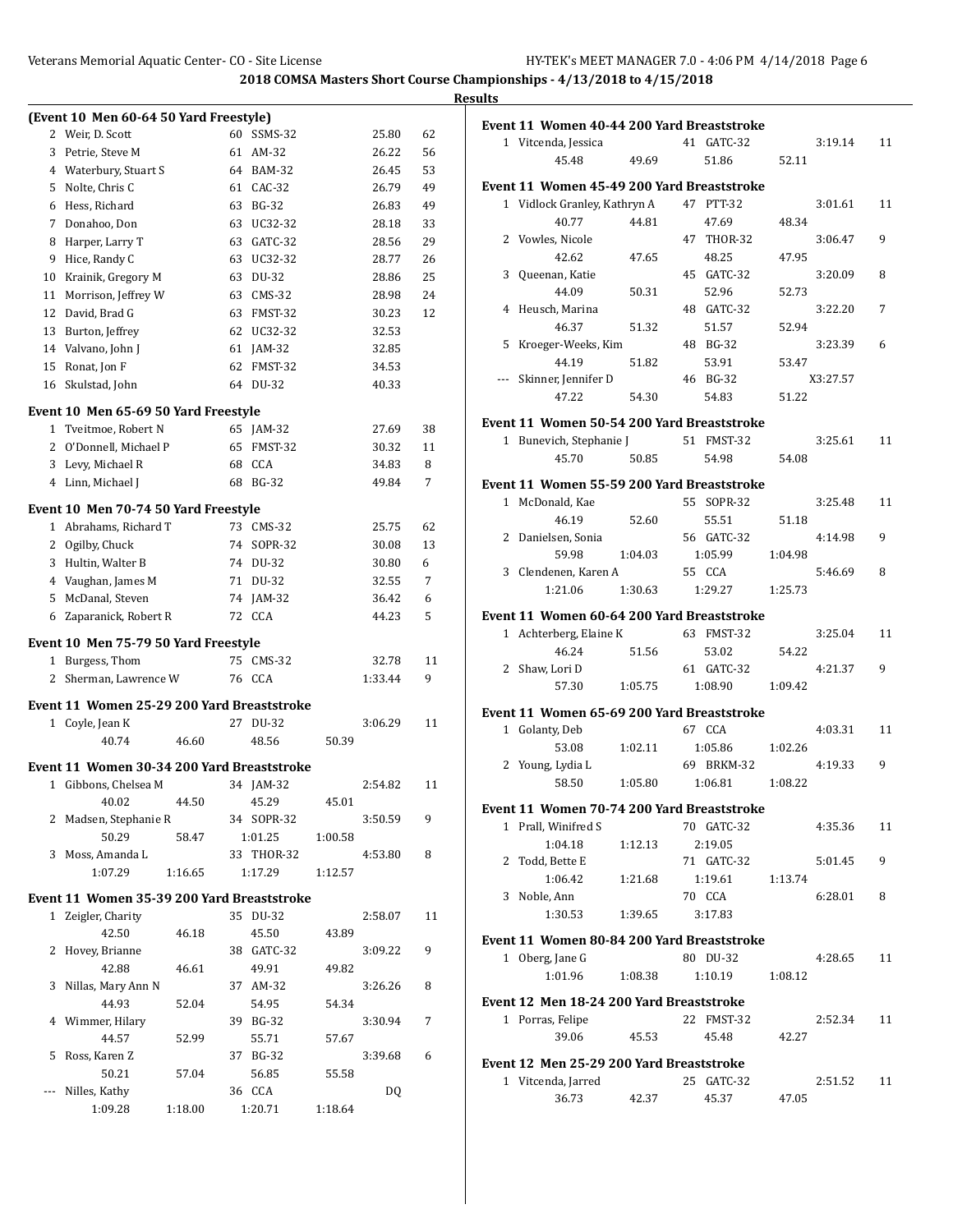|                                          |         |            |         |         |    | <b>Results</b> |                                          |       |            |       |         |    |
|------------------------------------------|---------|------------|---------|---------|----|----------------|------------------------------------------|-------|------------|-------|---------|----|
| Event 12 Men 30-34 200 Yard Breaststroke |         |            |         |         |    |                | Event 12 Men 75-79 200 Yard Breaststroke |       |            |       |         |    |
| 1 Shaw, Derek R                          |         | 32 GATC-32 |         | 2:16.36 | 11 |                | 1 Wolfe, Artie                           |       | 78 UC32-32 |       | 3:30.35 | 11 |
| 30.57                                    | 34.99   | 35.20      | 35.60   |         |    |                | 48.27                                    | 53.44 | 54.64      | 54.00 |         |    |
| Event 12 Men 35-39 200 Yard Breaststroke |         |            |         |         |    |                | 2 Burgess, Thom                          |       | 75 CMS-32  |       | 3:38.77 | 9  |
| 1 Trinidad, Reuben D                     |         | 38 PPMS-32 |         | 2:14.42 | 11 |                | 50.32                                    | 56.22 | 56.21      | 56.02 |         |    |
| 29.21                                    | 33.99   | 34.75      | 36.47   |         |    |                | <b>Event 13 Women 18-24 100 Yard IM</b>  |       |            |       |         |    |
| 2 Bowsher, Dennis                        |         | 35 PPMS-32 |         | 2:27.22 | 9  |                | 1 Olson, Colleen                         |       | 22 FMST-32 |       | 1:01.81 | 11 |
| 32.86                                    | 37.12   | 38.49      | 38.75   |         |    |                | 28.88                                    | 32.93 |            |       |         |    |
| 3 Bergford, Brian                        |         | 36 THOR-32 |         | 2:36.42 | 8  |                | 2 Collier, Claire                        |       | 22 DU-32   |       | 1:06.73 | 9  |
| 35.68                                    | 39.41   | 41.24      | 40.09   |         |    |                | 28.40                                    | 38.33 |            |       |         |    |
|                                          |         |            |         |         |    |                | 3 VanDelinder, Mattea M                  |       | 18 THOR-32 |       | 1:11.09 | 8  |
| Event 12 Men 45-49 200 Yard Breaststroke |         |            |         |         |    |                | 32.60                                    | 38.49 |            |       |         |    |
| 1 Goddard, Seth                          |         | 46 SOPR-32 |         | 2:52.85 | 11 |                | 4 Vanderpoel, Maddison                   |       | 24 GATC-32 |       | 1:12.29 | 7  |
| 39.86                                    | 43.93   | 44.92      | 44.14   |         |    |                | 33.77                                    | 38.52 |            |       |         |    |
| 2 Cowan, Robert N                        |         | 46 CAC-32  |         | 3:30.20 | 9  |                | 5 Donnici, Alexandra                     |       | 18 THOR-32 |       | 1:22.41 | 6  |
| 48.98                                    | 52.74   | 54.24      | 54.24   |         |    |                | 36.15                                    | 46.26 |            |       |         |    |
| Event 12 Men 50-54 200 Yard Breaststroke |         |            |         |         |    |                | 6 Stevens, Elizabeth A                   |       | 24 BG-32   |       | 1:27.24 | 5  |
| 1 Jimenez, Ignacio                       |         | 52 DU-32   |         | 2:27.16 | 11 |                | 43.13                                    | 44.11 |            |       |         |    |
| 33.58                                    | 37.25   | 38.03      | 38.30   |         |    |                | 7 Hoyt, Sydney                           |       | 18 THOR-32 |       | 1:28.11 | 4  |
| 2 Lawrence, Dietrich W                   |         | 52 JAM-32  |         | 2:28.04 | 9  |                | 39.07                                    | 49.04 |            |       |         |    |
| 32.50                                    | 38.08   | 38.30      | 39.16   |         |    |                | 8 Smith, Sara                            |       | 21 THOR-32 |       | 1:32.09 | 3  |
| 3 Nielsen. Richard L                     |         | 53 DU-32   |         | 2:45.27 | 8  |                | 43.02                                    | 49.07 |            |       |         |    |
| 37.43                                    | 41.71   | 43.01      | 43.12   |         |    |                | --- Evezich, Kelsey                      |       | 23 FMST-32 |       | DQ      |    |
| 4 Le Vasseur, Andrew P                   |         | 54 DU-32   |         | 3:29.39 | 7  |                | 38.95                                    | 52.18 |            |       |         |    |
| 45.70                                    | 53.39   | 55.50      | 54.80   |         |    |                | --- Gotto, Sidney M                      |       | 21 PTT-32  |       | DQ      |    |
| 5 Bennett, Dean W                        |         | 51 SS      |         | 3:33.70 | 6  |                | 43.18                                    | 43.02 |            |       |         |    |
| 49.39                                    | 53.33   | 1:50.98    |         |         |    |                | <b>Event 13 Women 25-29 100 Yard IM</b>  |       |            |       |         |    |
| Event 12 Men 55-59 200 Yard Breaststroke |         |            |         |         |    |                | 1 Booth, Kate                            |       | 25 THOR-32 |       | 1:04.40 | 11 |
| 1 Coveney, Christopher M                 |         | 55 LMS-32  |         | 2:18.68 | 11 |                | 29.41                                    | 34.99 |            |       |         |    |
| 30.13                                    | 34.88   | 36.02      | 37.65   |         |    |                | 2 Paknys, Storrie                        |       | 25 PPMS-32 |       | 1:05.52 | 9  |
| 2 Scott, Greg C                          |         | 58 GATC-32 |         | 2:25.91 | 9  |                | 29.96                                    | 35.56 |            |       |         |    |
| 33.10                                    | 37.07   | 37.47      | 38.27   |         |    |                | 3 Cohen, Gretchen                        |       | 25 GATC-32 |       | 1:09.06 | 8  |
| Event 12 Men 60-64 200 Yard Breaststroke |         |            |         |         |    |                | 31.64                                    | 37.42 |            |       |         |    |
| 1 Waterbury, Stuart S                    |         | 64 BAM-32  |         | 2:31.39 | 11 |                | 4 Bonder, Elizabeth                      |       | 27 GATC-32 |       | 1:11.30 | 7  |
| 33.41                                    | 38.46   | 39.43      | 40.09   |         |    |                | 32.33                                    | 38.97 |            |       |         |    |
| 2 Louie, Jamie                           |         | 61 CSST-32 |         | 2:42.48 | 9  |                | 5 Peterson, Ashley R                     |       | 26 24HF    |       | 1:14.88 | 6  |
| 37.09                                    | 41.56   | 42.40      | 41.43   |         |    |                | 33.57                                    | 41.31 |            |       |         |    |
| 3 Heggy, Terry A                         |         | 63 SOPR-32 |         | 3:15.39 | 8  |                | 6 Ronat, Mary                            |       | 27 DU-32   |       | 1:16.10 | 5  |
| 46.37                                    | 51.46   | 50.85      | 46.71   |         |    |                | 34.23<br>7 Williams, Samantha M          | 41.87 | 28 FMST-32 |       | 1:30.58 | 4  |
| 4 Krainik, Gregory M                     |         | 63 DU-32   |         | 3:29.64 | 7  |                | 41.78                                    | 48.80 |            |       |         |    |
| 47.21                                    | 52.95   | 56.41      | 53.07   |         |    |                | 8 Amico, Victoria                        |       | 29 THOR-32 |       | 1:48.96 | 3  |
| 5 Skulstad, John                         |         | 64 DU-32   |         | 4:14.62 | 6  |                | 51.37                                    | 57.59 |            |       |         |    |
| 1:00.62                                  | 1:05.43 | 1:06.62    | 1:01.95 |         |    |                |                                          |       |            |       |         |    |
| Event 12 Men 65-69 200 Yard Breaststroke |         |            |         |         |    |                | Event 13 Women 30-34 100 Yard IM         |       |            |       |         |    |
| 1 MacDonald, Lee H                       |         | 66 FAST-32 |         | 2:53.33 | 11 |                | 1 Farmer, Kristen L                      |       | 31 GATC-32 |       | 1:01.67 | 11 |
| 39.74                                    | 45.24   | 44.03      | 44.32   |         |    |                | 28.78                                    | 32.89 |            |       |         |    |
| 2 O'Donnell, Michael P                   |         | 65 FMST-32 |         | 3:23.25 | 9  |                | 2 Bortnowski, Lauren M                   |       | 31 BG-32   |       | 1:06.38 | 9  |
| 46.78                                    | 49.86   | 53.48      | 53.13   |         |    |                | 30.02<br>3 Jones, Elizabeth              | 36.36 |            |       |         |    |
| 3 Linn, Michael J                        |         | 68 BG-32   |         | 5:16.57 | 8  |                | 32.97                                    |       | 34 AM-32   |       | 1:09.45 | 8  |
| 1:07.61                                  | 1:20.29 | 1:25.18    | 1:23.49 |         |    |                | 4 Lundin, Michelle                       | 36.48 | 32 SOPR-32 |       | 1:11.32 | 7  |
| Event 12 Men 70-74 200 Yard Breaststroke |         |            |         |         |    |                | 32.58                                    | 38.74 |            |       |         |    |
| 1 Burson, William W                      |         | 73 GATC-32 |         | 3:57.27 | 11 |                | 5 Gibbons, Chelsea M                     |       | 34 JAM-32  |       | 1:11.43 | 6  |
| 55.65                                    | 1:00.36 | 1:01.96    | 59.30   |         |    |                | 34.48                                    | 36.95 |            |       |         |    |
| 2 Zaparanick, Robert R                   |         | 72 CCA     |         | 4:20.30 | 9  |                | 6 Ferraro, Ann                           |       | 33 FMST-32 |       | 1:17.47 | 5  |
| 55.79                                    | 1:04.53 | 1:10.70    | 1:09.28 |         |    |                | 36.31                                    | 41.16 |            |       |         |    |
|                                          |         |            |         |         |    |                |                                          |       |            |       |         |    |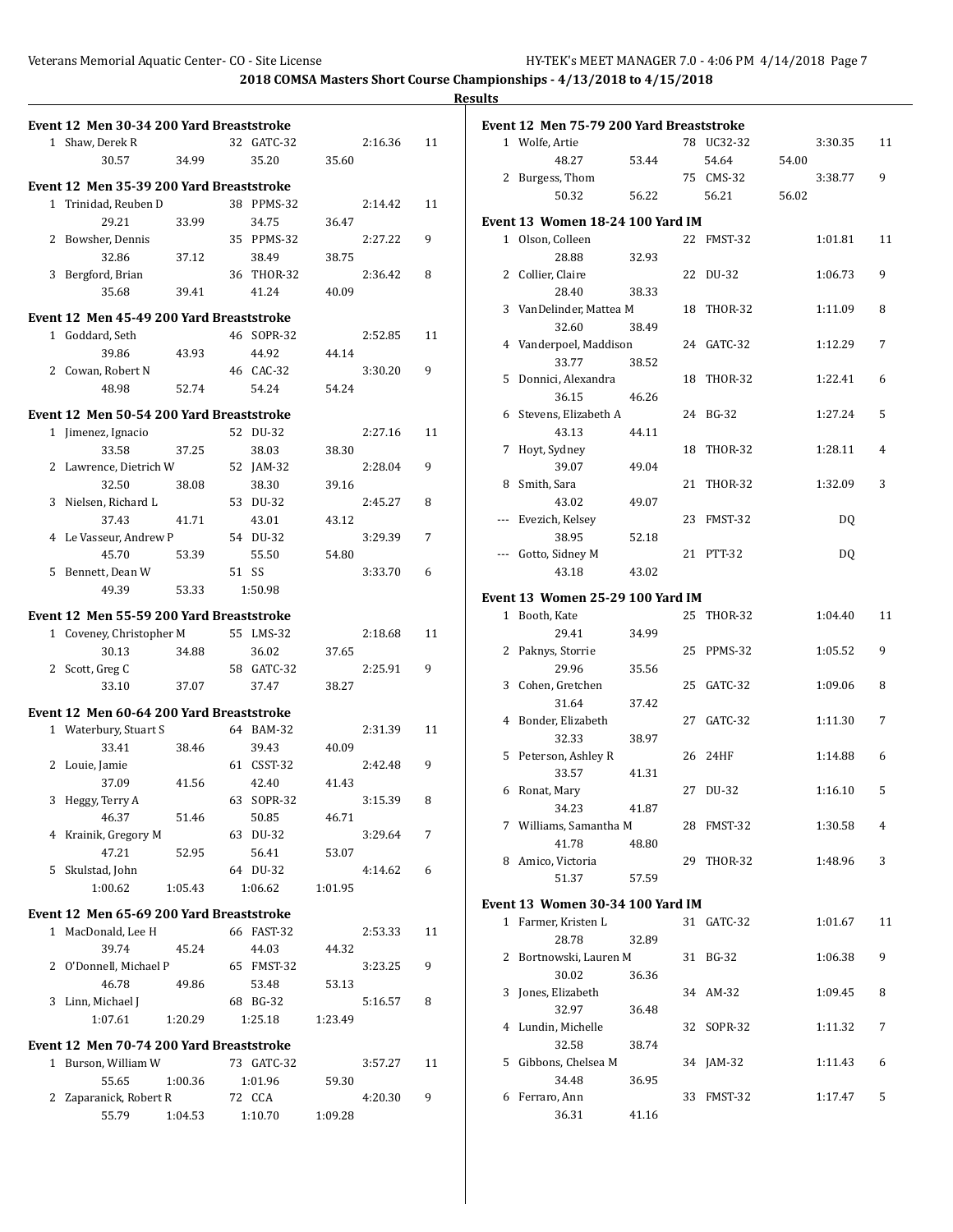|              | (Event 13 Women 30-34 100 Yard IM) |         |    |                |         |    |
|--------------|------------------------------------|---------|----|----------------|---------|----|
| 7            | Roybal, Helen M                    |         | 31 | <b>THOR-32</b> | 1:21.20 | 4  |
|              | 38.35                              | 42.85   |    |                |         |    |
| 8            | Shupe, Abigail D                   |         | 33 | FAST-32        | 1:22.76 | 3  |
|              | 39.81                              | 42.95   |    |                |         |    |
| 9            | Champion, Kristy                   |         | 31 | DU-32          | 1:24.42 | 2  |
|              | 39.66                              | 44.76   |    |                |         |    |
| 10           | Nichols, Kara L                    |         | 31 | DU-32          | 1:27.23 | 1  |
|              | 39.86                              | 47.37   |    |                |         |    |
|              | 11 Madsen, Stephanie R             |         | 34 | SOPR-32        | 1:45.30 |    |
|              | 53.90                              | 51.40   |    |                |         |    |
| ---          | Reed, Beverly                      |         | 30 | PPMS-32        | DQ      |    |
|              | 39.49                              | 49.93   |    |                |         |    |
|              | Moss, Amanda L                     |         | 33 | THOR-32        | DQ      |    |
|              | 57.13                              | 1:05.52 |    |                |         |    |
|              |                                    |         |    |                |         |    |
|              | Event 13 Women 35-39 100 Yard IM   |         |    |                |         |    |
| $\mathbf{1}$ | Linke, Lyndsey M                   |         |    | 37 FAST-32     | 1:06.28 | 11 |
|              | 29.94                              | 36.34   |    |                |         |    |
| 2            | Quinnell, Jodi A                   |         | 35 | $JAM-32$       | 1:06.38 | 9  |
|              | 29.72                              | 36.66   |    |                |         |    |
| 3            | Guthrie, Audra                     |         | 39 | <b>BG-32</b>   | 1:16.65 | 8  |
|              | 34.16                              | 42.49   |    |                |         |    |
| 4            | Hovey, Brianne                     |         | 38 | GATC-32        | 1:17.35 | 7  |
|              | 36.63                              | 40.72   |    |                |         |    |
|              | 5 Wimmer, Hilary                   |         | 39 | <b>BG-32</b>   | 1:25.46 | 6  |
|              | 41.62                              | 43.84   |    |                |         |    |
| 6            | Nillas, Mary Ann N                 |         | 37 | AM-32          | 1:27.00 | 5  |
|              | 40.34                              | 46.66   |    |                |         |    |
| 7            | Cox, Andrea J                      |         | 38 | <b>BG-32</b>   | 1:30.62 | 4  |
|              | 42.65                              | 47.97   |    |                |         |    |
|              | 8 Kingsley, Courtney               |         | 39 | BG-32          | 1:36.26 | 3  |
| 9            | Berens, Dore M                     |         | 36 | BG-32          | 1:40.08 | 2  |
|              | 50.81                              | 49.27   |    |                |         |    |
| 10           | Meyer, Carrie                      |         | 39 | FMST-32        | 1:43.08 | 1  |
|              | 48.52                              | 54.56   |    |                |         |    |
|              | --- Hill, Amy L                    |         | 35 | <b>THOR-32</b> | DQ      |    |
|              | 53.33                              | 53.47   |    |                |         |    |
|              | Event 13 Women 40-44 100 Yard IM   |         |    |                |         |    |
| 1            | Barr, Lindsay                      |         |    | 40 GATC-32     |         | 11 |
|              | 32.18                              |         |    |                | 1:09.37 |    |
| 2            | Fostvedt, Alishia                  | 37.19   | 41 | AM-32          | 1:11.88 | 9  |
|              | 33.65                              |         |    |                |         |    |
|              |                                    | 38.23   |    |                | 1:13.06 |    |
| 3            | Hoffman, Nikki                     |         | 40 | UC32-32        |         | 8  |
|              | 34.11                              | 38.95   |    |                |         |    |
| 4            | Joslin, Becky                      |         | 41 | SOPR-32        | 1:17.56 | 7  |
|              | 36.08                              | 41.48   |    |                |         |    |
| 5            | Jackson, Rebecca                   |         | 42 | SS             | 1:17.59 | 6  |
|              | 36.52                              | 41.07   |    |                |         |    |
| 6            | Vitcenda, Jessica                  |         | 41 | GATC-32        | 1:20.59 | 5  |
|              | 41.46                              | 39.13   |    |                |         |    |
| 7            | Despain, Christina F               |         | 40 | AM-32          | 1:20.90 | 4  |
|              | 37.44                              | 43.46   |    |                |         |    |
| 8            | Soto, Sandra M                     |         | 43 | THOR-32        | 1:36.33 | 3  |
|              | 48.95                              | 47.38   |    |                |         |    |

|    | Event 13 Women 45-49 100 Yard IM  |       |    |               |         |    |
|----|-----------------------------------|-------|----|---------------|---------|----|
|    | 1 Wagner, Heather L               |       |    | 45 PPMS-32    | 1:04.28 | 11 |
|    | 29.51                             | 34.77 |    |               |         |    |
| 2  | Tobey, Stacey W                   |       | 49 | <b>BAM-32</b> | 1:09.48 | 9  |
|    | 32.42                             | 37.06 |    |               |         |    |
| 3  | Negley, Heather                   |       | 45 | <b>PTT-32</b> | 1:09.69 | 8  |
|    | 32.39                             | 37.30 |    |               |         |    |
| 4  | Dussliere, Julie F                |       | 45 | JDAM-32       | 1:09.90 | 7  |
|    | 33.13                             | 36.77 |    |               |         |    |
| 5  | Dravenstott, Laura A              |       | 47 | CAC-32        | 1:11.15 | 6  |
|    | 32.00                             | 39.15 |    |               |         |    |
| 6  | Garland, Crystal                  |       | 46 | GATC-32       | 1:14.45 | 5  |
|    | 35.04                             | 39.41 |    |               |         |    |
| 7  | Richardson, Kim G                 |       | 49 | FAST-32       | 1:14.46 | 4  |
|    | 34.24                             | 40.22 |    |               |         |    |
| 8  | Strong, Susan D                   |       | 46 | FAST-32       | 1:17.12 | 3  |
|    | 35.19                             | 41.93 |    |               |         |    |
|    | 9 Vidlock Granley, Kathryn A      |       | 47 | <b>PTT-32</b> | 1:21.29 | 2  |
|    | 39.78                             | 41.51 |    |               |         |    |
| 10 | Kinnersley, Darcy                 |       | 47 | GATC-32       | 1:21.55 | 1  |
|    | 38.21                             | 43.34 |    |               |         |    |
| 11 | Schell, Kim                       |       | 45 | THOR-32       | 1:22.78 |    |
|    | 34.77                             | 48.01 |    |               |         |    |
| 12 | Polis, Crystal A                  |       | 46 | BG-32         | 1:25.02 |    |
|    | 40.95                             | 44.07 |    |               |         |    |
|    | 13 Worden, Katie                  |       | 49 | FMST-32       | 1:27.45 |    |
|    | 42.77                             | 44.68 |    |               |         |    |
| 14 | Kroeger-Weeks, Kim                |       | 48 | <b>BG-32</b>  | 1:29.37 |    |
|    | 42.52                             | 46.85 |    |               |         |    |
| 15 | Skinner, Jennifer D               |       | 46 | BG-32         | 1:32.66 |    |
|    | 47.41                             | 45.25 |    |               |         |    |
| 16 | Mattei, Kimberly                  |       | 46 | JAM-32        | 1:37.92 |    |
|    | 50.09                             | 47.83 |    |               |         |    |
| 17 | Olczak, Suzanne F                 |       | 49 | CAC-32        | 1:38.67 |    |
|    | 44.68                             | 53.99 |    |               |         |    |
|    |                                   |       |    |               |         |    |
|    | Event 13 Women 50-54 100 Yard IM  |       |    | 52 BG-32      |         | 11 |
|    | 1 Von Der Lippe, Susan G<br>30.16 | 33.70 |    |               | 1:03.86 |    |
|    | 2 Nowak, Elizabeth A              |       |    | 54 GATC-32    |         | 9  |
|    |                                   |       |    |               | 1:09.25 |    |
|    | 32.27<br>3 Hendricks, Melissa K   | 36.98 |    |               |         |    |
|    |                                   |       |    | 50 HRMC-32    | 1:16.71 | 8  |
| 4  | 34.96<br>Hyre, Anne               | 41.75 | 50 | GATC-32       |         |    |
|    |                                   | 42.14 |    |               | 1:18.41 | 7  |
| 5  | 36.27<br>Vanderpoel, Nicole L     |       |    |               |         |    |
|    |                                   |       | 53 | GATC-32       | 1:21.56 | 6  |
|    | 39.14                             | 42.42 |    |               |         |    |
| 6  | Stier, Kathleen M<br>39.40        |       | 53 | FMST-32       | 1:26.24 | 5  |
|    |                                   | 46.84 |    |               |         |    |
| 7  | Colon, Kristin                    |       | 50 | SOPR-32       | 1:27.52 | 4  |
|    | 42.79                             | 44.73 |    |               |         |    |
| 8  | Sauls, Catherine C                |       | 53 | THOR-32       | 1:28.99 | 3  |
| 9  | 42.58<br>Walker, Laurie           | 46.41 |    |               |         |    |
|    |                                   |       | 53 | AM-32         | 1:41.73 | 2  |
|    | 47.43                             | 54.30 |    |               |         |    |
| 10 | Clapp, Christine J                |       |    | 51 CAC-32     | 1:44.05 | 1  |
|    | 50.74                             | 53.31 |    |               |         |    |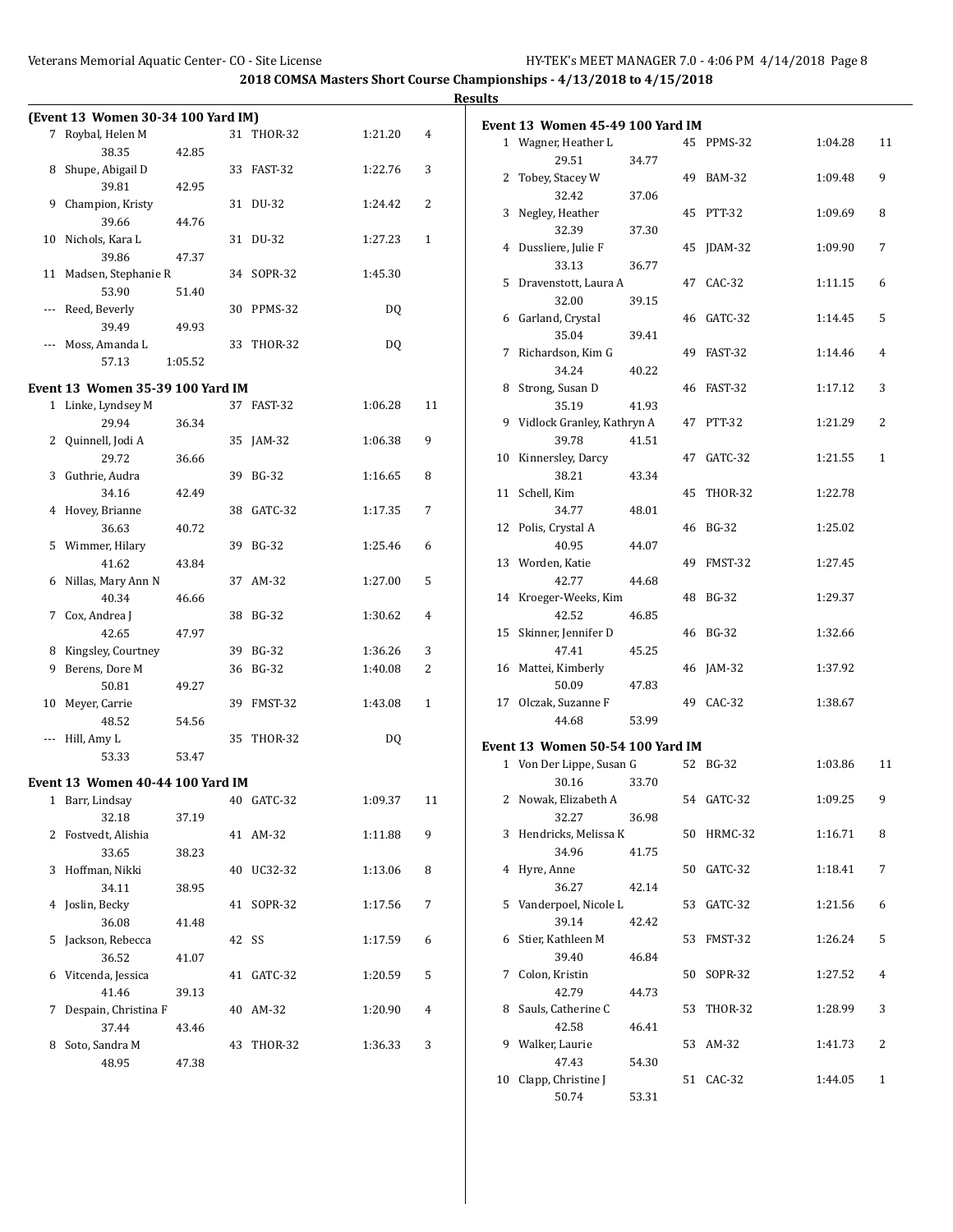|                                         |            |         |              | <b>Results</b>                                |                |
|-----------------------------------------|------------|---------|--------------|-----------------------------------------------|----------------|
| (Event 13 Women 50-54 100 Yard IM)      |            |         |              | <b>Event 13 Women 65-69 100 Yard IM</b>       |                |
| --- Hartwell, Michelle Y                | 53 DU-32   | DQ      |              | 1 Roche, Carolyn M<br>66 BAM-32<br>1:21.13    | 11             |
| 40.32<br>35.74                          |            |         |              | 37.54<br>43.59                                |                |
| <b>Event 13 Women 55-59 100 Yard IM</b> |            |         |              | 2 Shaffer, Cynthia E<br>67 BAM-32<br>1:22.97  | 9              |
| 1 Crouch, Kim                           | 56 UC32-32 | 1:08.14 | 11           | 40.16<br>42.81                                |                |
| 32.03<br>36.11                          |            |         |              | 3 Schickli, Jeanne H<br>65 UC32-32<br>1:30.93 | 8              |
| 2 Cotton, Suzy L                        | 58 HRMC-32 | 1:12.28 | 9            | 45.00<br>45.93                                |                |
| 32.48<br>39.80                          |            |         |              | 4 Maxfield, Teresa A<br>65 PPMS-32<br>1:34.19 | 7              |
| 3 Steffe, Kathleen                      | 55 CAC-32  | 1:13.32 | 8            | 46.03<br>48.16                                |                |
| 35.14<br>38.18                          |            |         |              | 5 Young, Lydia L<br>69 BRKM-32<br>1:46.95     | 6              |
| 4 Campbell, Ellen A                     | 55 CAC-32  | 1:13.52 | 7            | 53.08<br>53.87                                |                |
| 39.05<br>34.47                          |            |         |              | 6 Golanty, Deb<br>67 CCA<br>1:52.66           | 5              |
| 5 Waeschle, Karen L                     | 55 SSMS-32 | 1:15.73 | 6            | 56.51<br>56.15                                |                |
| 36.85<br>38.88                          |            |         |              | 7 Kosanda, Theresa H<br>65 FMST-32<br>2:25.63 | $\overline{4}$ |
| 6 Van Harte, Eva M                      | 56 FMST-32 | 1:19.55 | 5            | 1:08.06<br>1:17.57                            |                |
| 37.50<br>42.05                          |            |         |              | <b>Event 13 Women 70-74 100 Yard IM</b>       |                |
| 7 Maleike, Corinna M                    | 57 THOR-32 | 1:20.24 | 4            | 71 PPMS-32<br>1 Mullane, Rebecca M<br>1:43.07 | 11             |
| 37.44<br>42.80                          |            |         |              | 50.48<br>52.59                                |                |
| 8 Garnier, Kathy L                      | 57 CAC-32  | 1:21.13 | 3            | 2 Todd, Bette E<br>71 GATC-32<br>2:00.69      | 9              |
| 39.86<br>41.27                          |            |         |              | 1:00.72<br>59.97                              |                |
| 9 Anderson, Jeanette B                  | 59 GATC-32 | 1:24.97 | 2            | 70 CCA<br>2:22.21<br>3 Noble, Ann             | 8              |
| 40.67<br>44.30                          |            |         |              | 1:05.75<br>1:16.46                            |                |
| 10 Eldridge, Audrey L                   | 55 PPMS-32 | 1:25.74 | $\mathbf{1}$ |                                               |                |
| 40.70<br>45.04                          |            |         |              | <b>Event 13 Women 75-79 100 Yard IM</b>       |                |
| 11 McDonald, Kae                        | 55 SOPR-32 | 1:26.29 |              | 1 Poirot, Elisabeth F<br>78 AM-32<br>1:57.06  | 11             |
| 41.96<br>44.33                          |            |         |              | 58.56<br>58.50                                |                |
| 12 Wixted, Nancy J                      | 59 CAC-32  | 1:27.63 |              | DQ<br>--- Emmons, Sara<br>75 CAC-32           |                |
| 43.58<br>44.05                          |            |         |              | 1:22.40<br>1:18.07                            |                |
| 13 Boileau, Ute C                       | 55 CMS-32  | 1:31.24 |              | Event 13 Women 80-84 100 Yard IM              |                |
| 40.08<br>51.16                          |            |         |              | 1 Oberg, Jane G<br>80 DU-32<br>1:49.98        | 11             |
| 14 Przekwas, Julie                      | 55 DU-32   | 1:40.06 |              | 53.80<br>56.18                                |                |
| 51.77<br>48.29                          |            |         |              |                                               |                |
| 15 Jelson, Jennifer K                   | 55 THOR-32 | 1:41.67 |              | Event 14 Men 18-24 100 Yard IM                |                |
| 54.27<br>47.40                          |            |         |              | 1 Garnier, Jeff<br>24 CAC-32<br>51.91         | 11             |
| 16 Nolte, Susan D                       | 57 CAC-32  | 1:42.49 |              | 23.70<br>28.21                                |                |
| 50.78<br>51.71                          |            |         |              | 2 Bunch, Dylan W<br>24 DU-32<br>57.67         | 9              |
| 17 Carlson, Lori K                      | 59 FMST-32 | 1:47.28 |              | 26.98<br>30.69                                |                |
| 50.26<br>57.02                          |            |         |              | 19 DU-32<br>58.66<br>3 Light, Ivan A          | 8              |
| 18 Morrison, Mary E                     | 58 CMS-32  | 1:56.04 |              | 27.02<br>31.64                                |                |
| 55.37<br>1:00.67                        |            |         |              | 4 Mathys, Philip<br>23 SS<br>59.29            | 7              |
| 19 Clendenen, Karen A                   | 55 CCA     | 2:24.65 |              | 27.75<br>31.54                                |                |
| 1:09.43<br>1:15.22                      |            |         |              | 5 Hoyt, Gunnar<br>23 THOR-32<br>1:05.51       | 6              |
| Event 13 Women 60-64 100 Yard IM        |            |         |              | 29.02<br>36.49                                |                |
| 1 Rosener, Karen K                      | 64 FAST-32 | 1:17.75 | 11           | 6 Anderson, Tyler<br>21 GATC-32<br>1:06.01    | 5              |
| 36.04<br>41.71                          |            |         |              | 29.84<br>36.17                                |                |
| 2 Flynn, Cindy                          | 64 CRM-32  | 1:24.57 | 9            | <b>Event 14 Men 25-29 100 Yard IM</b>         |                |
| 39.82<br>44.75                          |            |         |              | 1 Arnold, Max I<br>25 DU-32<br>57.06          | 11             |
| 3 Achterberg, Elaine K                  | 63 FMST-32 | 1:26.69 | 8            | 26.46<br>30.60                                |                |
| 40.13<br>46.56                          |            |         |              | 2 Fronk, Spencer<br>25 GATC-32<br>57.64       | 9              |
| 4 Kerr, Ann                             | 61 GATC-32 | 1:28.17 | 7            | 26.35<br>31.29                                |                |
| 41.62<br>46.55                          |            |         |              | 3 Fulcomer, Vance<br>27 AM-32<br>1:05.10      | 8              |
| 5 Guidas, Claire M                      | 60 SOPR-32 | 1:38.32 | 6            | 29.95<br>35.15                                |                |
| 45.16<br>53.16                          |            |         |              | 4 Vitcenda, Jarred<br>25 GATC-32<br>1:07.02   | 7              |
|                                         |            |         |              | 30.58<br>36.44                                |                |
|                                         |            |         |              | 5 Vargo, Timothy J<br>29 UC32-32<br>1:16.32   | 6              |

34.40 41.92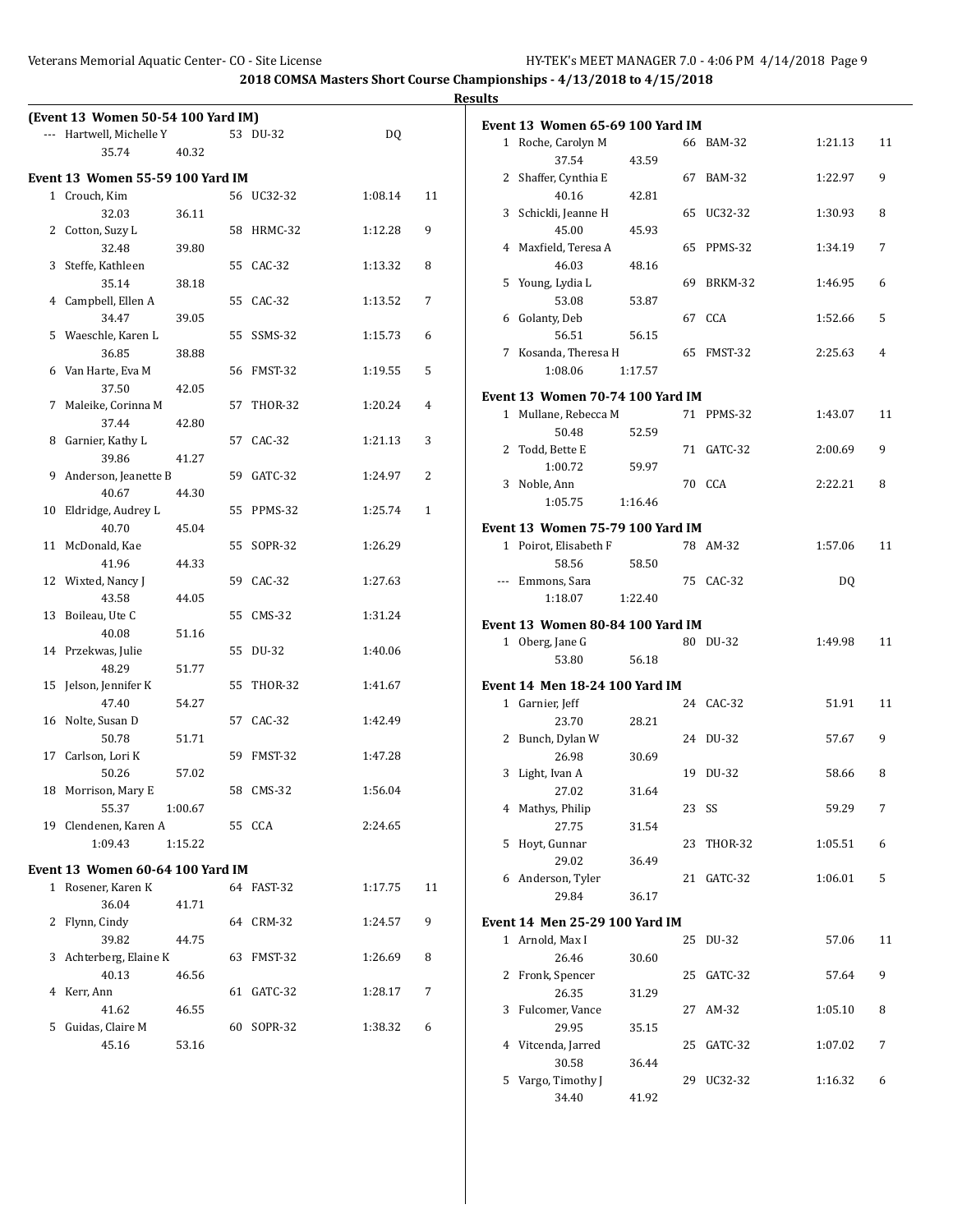|                                |       |            |         |    | <b>Results</b> |                                       |       |            |         |    |
|--------------------------------|-------|------------|---------|----|----------------|---------------------------------------|-------|------------|---------|----|
| Event 14 Men 30-34 100 Yard IM |       |            |         |    |                | 4 Edwards, Dan                        |       | 44 CMS-32  | 1:02.02 | 7  |
| 1 Christianson, Marcus D       |       | 32 24HF    | 57.05   | 11 |                | 27.91                                 | 34.11 |            |         |    |
| 26.67                          | 30.38 |            |         |    |                | 5 Hoffman, Aaron L                    |       | 44 UC32-32 | 1:04.08 | 6  |
| 2 Shaw, Derek R                |       | 32 GATC-32 | 57.65   | 9  |                | 28.26                                 | 35.82 |            |         |    |
| 26.86                          | 30.79 |            |         |    |                | 6 Woods, Tadd                         |       | 42 UC32-32 | 1:07.28 | 5  |
| 3 Colvert, Brian               |       | 34 PPMS-32 | 57.97   | 8  |                | 31.16                                 | 36.12 |            |         |    |
| 25.75                          | 32.22 |            |         |    |                | 7 Guthrie, Mike                       |       | 41 BG-32   | 1:07.40 | 4  |
| 4 Augustus, Paul               |       | 32 CMS-32  | 1:00.90 | 7  |                | 30.90                                 | 36.50 |            |         |    |
| 26.86                          |       |            |         |    |                | 8 Peterson, Eric                      |       | 43 FAST-32 | 1:08.34 | 3  |
|                                | 34.04 |            |         |    |                | 32.35                                 | 35.99 |            |         |    |
| 5 Perrott, Bryan               |       | 32 THOR-32 | 1:00.96 | 6  |                |                                       |       |            |         |    |
| 27.52                          | 33.44 |            |         |    |                | <b>Event 14 Men 45-49 100 Yard IM</b> |       |            |         |    |
| 6 Collins, Josiah              |       | 30 THOR-32 | 1:02.49 | 5  |                | 1 Garland, Bob                        |       | 48 GATC-32 | 58.84   | 11 |
| 28.37                          | 34.12 |            |         |    |                | 27.35                                 | 31.49 |            |         |    |
| 7 Harper, Matt                 |       | 33 THOR-32 | 1:05.00 | 4  |                | 2 Torres, Mark                        |       | 48 HRMC-32 | 58.94   | 9  |
| 30.71                          | 34.29 |            |         |    |                | 26.67                                 | 32.27 |            |         |    |
| 8 Fahey, Sean P                |       | 32 GATC-32 | 1:05.79 | 3  |                | 3 Gotto, Tony                         |       | 46 AM-32   | 1:02.34 | 8  |
| 31.21                          | 34.58 |            |         |    |                | 28.90                                 | 33.44 |            |         |    |
| 9 Koza, Jason                  |       | 32 UC32-32 | 1:05.92 | 2  |                | 4 Weber, Brad                         |       | 48 BG-32   | 1:06.65 | 7  |
| 30.33                          | 35.59 |            |         |    |                | 31.02                                 | 35.63 |            |         |    |
| 10 Clark, Steve                |       | 34 THOR-32 | 1:06.26 | 1  |                | 5 Holmes, Todd                        |       | 48 AM-32   | 1:07.99 | 6  |
| 30.51                          | 35.75 |            |         |    |                | 31.42                                 | 36.57 |            |         |    |
| 11 Schneiter, Steve            |       | 31 CAC-32  | 1:09.47 |    |                | 6 Pazmino, Jorge E                    |       | 48 AM-32   | 1:10.07 | 5  |
| 32.15                          | 37.32 |            |         |    |                | 30.81                                 | 39.26 |            |         |    |
| Event 14 Men 35-39 100 Yard IM |       |            |         |    |                | 7 Goddard, Seth                       |       | 46 SOPR-32 | 1:10.45 | 4  |
| 1 Trinidad, Reuben D           |       | 38 PPMS-32 | 57.27   | 11 |                | 33.60                                 | 36.85 |            |         |    |
| 27.81                          | 29.46 |            |         |    |                | 8 Aten, Ken                           |       | 45 THOR-32 | 1:11.90 | 3  |
| 2 Lang, Matthew E              |       | 35 DU-32   | 1:01.46 | 9  |                | 32.63                                 | 39.27 |            |         |    |
|                                |       |            |         |    |                | 9 White, Brad                         |       | 48 BG-32   | 1:13.33 | 2  |
| 28.44                          | 33.02 |            |         | 8  |                | 33.77                                 | 39.56 |            |         |    |
| 3 Finnessy, Michael E          |       | 37 UC32-32 | 1:02.27 |    |                | 10 Matteucci, John                    |       | 46 PTT-32  | 1:27.06 | 1  |
| 29.35                          | 32.92 |            |         |    |                | 42.26                                 | 44.80 |            |         |    |
| 4 Conyers, John L              |       | 35 DU-32   | 1:02.80 | 7  |                | --- Burrow, Bill                      |       | 48 FMST-32 | DQ      |    |
| 27.06                          | 35.74 |            |         |    |                | 31.35                                 | 34.26 |            |         |    |
| 5 Saum, Brett R                |       | 39 SDS-10  | 1:03.44 | 6  |                |                                       |       |            |         |    |
| 27.87                          | 35.57 |            |         |    |                | <b>Event 14 Men 50-54 100 Yard IM</b> |       |            |         |    |
| 6 Bergford, Brian              |       | 36 THOR-32 | 1:04.26 | 5  |                | 1 Lawrence, Dietrich W                |       | 52 JAM-32  | 1:00.51 | 11 |
| 30.47                          | 33.79 |            |         |    |                | 28.08                                 | 32.43 |            |         |    |
| 7 Simpson, Ian M               |       | 38 THOR-32 | 1:04.28 | 4  |                | 2 Wachendorf, Mark S                  |       | 52 FMST-32 | 1:00.94 | 9  |
| 28.67                          | 35.61 |            |         |    |                | 29.27                                 | 31.67 |            |         |    |
| 8 Heath, James                 |       | 37 SHA-32  | 1:07.95 | 3  |                | 3 Jimenez, Ignacio                    |       | 52 DU-32   | 1:01.45 | 8  |
| 30.14                          | 37.81 |            |         |    |                | 28.96                                 | 32.49 |            |         |    |
| 9 Centeno, Juan Pablo          |       | 38 BAM-32  | 1:09.43 | 2  |                | 4 Cochran, Neil                       |       | 53 LMS-32  | 1:02.63 | 7  |
| 32.32                          | 37.11 |            |         |    |                | 28.90                                 | 33.73 |            |         |    |
| 10 Kollmeyer, Brian            |       | 39 PTT-32  | 1:25.47 | 1  |                | 5 Daughtrey, Clay L                   |       | 50 THOR-32 | 1:04.70 | 6  |
| 39.98                          | 45.49 |            |         |    |                | 29.93                                 | 34.77 |            |         |    |
| --- Castor, Jimmy              |       | 37 DU-32   | DQ      |    |                | 6 Evans, Dan                          |       | 52 FAST-32 | 1:04.90 | 5  |
| 30.92                          | 34.39 |            |         |    |                | 29.96                                 | 34.94 |            |         |    |
| --- Abelson, Jeremy            |       | 37 GATC-32 | DQ      |    |                | 7 Barringer, Rob                      |       | 52 DU-32   | 1:05.55 | 4  |
| 31.94                          | 33.59 |            |         |    |                | 31.05                                 | 34.50 |            |         |    |
| Event 14 Men 40-44 100 Yard IM |       |            |         |    |                | 8 Vitcenda, Eric                      |       | 54 GATC-32 | 1:08.70 | 3  |
| 1 O'Sullivan, Chris            |       | 43 DU-32   | 54.55   |    |                | 31.23                                 | 37.47 |            |         |    |
|                                |       |            |         | 11 |                | 9 Nielsen, Richard L                  |       | 53 DU-32   | 1:11.32 | 2  |
| 24.47                          | 30.08 |            |         |    |                | 34.26                                 | 37.06 |            |         |    |
| 2 Addadi, Mehdi                |       | 40 DU-32   | 57.54   | 9  |                | 10 Maynard, Charles E                 |       | 52 PPMS-32 | 1:13.08 | 1  |
| 25.41                          | 32.13 |            |         |    |                | 33.63                                 | 39.45 |            |         |    |
| 3 Zupancic, Joe C              |       | 42 FAST-32 | 1:00.86 | 8  |                | 11 Hoyt, Brian K                      |       | 51 THOR-32 | 1:13.91 |    |
| 28.05                          | 32.81 |            |         |    |                | 33.17                                 | 40.74 |            |         |    |
|                                |       |            |         |    |                |                                       |       |            |         |    |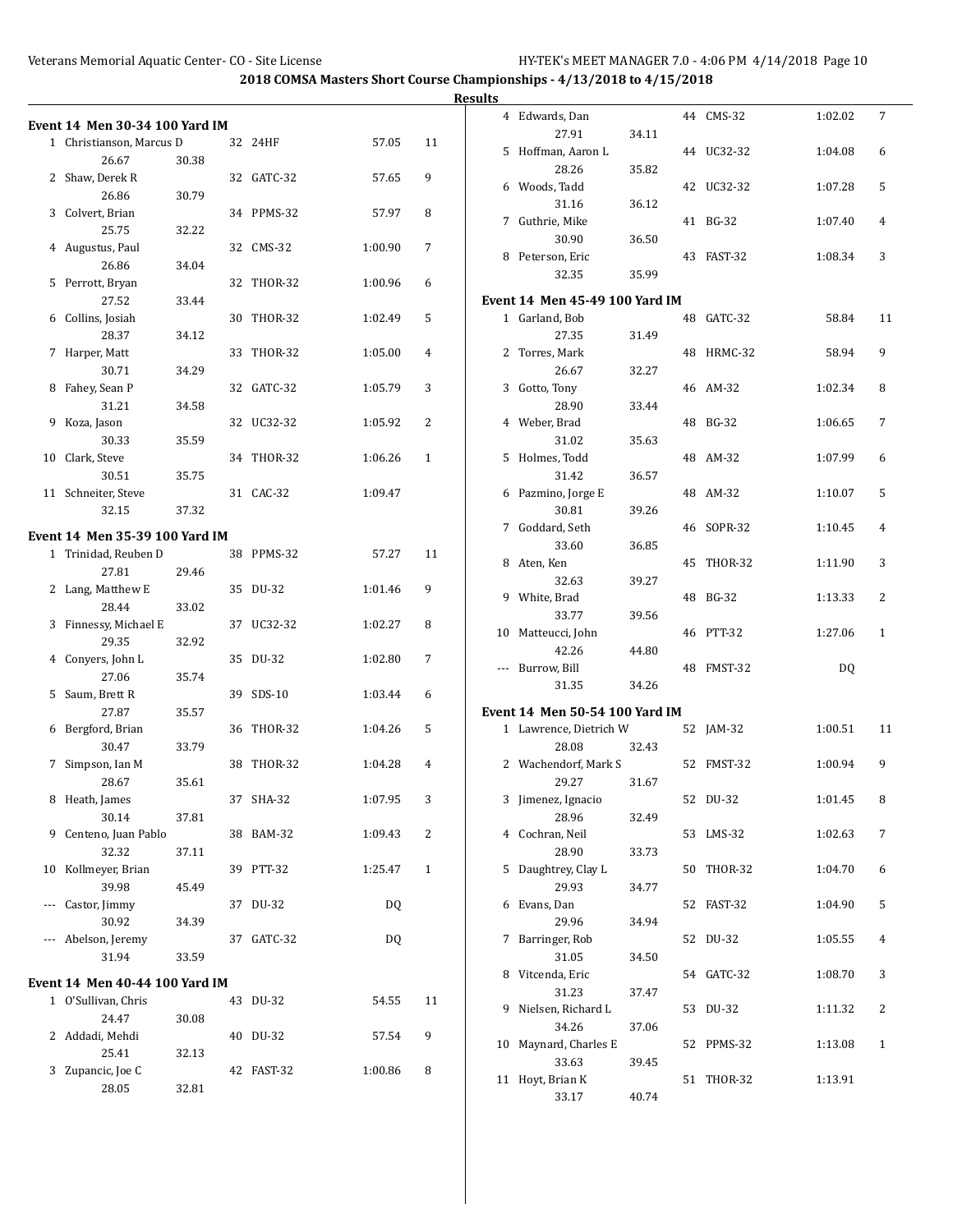|       |                                  |       |            |         |    | Resul |
|-------|----------------------------------|-------|------------|---------|----|-------|
|       | (Event 14 Men 50-54 100 Yard IM) |       |            |         |    |       |
|       | 12 Le Vasseur, Andrew P          |       | 54 DU-32   | 1:21.24 |    |       |
|       | 39.50                            | 41.74 |            |         |    |       |
|       | 13 Brower, William P             |       | 51 LMS-32  | 1:21.27 |    |       |
|       | 38.07                            | 43.20 |            |         |    |       |
|       | 14 Urbanowski, Alan              |       | 51 CMS-32  | 1:26.59 |    |       |
|       | 37.71                            | 48.88 |            |         |    |       |
|       | 15 Bennett, Dean W               |       | 51 SS      | 1:33.36 |    |       |
|       | 44.32                            | 49.04 |            |         |    |       |
|       | 16 Mintz, Robert                 |       | 50 SOPR-32 | 1:41.36 |    |       |
|       | 50.96                            | 50.40 |            |         |    |       |
| $---$ | Bingham, Frank A                 |       | 52 DU-32   | DQ      |    |       |
|       | 35.04                            | 38.78 |            |         |    |       |
|       | Event 14 Men 55-59 100 Yard IM   |       |            |         |    |       |
|       | 1 Coveney, Christopher M         |       | 55 LMS-32  | 1:00.45 | 11 |       |
|       | 29.40                            | 31.05 |            |         |    |       |
|       | 2 Anderson, Kirk H               |       | 58 GATC-32 | 1:03.50 | 9  |       |
|       | 29.03                            | 34.47 |            |         |    |       |
|       | 3 Mann, Jonathan E               |       | 57 GATC-32 | 1:04.58 | 8  |       |
|       | 29.83                            | 34.75 |            |         |    |       |
|       | 4 Nelson, Kurt D                 |       | 58 GATC-32 | 1:05.45 | 7  |       |
|       | 29.98                            | 35.47 |            |         |    |       |
| 5.    | Kahl, Steven E                   |       | 55 GATC-32 | 1:06.21 | 6  | E     |
|       | 30.53                            | 35.68 |            |         |    |       |
|       | 6 Boileau, Mike                  |       | 56 DU-32   | 1:06.31 | 5  |       |
|       | 30.74                            | 35.57 |            |         |    |       |
|       | 7 Lee, Marshall M                |       | 59 UC32-32 | 1:08.55 | 4  |       |
|       | 31.28                            | 37.27 |            |         |    |       |
|       | 8 Irwin, John                    |       | 57 UC32-32 | 1:09.26 | 3  | E     |
|       | 31.50                            | 37.76 |            |         |    |       |
| 9     | Bunevich, Steven                 |       | 57 FMST-32 | 1:12.55 | 2  |       |
|       | 33.93                            | 38.62 |            |         |    |       |
|       | 10 Bakel, Joe J                  |       | 56 FAST-32 | 1:13.11 | 1  |       |
|       | 33.09                            | 40.02 |            |         |    |       |
|       | 11 Leo, Mark                     |       | 58 BG-32   | 1:15.10 |    |       |
|       | 34.17                            | 40.93 |            |         |    |       |
|       | 12 Olson, Robert A               |       | 57 SALT-34 | 1:28.92 |    |       |
|       | 42.86                            | 46.06 |            |         |    |       |
|       | 13 Ramirez, Alfonso              |       | 56 BG-32   | 1:29.46 |    |       |
|       | 41.27                            | 48.19 |            |         |    | E     |
|       | 14 Reetz, Eric F                 |       | 58 BG-32   | 1:33.12 |    |       |
|       | 44.18                            | 48.94 |            |         |    |       |
|       | Event 14 Men 60-64 100 Yard IM   |       |            |         |    | E     |
|       | 1 Mann, Michael                  |       | 63 GATC-32 | 1:04.25 | 11 |       |
|       | 29.84                            | 34.41 |            |         |    |       |
|       | 2 Weir, D. Scott                 |       | 60 SSMS-32 | 1:05.23 | 9  |       |
|       | 29.14                            | 36.09 |            |         |    |       |
|       | 3 Henry, Shafer                  |       | 60 SSMS-32 | 1:05.52 | 8  |       |
|       | 30.91                            | 34.61 |            |         |    |       |
|       | 4 Stanback, John H               |       | 64 FAST-32 | 1:07.99 | 7  |       |
|       | 30.60                            | 37.39 |            |         |    |       |
| 5     | Nolte, Chris C                   |       | 61 CAC-32  | 1:08.65 | 6  |       |
|       | 30.95                            | 37.70 |            |         |    |       |
| 6     | Hess, Richard                    |       | 63 BG-32   | 1:10.31 | 5  |       |
|       | 32.30                            | 38.01 |            |         |    | E     |
|       |                                  |       |            |         |    |       |

| lts |                                          |         |    |                |       |         |    |
|-----|------------------------------------------|---------|----|----------------|-------|---------|----|
| 7   | Harper, Larry T                          |         | 63 | GATC-32        |       | 1:15.53 | 4  |
|     | 35.32                                    | 40.21   |    |                |       |         |    |
| 8   | Krainik, Gregory M                       |         | 63 | DU-32          |       | 1:16.32 | 3  |
|     | 35.79                                    | 40.53   |    |                |       |         |    |
| 9   | Petrie, Steve M                          |         |    | 61 AM-32       |       | 1:17.36 | 2  |
|     | 35.16                                    | 42.20   |    |                |       |         |    |
| 10  | David, Brad G                            |         | 63 | FMST-32        |       | 1:18.36 | 1  |
|     | 36.19                                    | 42.17   |    |                |       |         |    |
| 11  | Donahoo, Don                             |         |    | 63 UC32-32     |       | 1:18.79 |    |
|     | 35.75                                    | 43.04   |    |                |       |         |    |
| 12  | Hice, Randy C                            |         |    | 63 UC32-32     |       | 1:18.82 |    |
|     | 36.33                                    | 42.49   |    |                |       |         |    |
| 13  | Morrison, Jeffrey W                      |         |    | 63 CMS-32      |       | 1:19.51 |    |
|     | 36.45                                    | 43.06   |    |                |       |         |    |
|     | 14 Burton, Jeffrey                       |         | 62 | UC32-32        |       | 1:20.59 |    |
|     | 34.93                                    | 45.66   |    |                |       |         |    |
| 15  | Heggy, Terry A                           |         | 63 | SOPR-32        |       | 1:21.97 |    |
|     | 41.19                                    | 40.78   |    |                |       |         |    |
| 16  | Ronat, Jon F                             |         | 62 | FMST-32        |       | 1:34.80 |    |
|     | 42.92                                    | 51.88   |    |                |       |         |    |
|     | 17 Valvano, John J                       |         | 61 | JAM-32         |       | 1:41.52 |    |
|     | 53.79                                    | 47.73   |    |                |       |         |    |
|     | Event 14  Men 65-69 100 Yard IM          |         |    |                |       |         |    |
|     | 1 Levy, Michael R                        |         |    | 68 CCA         |       | 1:29.35 | 11 |
|     | 45.20                                    | 44.15   |    |                |       |         |    |
| 2   | Linn, Michael J                          |         | 68 | <b>BG-32</b>   |       | 3:20.61 | 9  |
|     | 1:53.27                                  | 1:27.34 |    |                |       |         |    |
|     |                                          |         |    |                |       |         |    |
|     | Event 14  Men 70-74 100 Yard IM          |         |    |                |       |         |    |
|     | 1 Ogilby, Chuck                          |         |    | 74 SOPR-32     |       | 1:17.88 | 11 |
|     | 34.88                                    | 43.00   |    |                |       |         | 9  |
| 2   | Duignan, Mike                            |         |    | 71 BAM-32      |       | 1:21.94 |    |
|     | 37.32                                    | 44.62   | 74 | DU-32          |       | 1:26.64 |    |
| 3   | Hultin, Walter B                         |         |    |                |       |         | 8  |
|     | 39.80<br>Vaughan, James M                | 46.84   |    | DU-32          |       |         | 7  |
| 4   |                                          |         | 71 |                |       | 1:44.93 |    |
| 5   | 47.95<br>McDanal, Steven                 | 56.98   | 74 | JAM-32         |       | 1:45.49 | 6  |
|     |                                          |         |    |                |       |         |    |
|     | 50.09                                    | 55.40   |    |                |       |         |    |
|     | Event 14  Men 75-79 100 Yard IM          |         |    |                |       |         |    |
|     | 1 Burgess, Thom                          |         |    | 75 CMS-32      |       | 1:34.63 | 11 |
|     | 49.04                                    | 45.59   |    |                |       |         |    |
|     | Event 19 Women 18-24 200 Yard Freestyle  |         |    |                |       |         |    |
|     | 1 Charbonneau, Chanel                    |         |    | 23 DU-32       |       | 2:09.81 | 68 |
|     | 28.95                                    | 31.62   |    | 1:09.24        |       |         |    |
| 2   | Drennan, Alyson R                        |         |    | 21 FAST-32     |       | 2:14.90 | 52 |
|     | 30.60                                    | 34.22   |    | 35.74          | 34.34 |         |    |
| 3   | VanDelinder, Mattea M                    |         |    | 18 THOR-32     |       | 2:17.24 | 46 |
|     | 31.21                                    | 35.19   |    | 35.84          | 35.00 |         |    |
| 4   | Evezich, Kelsey                          |         |    | 23 FMST-32     |       | 2:42.41 | 7  |
|     | 35.40                                    | 40.96   |    | 44.16          | 41.89 |         |    |
| 5   | Stevens, Elizabeth A                     |         |    | 24 BG-32       |       | 2:45.45 | 6  |
|     | 36.54                                    | 42.37   |    | 44.00          | 42.54 |         |    |
|     |                                          |         |    |                |       |         |    |
|     | Event 19  Women 25-29 200 Yard Freestyle |         |    |                |       |         |    |
|     | 1 Booth, Kate                            |         | 25 | <b>THOR-32</b> |       | 2:02.28 | 93 |
|     | 27.46                                    | 30.72   |    | 31.14          | 32.96 |         |    |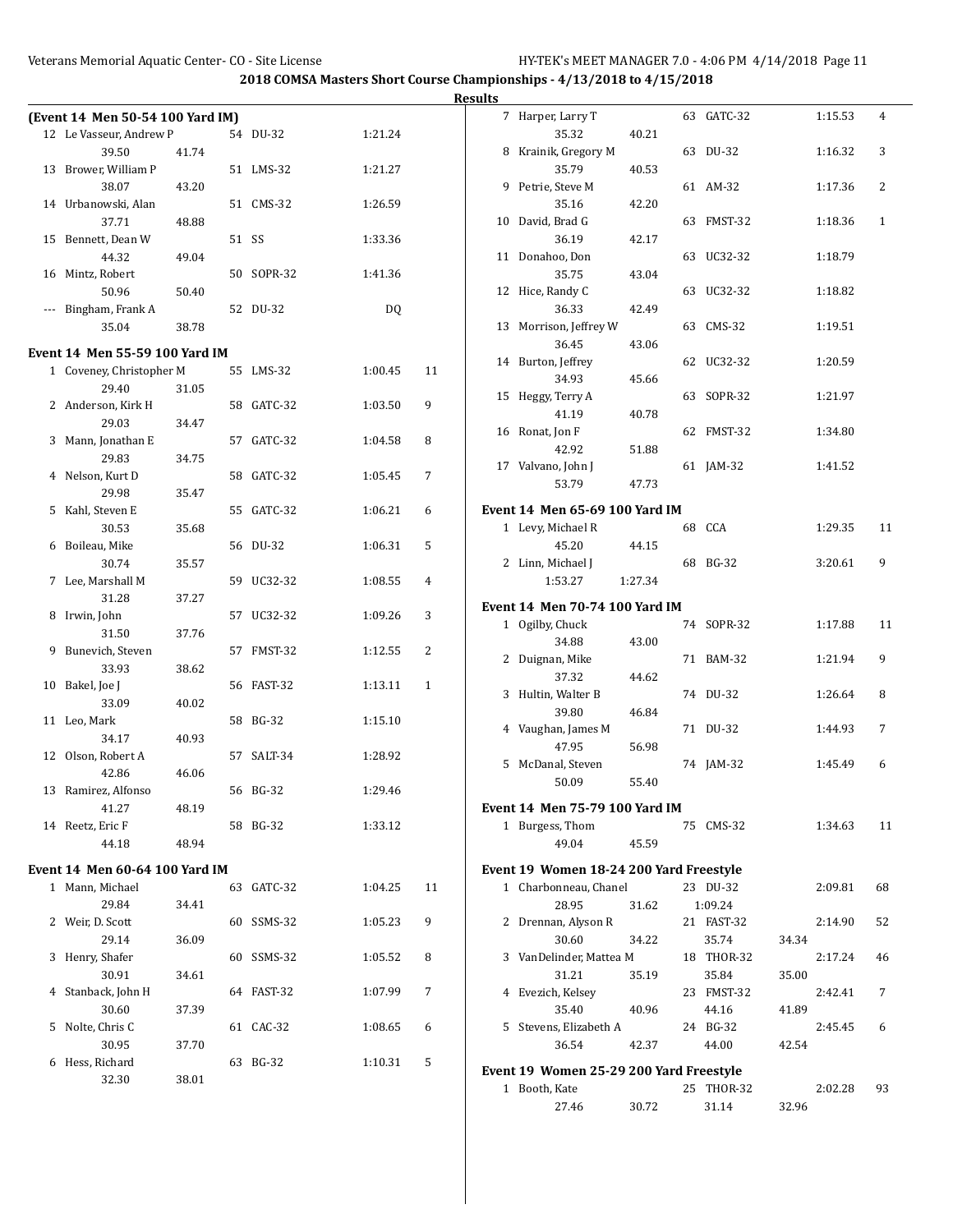| 43 THOR-32<br>2:56.85<br>(Event 19 Women 25-29 200 Yard Freestyle)<br>10 Soto, Sandra M<br>1<br>47.58<br>2 Lane, Emily C<br>25 FAST-32<br>2:17.10<br>38.41<br>45.50<br>45.36<br>46<br>31.90<br>35.63<br>34.99<br>34.58<br>Event 19 Women 45-49 200 Yard Freestyle<br>3 Coyle, Jean K<br>27 DU-32<br>2:21.78<br>33<br>99<br>2:00.66<br>1 Wagner, Heather L<br>45 PPMS-32<br>32.08<br>35.27<br>36.46<br>37.97<br>28.23<br>30.56<br>30.85<br>31.02<br>4 Peterson, Ashley R<br>26 24HF<br>2:25.49<br>24<br>2 Richardson, Kim G<br>49 FAST-32<br>52<br>2:15.07<br>31.76<br>39.03<br>38.79<br>35.91<br>30.51<br>33.42<br>36.01<br>35.13<br>5 Amico, Victoria<br>29 THOR-32<br>3:23.37<br>6<br>49 CAC-32<br>3 McAfee, Karolyn<br>2:18.69<br>42<br>46.57<br>51.37<br>53.43<br>52.00<br>31.95<br>35.93<br>34.38<br>36.43<br>4 Strong, Susan D<br>46 FAST-32<br>Event 19 Women 30-34 200 Yard Freestyle<br>2:27.39<br>19<br>95<br>32.90<br>36.52<br>38.84<br>39.13<br>1 Farmer, Kristen L<br>31 GATC-32<br>2:01.88<br>28.53<br>31.15<br>31.32<br>5 Wall, Stacey R<br>47 FMST-32<br>2:30.31<br>12<br>30.88<br>2 Bortnowski, Lauren M<br>31 BG-32<br>2:09.72<br>35.15<br>37.73<br>39.72<br>37.71<br>68<br>6 Williams, Christy<br>46 FMST-32<br>8<br>29.97<br>2:31.90<br>32.13<br>33.40<br>34.22<br>3 Lundin, Michelle<br>32 SOPR-32<br>35.62<br>39.17<br>2:11.61<br>62<br>37.93<br>39.18<br>46 GATC-32<br>7 Orgill, Michelle<br>2:33.97<br>3<br>29.33<br>32.08<br>34.15<br>36.05<br>33 FMST-32<br>2:20.24<br>35.97<br>38.45<br>40.52<br>39.03<br>4 Ferraro, Ann<br>37<br>36.54<br>8 Hartney, Tanya<br>45 JAM-32<br>2:37.07<br>3<br>32.18<br>34.60<br>36.92<br>36.06<br>40.03<br>40.83<br>5 Gibbons, Chelsea M<br>34 JAM-32<br>2:20.69<br>36<br>40.15<br>31.93<br>37.58<br>9 Kinnersley, Darcy<br>47 GATC-32<br>2:40.30<br>2<br>34.77<br>36.41<br>2:48.73<br>5<br>36.28<br>6 Nichols, Kara L<br>31 DU-32<br>40.41<br>42.28<br>41.33<br>48 GATC-32<br>37.92<br>10 Heusch, Marina<br>41.93<br>45.39<br>43.49<br>2:44.34<br>1<br>34 BG-32<br>38.33<br>43.01<br>7 Willey, Briana<br>3:07.44<br>42.20<br>40.80<br>4<br>46 BG-32<br>43.31<br>11 Polis, Crystal A<br>47.25<br>48.11<br>48.77<br>2:44.44<br>34 SOPR-32<br>37.07<br>43.19<br>8 Madsen, Stephanie R<br>3:27.45<br>3<br>41.49<br>42.69<br>44.97<br>12 Coupe, IngaLisa<br>48 FMST-32<br>2:54.43<br>54.34<br>54.60<br>53.54<br>33 THOR-32<br>3:51.02<br>2<br>40.21<br>44.92<br>46.03<br>43.27<br>9 Moss, Amanda L<br>53.54<br>13 Kroeger-Weeks, Kim<br>48 BG-32<br>2:56.52<br>59.59<br>1:01.88<br>56.01<br>39.05<br>44.65<br>46.72<br>46.10<br>Event 19 Women 35-39 200 Yard Freestyle<br>Event 19 Women 50-54 200 Yard Freestyle<br>1 Hovey, Brianne<br>38 GATC-32<br>2:28.78<br>15<br>1 Butler, Debra L<br>2:26.45<br>21<br>33.18<br>39.09<br>54 GATC-32<br>39.86<br>36.65<br>2 Ross, Karen Z<br>37 BG-32<br>2:49.90<br>9<br>32.50<br>36.77<br>40.01<br>37.17<br>2 Hyre, Anne<br>50 GATC-32<br>2:33.02<br>5<br>39.59<br>43.01<br>44.46<br>42.84<br>32.87<br>38.30<br>3 Kingsley, Courtney<br>39 BG-32<br>2:55.79<br>8<br>41.04<br>40.81<br>3 Pearson, Deborah B<br>51 NMMS-42<br>2:42.31<br>8<br>38.92<br>46.95<br>46.04<br>43.88<br>36.61<br>40.80<br>43.14<br>41.76<br>Event 19 Women 40-44 200 Yard Freestyle<br>4 Colon, Kristin<br>50 SOPR-32<br>2:43.49<br>7<br>40 GATC-32<br>2:11.94<br>1 Barr, Lindsay<br>61<br>35.71<br>41.37<br>1:26.49<br>30.44<br>34.26<br>32.76<br>34.48<br>40 THOR-32<br>Event 19 Women 55-59 200 Yard Freestyle<br>2 Schwartz, Melissa<br>2:14.99<br>52<br>2:14.11<br>29.45<br>35.62<br>1 Garnier, Kathy L<br>57 CAC-32<br>55<br>32.90<br>37.02<br>30.89<br>3 O'Connell, Fontaine<br>43 JAM-32<br>2:25.72<br>23<br>33.90<br>34.77<br>34.55<br>57 GATC-32<br>2:18.03<br>2 Nelson, Judy A<br>34.60<br>37.11<br>37.44<br>36.57<br>43<br>32.28<br>35.25<br>35.50<br>4 Vitcenda, Jessica<br>41 GATC-32<br>2:26.41<br>21<br>35.00<br>56 SS<br>2:23.95<br>34.79<br>3 Dullea, Melanie J<br>27<br>37.12<br>37.73<br>36.77<br>32.84<br>5 Joslin, Becky<br>41 SOPR-32<br>2:27.09<br>20<br>36.16<br>37.39<br>37.56<br>4 Van Harte, Eva M<br>2:28.50<br>33.83<br>38.69<br>56 FMST-32<br>16<br>36.39<br>38.18<br>33.67<br>6 Castellano, Sara E<br>41 LMS-32<br>2:29.10<br>37.54<br>38.76<br>38.53<br>15<br>5 Maleike, Corinna M<br>57 THOR-32<br>33.43<br>38.35<br>2:40.46<br>36.66<br>40.66<br>6<br>7 Haskett, Stephanie<br>42 BG-32<br>36.30<br>41.41<br>42.09<br>2:38.57<br>40.66<br>4<br>6 Crouch, Kim<br>56 UC32-32<br>34.96<br>42.20<br>2:41.76<br>5<br>39.31<br>42.10<br>32.34<br>53.17<br>8 Hayes, Laurie M<br>42 CRM-32<br>2:42.00<br>3<br>28.24<br>48.01<br>36.70<br>42.88<br>7 Przekwas, Julie<br>55 DU-32<br>2:54.58<br>41.30<br>41.12<br>4<br>9 Smith, Roberta L<br>44 CCA<br>2<br>40.99<br>2:42.95<br>45.91<br>46.57<br>41.11<br>8 Carlson, Lori K<br>59 FMST-32<br>3<br>36.41<br>40.17<br>43.29<br>43.08<br>3:34.39<br>47.26<br>56.51<br>57.66<br>52.96 |  |  |  |  | <b>Results</b> |  |  |  |  |
|---------------------------------------------------------------------------------------------------------------------------------------------------------------------------------------------------------------------------------------------------------------------------------------------------------------------------------------------------------------------------------------------------------------------------------------------------------------------------------------------------------------------------------------------------------------------------------------------------------------------------------------------------------------------------------------------------------------------------------------------------------------------------------------------------------------------------------------------------------------------------------------------------------------------------------------------------------------------------------------------------------------------------------------------------------------------------------------------------------------------------------------------------------------------------------------------------------------------------------------------------------------------------------------------------------------------------------------------------------------------------------------------------------------------------------------------------------------------------------------------------------------------------------------------------------------------------------------------------------------------------------------------------------------------------------------------------------------------------------------------------------------------------------------------------------------------------------------------------------------------------------------------------------------------------------------------------------------------------------------------------------------------------------------------------------------------------------------------------------------------------------------------------------------------------------------------------------------------------------------------------------------------------------------------------------------------------------------------------------------------------------------------------------------------------------------------------------------------------------------------------------------------------------------------------------------------------------------------------------------------------------------------------------------------------------------------------------------------------------------------------------------------------------------------------------------------------------------------------------------------------------------------------------------------------------------------------------------------------------------------------------------------------------------------------------------------------------------------------------------------------------------------------------------------------------------------------------------------------------------------------------------------------------------------------------------------------------------------------------------------------------------------------------------------------------------------------------------------------------------------------------------------------------------------------------------------------------------------------------------------------------------------------------------------------------------------------------------------------------------------------------------------------------------------------------------------------------------------------------------------------------------------------------------------------------------------------------------------------------------------------------------------------------------------------------------------------------------------------------------------------------------------------------------------------------------------------------------------------------------------------------------------------------------------------------------------------------------------------------------------------------------------------------------------------------------------------------------------------------------------------------------------------------------------------------------------------------------------------------------------------------------------------------------------------------------------------------------------------------------------------------------------------------------------------------------------------------------------------------------------------------------------------------------------------------|--|--|--|--|----------------|--|--|--|--|
|                                                                                                                                                                                                                                                                                                                                                                                                                                                                                                                                                                                                                                                                                                                                                                                                                                                                                                                                                                                                                                                                                                                                                                                                                                                                                                                                                                                                                                                                                                                                                                                                                                                                                                                                                                                                                                                                                                                                                                                                                                                                                                                                                                                                                                                                                                                                                                                                                                                                                                                                                                                                                                                                                                                                                                                                                                                                                                                                                                                                                                                                                                                                                                                                                                                                                                                                                                                                                                                                                                                                                                                                                                                                                                                                                                                                                                                                                                                                                                                                                                                                                                                                                                                                                                                                                                                                                                                                                                                                                                                                                                                                                                                                                                                                                                                                                                                                                                                                 |  |  |  |  |                |  |  |  |  |
|                                                                                                                                                                                                                                                                                                                                                                                                                                                                                                                                                                                                                                                                                                                                                                                                                                                                                                                                                                                                                                                                                                                                                                                                                                                                                                                                                                                                                                                                                                                                                                                                                                                                                                                                                                                                                                                                                                                                                                                                                                                                                                                                                                                                                                                                                                                                                                                                                                                                                                                                                                                                                                                                                                                                                                                                                                                                                                                                                                                                                                                                                                                                                                                                                                                                                                                                                                                                                                                                                                                                                                                                                                                                                                                                                                                                                                                                                                                                                                                                                                                                                                                                                                                                                                                                                                                                                                                                                                                                                                                                                                                                                                                                                                                                                                                                                                                                                                                                 |  |  |  |  |                |  |  |  |  |
|                                                                                                                                                                                                                                                                                                                                                                                                                                                                                                                                                                                                                                                                                                                                                                                                                                                                                                                                                                                                                                                                                                                                                                                                                                                                                                                                                                                                                                                                                                                                                                                                                                                                                                                                                                                                                                                                                                                                                                                                                                                                                                                                                                                                                                                                                                                                                                                                                                                                                                                                                                                                                                                                                                                                                                                                                                                                                                                                                                                                                                                                                                                                                                                                                                                                                                                                                                                                                                                                                                                                                                                                                                                                                                                                                                                                                                                                                                                                                                                                                                                                                                                                                                                                                                                                                                                                                                                                                                                                                                                                                                                                                                                                                                                                                                                                                                                                                                                                 |  |  |  |  |                |  |  |  |  |
|                                                                                                                                                                                                                                                                                                                                                                                                                                                                                                                                                                                                                                                                                                                                                                                                                                                                                                                                                                                                                                                                                                                                                                                                                                                                                                                                                                                                                                                                                                                                                                                                                                                                                                                                                                                                                                                                                                                                                                                                                                                                                                                                                                                                                                                                                                                                                                                                                                                                                                                                                                                                                                                                                                                                                                                                                                                                                                                                                                                                                                                                                                                                                                                                                                                                                                                                                                                                                                                                                                                                                                                                                                                                                                                                                                                                                                                                                                                                                                                                                                                                                                                                                                                                                                                                                                                                                                                                                                                                                                                                                                                                                                                                                                                                                                                                                                                                                                                                 |  |  |  |  |                |  |  |  |  |
|                                                                                                                                                                                                                                                                                                                                                                                                                                                                                                                                                                                                                                                                                                                                                                                                                                                                                                                                                                                                                                                                                                                                                                                                                                                                                                                                                                                                                                                                                                                                                                                                                                                                                                                                                                                                                                                                                                                                                                                                                                                                                                                                                                                                                                                                                                                                                                                                                                                                                                                                                                                                                                                                                                                                                                                                                                                                                                                                                                                                                                                                                                                                                                                                                                                                                                                                                                                                                                                                                                                                                                                                                                                                                                                                                                                                                                                                                                                                                                                                                                                                                                                                                                                                                                                                                                                                                                                                                                                                                                                                                                                                                                                                                                                                                                                                                                                                                                                                 |  |  |  |  |                |  |  |  |  |
|                                                                                                                                                                                                                                                                                                                                                                                                                                                                                                                                                                                                                                                                                                                                                                                                                                                                                                                                                                                                                                                                                                                                                                                                                                                                                                                                                                                                                                                                                                                                                                                                                                                                                                                                                                                                                                                                                                                                                                                                                                                                                                                                                                                                                                                                                                                                                                                                                                                                                                                                                                                                                                                                                                                                                                                                                                                                                                                                                                                                                                                                                                                                                                                                                                                                                                                                                                                                                                                                                                                                                                                                                                                                                                                                                                                                                                                                                                                                                                                                                                                                                                                                                                                                                                                                                                                                                                                                                                                                                                                                                                                                                                                                                                                                                                                                                                                                                                                                 |  |  |  |  |                |  |  |  |  |
|                                                                                                                                                                                                                                                                                                                                                                                                                                                                                                                                                                                                                                                                                                                                                                                                                                                                                                                                                                                                                                                                                                                                                                                                                                                                                                                                                                                                                                                                                                                                                                                                                                                                                                                                                                                                                                                                                                                                                                                                                                                                                                                                                                                                                                                                                                                                                                                                                                                                                                                                                                                                                                                                                                                                                                                                                                                                                                                                                                                                                                                                                                                                                                                                                                                                                                                                                                                                                                                                                                                                                                                                                                                                                                                                                                                                                                                                                                                                                                                                                                                                                                                                                                                                                                                                                                                                                                                                                                                                                                                                                                                                                                                                                                                                                                                                                                                                                                                                 |  |  |  |  |                |  |  |  |  |
|                                                                                                                                                                                                                                                                                                                                                                                                                                                                                                                                                                                                                                                                                                                                                                                                                                                                                                                                                                                                                                                                                                                                                                                                                                                                                                                                                                                                                                                                                                                                                                                                                                                                                                                                                                                                                                                                                                                                                                                                                                                                                                                                                                                                                                                                                                                                                                                                                                                                                                                                                                                                                                                                                                                                                                                                                                                                                                                                                                                                                                                                                                                                                                                                                                                                                                                                                                                                                                                                                                                                                                                                                                                                                                                                                                                                                                                                                                                                                                                                                                                                                                                                                                                                                                                                                                                                                                                                                                                                                                                                                                                                                                                                                                                                                                                                                                                                                                                                 |  |  |  |  |                |  |  |  |  |
|                                                                                                                                                                                                                                                                                                                                                                                                                                                                                                                                                                                                                                                                                                                                                                                                                                                                                                                                                                                                                                                                                                                                                                                                                                                                                                                                                                                                                                                                                                                                                                                                                                                                                                                                                                                                                                                                                                                                                                                                                                                                                                                                                                                                                                                                                                                                                                                                                                                                                                                                                                                                                                                                                                                                                                                                                                                                                                                                                                                                                                                                                                                                                                                                                                                                                                                                                                                                                                                                                                                                                                                                                                                                                                                                                                                                                                                                                                                                                                                                                                                                                                                                                                                                                                                                                                                                                                                                                                                                                                                                                                                                                                                                                                                                                                                                                                                                                                                                 |  |  |  |  |                |  |  |  |  |
|                                                                                                                                                                                                                                                                                                                                                                                                                                                                                                                                                                                                                                                                                                                                                                                                                                                                                                                                                                                                                                                                                                                                                                                                                                                                                                                                                                                                                                                                                                                                                                                                                                                                                                                                                                                                                                                                                                                                                                                                                                                                                                                                                                                                                                                                                                                                                                                                                                                                                                                                                                                                                                                                                                                                                                                                                                                                                                                                                                                                                                                                                                                                                                                                                                                                                                                                                                                                                                                                                                                                                                                                                                                                                                                                                                                                                                                                                                                                                                                                                                                                                                                                                                                                                                                                                                                                                                                                                                                                                                                                                                                                                                                                                                                                                                                                                                                                                                                                 |  |  |  |  |                |  |  |  |  |
|                                                                                                                                                                                                                                                                                                                                                                                                                                                                                                                                                                                                                                                                                                                                                                                                                                                                                                                                                                                                                                                                                                                                                                                                                                                                                                                                                                                                                                                                                                                                                                                                                                                                                                                                                                                                                                                                                                                                                                                                                                                                                                                                                                                                                                                                                                                                                                                                                                                                                                                                                                                                                                                                                                                                                                                                                                                                                                                                                                                                                                                                                                                                                                                                                                                                                                                                                                                                                                                                                                                                                                                                                                                                                                                                                                                                                                                                                                                                                                                                                                                                                                                                                                                                                                                                                                                                                                                                                                                                                                                                                                                                                                                                                                                                                                                                                                                                                                                                 |  |  |  |  |                |  |  |  |  |
|                                                                                                                                                                                                                                                                                                                                                                                                                                                                                                                                                                                                                                                                                                                                                                                                                                                                                                                                                                                                                                                                                                                                                                                                                                                                                                                                                                                                                                                                                                                                                                                                                                                                                                                                                                                                                                                                                                                                                                                                                                                                                                                                                                                                                                                                                                                                                                                                                                                                                                                                                                                                                                                                                                                                                                                                                                                                                                                                                                                                                                                                                                                                                                                                                                                                                                                                                                                                                                                                                                                                                                                                                                                                                                                                                                                                                                                                                                                                                                                                                                                                                                                                                                                                                                                                                                                                                                                                                                                                                                                                                                                                                                                                                                                                                                                                                                                                                                                                 |  |  |  |  |                |  |  |  |  |
|                                                                                                                                                                                                                                                                                                                                                                                                                                                                                                                                                                                                                                                                                                                                                                                                                                                                                                                                                                                                                                                                                                                                                                                                                                                                                                                                                                                                                                                                                                                                                                                                                                                                                                                                                                                                                                                                                                                                                                                                                                                                                                                                                                                                                                                                                                                                                                                                                                                                                                                                                                                                                                                                                                                                                                                                                                                                                                                                                                                                                                                                                                                                                                                                                                                                                                                                                                                                                                                                                                                                                                                                                                                                                                                                                                                                                                                                                                                                                                                                                                                                                                                                                                                                                                                                                                                                                                                                                                                                                                                                                                                                                                                                                                                                                                                                                                                                                                                                 |  |  |  |  |                |  |  |  |  |
|                                                                                                                                                                                                                                                                                                                                                                                                                                                                                                                                                                                                                                                                                                                                                                                                                                                                                                                                                                                                                                                                                                                                                                                                                                                                                                                                                                                                                                                                                                                                                                                                                                                                                                                                                                                                                                                                                                                                                                                                                                                                                                                                                                                                                                                                                                                                                                                                                                                                                                                                                                                                                                                                                                                                                                                                                                                                                                                                                                                                                                                                                                                                                                                                                                                                                                                                                                                                                                                                                                                                                                                                                                                                                                                                                                                                                                                                                                                                                                                                                                                                                                                                                                                                                                                                                                                                                                                                                                                                                                                                                                                                                                                                                                                                                                                                                                                                                                                                 |  |  |  |  |                |  |  |  |  |
|                                                                                                                                                                                                                                                                                                                                                                                                                                                                                                                                                                                                                                                                                                                                                                                                                                                                                                                                                                                                                                                                                                                                                                                                                                                                                                                                                                                                                                                                                                                                                                                                                                                                                                                                                                                                                                                                                                                                                                                                                                                                                                                                                                                                                                                                                                                                                                                                                                                                                                                                                                                                                                                                                                                                                                                                                                                                                                                                                                                                                                                                                                                                                                                                                                                                                                                                                                                                                                                                                                                                                                                                                                                                                                                                                                                                                                                                                                                                                                                                                                                                                                                                                                                                                                                                                                                                                                                                                                                                                                                                                                                                                                                                                                                                                                                                                                                                                                                                 |  |  |  |  |                |  |  |  |  |
|                                                                                                                                                                                                                                                                                                                                                                                                                                                                                                                                                                                                                                                                                                                                                                                                                                                                                                                                                                                                                                                                                                                                                                                                                                                                                                                                                                                                                                                                                                                                                                                                                                                                                                                                                                                                                                                                                                                                                                                                                                                                                                                                                                                                                                                                                                                                                                                                                                                                                                                                                                                                                                                                                                                                                                                                                                                                                                                                                                                                                                                                                                                                                                                                                                                                                                                                                                                                                                                                                                                                                                                                                                                                                                                                                                                                                                                                                                                                                                                                                                                                                                                                                                                                                                                                                                                                                                                                                                                                                                                                                                                                                                                                                                                                                                                                                                                                                                                                 |  |  |  |  |                |  |  |  |  |
|                                                                                                                                                                                                                                                                                                                                                                                                                                                                                                                                                                                                                                                                                                                                                                                                                                                                                                                                                                                                                                                                                                                                                                                                                                                                                                                                                                                                                                                                                                                                                                                                                                                                                                                                                                                                                                                                                                                                                                                                                                                                                                                                                                                                                                                                                                                                                                                                                                                                                                                                                                                                                                                                                                                                                                                                                                                                                                                                                                                                                                                                                                                                                                                                                                                                                                                                                                                                                                                                                                                                                                                                                                                                                                                                                                                                                                                                                                                                                                                                                                                                                                                                                                                                                                                                                                                                                                                                                                                                                                                                                                                                                                                                                                                                                                                                                                                                                                                                 |  |  |  |  |                |  |  |  |  |
|                                                                                                                                                                                                                                                                                                                                                                                                                                                                                                                                                                                                                                                                                                                                                                                                                                                                                                                                                                                                                                                                                                                                                                                                                                                                                                                                                                                                                                                                                                                                                                                                                                                                                                                                                                                                                                                                                                                                                                                                                                                                                                                                                                                                                                                                                                                                                                                                                                                                                                                                                                                                                                                                                                                                                                                                                                                                                                                                                                                                                                                                                                                                                                                                                                                                                                                                                                                                                                                                                                                                                                                                                                                                                                                                                                                                                                                                                                                                                                                                                                                                                                                                                                                                                                                                                                                                                                                                                                                                                                                                                                                                                                                                                                                                                                                                                                                                                                                                 |  |  |  |  |                |  |  |  |  |
|                                                                                                                                                                                                                                                                                                                                                                                                                                                                                                                                                                                                                                                                                                                                                                                                                                                                                                                                                                                                                                                                                                                                                                                                                                                                                                                                                                                                                                                                                                                                                                                                                                                                                                                                                                                                                                                                                                                                                                                                                                                                                                                                                                                                                                                                                                                                                                                                                                                                                                                                                                                                                                                                                                                                                                                                                                                                                                                                                                                                                                                                                                                                                                                                                                                                                                                                                                                                                                                                                                                                                                                                                                                                                                                                                                                                                                                                                                                                                                                                                                                                                                                                                                                                                                                                                                                                                                                                                                                                                                                                                                                                                                                                                                                                                                                                                                                                                                                                 |  |  |  |  |                |  |  |  |  |
|                                                                                                                                                                                                                                                                                                                                                                                                                                                                                                                                                                                                                                                                                                                                                                                                                                                                                                                                                                                                                                                                                                                                                                                                                                                                                                                                                                                                                                                                                                                                                                                                                                                                                                                                                                                                                                                                                                                                                                                                                                                                                                                                                                                                                                                                                                                                                                                                                                                                                                                                                                                                                                                                                                                                                                                                                                                                                                                                                                                                                                                                                                                                                                                                                                                                                                                                                                                                                                                                                                                                                                                                                                                                                                                                                                                                                                                                                                                                                                                                                                                                                                                                                                                                                                                                                                                                                                                                                                                                                                                                                                                                                                                                                                                                                                                                                                                                                                                                 |  |  |  |  |                |  |  |  |  |
|                                                                                                                                                                                                                                                                                                                                                                                                                                                                                                                                                                                                                                                                                                                                                                                                                                                                                                                                                                                                                                                                                                                                                                                                                                                                                                                                                                                                                                                                                                                                                                                                                                                                                                                                                                                                                                                                                                                                                                                                                                                                                                                                                                                                                                                                                                                                                                                                                                                                                                                                                                                                                                                                                                                                                                                                                                                                                                                                                                                                                                                                                                                                                                                                                                                                                                                                                                                                                                                                                                                                                                                                                                                                                                                                                                                                                                                                                                                                                                                                                                                                                                                                                                                                                                                                                                                                                                                                                                                                                                                                                                                                                                                                                                                                                                                                                                                                                                                                 |  |  |  |  |                |  |  |  |  |
|                                                                                                                                                                                                                                                                                                                                                                                                                                                                                                                                                                                                                                                                                                                                                                                                                                                                                                                                                                                                                                                                                                                                                                                                                                                                                                                                                                                                                                                                                                                                                                                                                                                                                                                                                                                                                                                                                                                                                                                                                                                                                                                                                                                                                                                                                                                                                                                                                                                                                                                                                                                                                                                                                                                                                                                                                                                                                                                                                                                                                                                                                                                                                                                                                                                                                                                                                                                                                                                                                                                                                                                                                                                                                                                                                                                                                                                                                                                                                                                                                                                                                                                                                                                                                                                                                                                                                                                                                                                                                                                                                                                                                                                                                                                                                                                                                                                                                                                                 |  |  |  |  |                |  |  |  |  |
|                                                                                                                                                                                                                                                                                                                                                                                                                                                                                                                                                                                                                                                                                                                                                                                                                                                                                                                                                                                                                                                                                                                                                                                                                                                                                                                                                                                                                                                                                                                                                                                                                                                                                                                                                                                                                                                                                                                                                                                                                                                                                                                                                                                                                                                                                                                                                                                                                                                                                                                                                                                                                                                                                                                                                                                                                                                                                                                                                                                                                                                                                                                                                                                                                                                                                                                                                                                                                                                                                                                                                                                                                                                                                                                                                                                                                                                                                                                                                                                                                                                                                                                                                                                                                                                                                                                                                                                                                                                                                                                                                                                                                                                                                                                                                                                                                                                                                                                                 |  |  |  |  |                |  |  |  |  |
|                                                                                                                                                                                                                                                                                                                                                                                                                                                                                                                                                                                                                                                                                                                                                                                                                                                                                                                                                                                                                                                                                                                                                                                                                                                                                                                                                                                                                                                                                                                                                                                                                                                                                                                                                                                                                                                                                                                                                                                                                                                                                                                                                                                                                                                                                                                                                                                                                                                                                                                                                                                                                                                                                                                                                                                                                                                                                                                                                                                                                                                                                                                                                                                                                                                                                                                                                                                                                                                                                                                                                                                                                                                                                                                                                                                                                                                                                                                                                                                                                                                                                                                                                                                                                                                                                                                                                                                                                                                                                                                                                                                                                                                                                                                                                                                                                                                                                                                                 |  |  |  |  |                |  |  |  |  |
|                                                                                                                                                                                                                                                                                                                                                                                                                                                                                                                                                                                                                                                                                                                                                                                                                                                                                                                                                                                                                                                                                                                                                                                                                                                                                                                                                                                                                                                                                                                                                                                                                                                                                                                                                                                                                                                                                                                                                                                                                                                                                                                                                                                                                                                                                                                                                                                                                                                                                                                                                                                                                                                                                                                                                                                                                                                                                                                                                                                                                                                                                                                                                                                                                                                                                                                                                                                                                                                                                                                                                                                                                                                                                                                                                                                                                                                                                                                                                                                                                                                                                                                                                                                                                                                                                                                                                                                                                                                                                                                                                                                                                                                                                                                                                                                                                                                                                                                                 |  |  |  |  |                |  |  |  |  |
|                                                                                                                                                                                                                                                                                                                                                                                                                                                                                                                                                                                                                                                                                                                                                                                                                                                                                                                                                                                                                                                                                                                                                                                                                                                                                                                                                                                                                                                                                                                                                                                                                                                                                                                                                                                                                                                                                                                                                                                                                                                                                                                                                                                                                                                                                                                                                                                                                                                                                                                                                                                                                                                                                                                                                                                                                                                                                                                                                                                                                                                                                                                                                                                                                                                                                                                                                                                                                                                                                                                                                                                                                                                                                                                                                                                                                                                                                                                                                                                                                                                                                                                                                                                                                                                                                                                                                                                                                                                                                                                                                                                                                                                                                                                                                                                                                                                                                                                                 |  |  |  |  |                |  |  |  |  |
|                                                                                                                                                                                                                                                                                                                                                                                                                                                                                                                                                                                                                                                                                                                                                                                                                                                                                                                                                                                                                                                                                                                                                                                                                                                                                                                                                                                                                                                                                                                                                                                                                                                                                                                                                                                                                                                                                                                                                                                                                                                                                                                                                                                                                                                                                                                                                                                                                                                                                                                                                                                                                                                                                                                                                                                                                                                                                                                                                                                                                                                                                                                                                                                                                                                                                                                                                                                                                                                                                                                                                                                                                                                                                                                                                                                                                                                                                                                                                                                                                                                                                                                                                                                                                                                                                                                                                                                                                                                                                                                                                                                                                                                                                                                                                                                                                                                                                                                                 |  |  |  |  |                |  |  |  |  |
|                                                                                                                                                                                                                                                                                                                                                                                                                                                                                                                                                                                                                                                                                                                                                                                                                                                                                                                                                                                                                                                                                                                                                                                                                                                                                                                                                                                                                                                                                                                                                                                                                                                                                                                                                                                                                                                                                                                                                                                                                                                                                                                                                                                                                                                                                                                                                                                                                                                                                                                                                                                                                                                                                                                                                                                                                                                                                                                                                                                                                                                                                                                                                                                                                                                                                                                                                                                                                                                                                                                                                                                                                                                                                                                                                                                                                                                                                                                                                                                                                                                                                                                                                                                                                                                                                                                                                                                                                                                                                                                                                                                                                                                                                                                                                                                                                                                                                                                                 |  |  |  |  |                |  |  |  |  |
|                                                                                                                                                                                                                                                                                                                                                                                                                                                                                                                                                                                                                                                                                                                                                                                                                                                                                                                                                                                                                                                                                                                                                                                                                                                                                                                                                                                                                                                                                                                                                                                                                                                                                                                                                                                                                                                                                                                                                                                                                                                                                                                                                                                                                                                                                                                                                                                                                                                                                                                                                                                                                                                                                                                                                                                                                                                                                                                                                                                                                                                                                                                                                                                                                                                                                                                                                                                                                                                                                                                                                                                                                                                                                                                                                                                                                                                                                                                                                                                                                                                                                                                                                                                                                                                                                                                                                                                                                                                                                                                                                                                                                                                                                                                                                                                                                                                                                                                                 |  |  |  |  |                |  |  |  |  |
|                                                                                                                                                                                                                                                                                                                                                                                                                                                                                                                                                                                                                                                                                                                                                                                                                                                                                                                                                                                                                                                                                                                                                                                                                                                                                                                                                                                                                                                                                                                                                                                                                                                                                                                                                                                                                                                                                                                                                                                                                                                                                                                                                                                                                                                                                                                                                                                                                                                                                                                                                                                                                                                                                                                                                                                                                                                                                                                                                                                                                                                                                                                                                                                                                                                                                                                                                                                                                                                                                                                                                                                                                                                                                                                                                                                                                                                                                                                                                                                                                                                                                                                                                                                                                                                                                                                                                                                                                                                                                                                                                                                                                                                                                                                                                                                                                                                                                                                                 |  |  |  |  |                |  |  |  |  |
|                                                                                                                                                                                                                                                                                                                                                                                                                                                                                                                                                                                                                                                                                                                                                                                                                                                                                                                                                                                                                                                                                                                                                                                                                                                                                                                                                                                                                                                                                                                                                                                                                                                                                                                                                                                                                                                                                                                                                                                                                                                                                                                                                                                                                                                                                                                                                                                                                                                                                                                                                                                                                                                                                                                                                                                                                                                                                                                                                                                                                                                                                                                                                                                                                                                                                                                                                                                                                                                                                                                                                                                                                                                                                                                                                                                                                                                                                                                                                                                                                                                                                                                                                                                                                                                                                                                                                                                                                                                                                                                                                                                                                                                                                                                                                                                                                                                                                                                                 |  |  |  |  |                |  |  |  |  |
|                                                                                                                                                                                                                                                                                                                                                                                                                                                                                                                                                                                                                                                                                                                                                                                                                                                                                                                                                                                                                                                                                                                                                                                                                                                                                                                                                                                                                                                                                                                                                                                                                                                                                                                                                                                                                                                                                                                                                                                                                                                                                                                                                                                                                                                                                                                                                                                                                                                                                                                                                                                                                                                                                                                                                                                                                                                                                                                                                                                                                                                                                                                                                                                                                                                                                                                                                                                                                                                                                                                                                                                                                                                                                                                                                                                                                                                                                                                                                                                                                                                                                                                                                                                                                                                                                                                                                                                                                                                                                                                                                                                                                                                                                                                                                                                                                                                                                                                                 |  |  |  |  |                |  |  |  |  |
|                                                                                                                                                                                                                                                                                                                                                                                                                                                                                                                                                                                                                                                                                                                                                                                                                                                                                                                                                                                                                                                                                                                                                                                                                                                                                                                                                                                                                                                                                                                                                                                                                                                                                                                                                                                                                                                                                                                                                                                                                                                                                                                                                                                                                                                                                                                                                                                                                                                                                                                                                                                                                                                                                                                                                                                                                                                                                                                                                                                                                                                                                                                                                                                                                                                                                                                                                                                                                                                                                                                                                                                                                                                                                                                                                                                                                                                                                                                                                                                                                                                                                                                                                                                                                                                                                                                                                                                                                                                                                                                                                                                                                                                                                                                                                                                                                                                                                                                                 |  |  |  |  |                |  |  |  |  |
|                                                                                                                                                                                                                                                                                                                                                                                                                                                                                                                                                                                                                                                                                                                                                                                                                                                                                                                                                                                                                                                                                                                                                                                                                                                                                                                                                                                                                                                                                                                                                                                                                                                                                                                                                                                                                                                                                                                                                                                                                                                                                                                                                                                                                                                                                                                                                                                                                                                                                                                                                                                                                                                                                                                                                                                                                                                                                                                                                                                                                                                                                                                                                                                                                                                                                                                                                                                                                                                                                                                                                                                                                                                                                                                                                                                                                                                                                                                                                                                                                                                                                                                                                                                                                                                                                                                                                                                                                                                                                                                                                                                                                                                                                                                                                                                                                                                                                                                                 |  |  |  |  |                |  |  |  |  |
|                                                                                                                                                                                                                                                                                                                                                                                                                                                                                                                                                                                                                                                                                                                                                                                                                                                                                                                                                                                                                                                                                                                                                                                                                                                                                                                                                                                                                                                                                                                                                                                                                                                                                                                                                                                                                                                                                                                                                                                                                                                                                                                                                                                                                                                                                                                                                                                                                                                                                                                                                                                                                                                                                                                                                                                                                                                                                                                                                                                                                                                                                                                                                                                                                                                                                                                                                                                                                                                                                                                                                                                                                                                                                                                                                                                                                                                                                                                                                                                                                                                                                                                                                                                                                                                                                                                                                                                                                                                                                                                                                                                                                                                                                                                                                                                                                                                                                                                                 |  |  |  |  |                |  |  |  |  |
|                                                                                                                                                                                                                                                                                                                                                                                                                                                                                                                                                                                                                                                                                                                                                                                                                                                                                                                                                                                                                                                                                                                                                                                                                                                                                                                                                                                                                                                                                                                                                                                                                                                                                                                                                                                                                                                                                                                                                                                                                                                                                                                                                                                                                                                                                                                                                                                                                                                                                                                                                                                                                                                                                                                                                                                                                                                                                                                                                                                                                                                                                                                                                                                                                                                                                                                                                                                                                                                                                                                                                                                                                                                                                                                                                                                                                                                                                                                                                                                                                                                                                                                                                                                                                                                                                                                                                                                                                                                                                                                                                                                                                                                                                                                                                                                                                                                                                                                                 |  |  |  |  |                |  |  |  |  |
|                                                                                                                                                                                                                                                                                                                                                                                                                                                                                                                                                                                                                                                                                                                                                                                                                                                                                                                                                                                                                                                                                                                                                                                                                                                                                                                                                                                                                                                                                                                                                                                                                                                                                                                                                                                                                                                                                                                                                                                                                                                                                                                                                                                                                                                                                                                                                                                                                                                                                                                                                                                                                                                                                                                                                                                                                                                                                                                                                                                                                                                                                                                                                                                                                                                                                                                                                                                                                                                                                                                                                                                                                                                                                                                                                                                                                                                                                                                                                                                                                                                                                                                                                                                                                                                                                                                                                                                                                                                                                                                                                                                                                                                                                                                                                                                                                                                                                                                                 |  |  |  |  |                |  |  |  |  |
|                                                                                                                                                                                                                                                                                                                                                                                                                                                                                                                                                                                                                                                                                                                                                                                                                                                                                                                                                                                                                                                                                                                                                                                                                                                                                                                                                                                                                                                                                                                                                                                                                                                                                                                                                                                                                                                                                                                                                                                                                                                                                                                                                                                                                                                                                                                                                                                                                                                                                                                                                                                                                                                                                                                                                                                                                                                                                                                                                                                                                                                                                                                                                                                                                                                                                                                                                                                                                                                                                                                                                                                                                                                                                                                                                                                                                                                                                                                                                                                                                                                                                                                                                                                                                                                                                                                                                                                                                                                                                                                                                                                                                                                                                                                                                                                                                                                                                                                                 |  |  |  |  |                |  |  |  |  |
|                                                                                                                                                                                                                                                                                                                                                                                                                                                                                                                                                                                                                                                                                                                                                                                                                                                                                                                                                                                                                                                                                                                                                                                                                                                                                                                                                                                                                                                                                                                                                                                                                                                                                                                                                                                                                                                                                                                                                                                                                                                                                                                                                                                                                                                                                                                                                                                                                                                                                                                                                                                                                                                                                                                                                                                                                                                                                                                                                                                                                                                                                                                                                                                                                                                                                                                                                                                                                                                                                                                                                                                                                                                                                                                                                                                                                                                                                                                                                                                                                                                                                                                                                                                                                                                                                                                                                                                                                                                                                                                                                                                                                                                                                                                                                                                                                                                                                                                                 |  |  |  |  |                |  |  |  |  |
|                                                                                                                                                                                                                                                                                                                                                                                                                                                                                                                                                                                                                                                                                                                                                                                                                                                                                                                                                                                                                                                                                                                                                                                                                                                                                                                                                                                                                                                                                                                                                                                                                                                                                                                                                                                                                                                                                                                                                                                                                                                                                                                                                                                                                                                                                                                                                                                                                                                                                                                                                                                                                                                                                                                                                                                                                                                                                                                                                                                                                                                                                                                                                                                                                                                                                                                                                                                                                                                                                                                                                                                                                                                                                                                                                                                                                                                                                                                                                                                                                                                                                                                                                                                                                                                                                                                                                                                                                                                                                                                                                                                                                                                                                                                                                                                                                                                                                                                                 |  |  |  |  |                |  |  |  |  |
|                                                                                                                                                                                                                                                                                                                                                                                                                                                                                                                                                                                                                                                                                                                                                                                                                                                                                                                                                                                                                                                                                                                                                                                                                                                                                                                                                                                                                                                                                                                                                                                                                                                                                                                                                                                                                                                                                                                                                                                                                                                                                                                                                                                                                                                                                                                                                                                                                                                                                                                                                                                                                                                                                                                                                                                                                                                                                                                                                                                                                                                                                                                                                                                                                                                                                                                                                                                                                                                                                                                                                                                                                                                                                                                                                                                                                                                                                                                                                                                                                                                                                                                                                                                                                                                                                                                                                                                                                                                                                                                                                                                                                                                                                                                                                                                                                                                                                                                                 |  |  |  |  |                |  |  |  |  |
|                                                                                                                                                                                                                                                                                                                                                                                                                                                                                                                                                                                                                                                                                                                                                                                                                                                                                                                                                                                                                                                                                                                                                                                                                                                                                                                                                                                                                                                                                                                                                                                                                                                                                                                                                                                                                                                                                                                                                                                                                                                                                                                                                                                                                                                                                                                                                                                                                                                                                                                                                                                                                                                                                                                                                                                                                                                                                                                                                                                                                                                                                                                                                                                                                                                                                                                                                                                                                                                                                                                                                                                                                                                                                                                                                                                                                                                                                                                                                                                                                                                                                                                                                                                                                                                                                                                                                                                                                                                                                                                                                                                                                                                                                                                                                                                                                                                                                                                                 |  |  |  |  |                |  |  |  |  |
|                                                                                                                                                                                                                                                                                                                                                                                                                                                                                                                                                                                                                                                                                                                                                                                                                                                                                                                                                                                                                                                                                                                                                                                                                                                                                                                                                                                                                                                                                                                                                                                                                                                                                                                                                                                                                                                                                                                                                                                                                                                                                                                                                                                                                                                                                                                                                                                                                                                                                                                                                                                                                                                                                                                                                                                                                                                                                                                                                                                                                                                                                                                                                                                                                                                                                                                                                                                                                                                                                                                                                                                                                                                                                                                                                                                                                                                                                                                                                                                                                                                                                                                                                                                                                                                                                                                                                                                                                                                                                                                                                                                                                                                                                                                                                                                                                                                                                                                                 |  |  |  |  |                |  |  |  |  |
|                                                                                                                                                                                                                                                                                                                                                                                                                                                                                                                                                                                                                                                                                                                                                                                                                                                                                                                                                                                                                                                                                                                                                                                                                                                                                                                                                                                                                                                                                                                                                                                                                                                                                                                                                                                                                                                                                                                                                                                                                                                                                                                                                                                                                                                                                                                                                                                                                                                                                                                                                                                                                                                                                                                                                                                                                                                                                                                                                                                                                                                                                                                                                                                                                                                                                                                                                                                                                                                                                                                                                                                                                                                                                                                                                                                                                                                                                                                                                                                                                                                                                                                                                                                                                                                                                                                                                                                                                                                                                                                                                                                                                                                                                                                                                                                                                                                                                                                                 |  |  |  |  |                |  |  |  |  |
|                                                                                                                                                                                                                                                                                                                                                                                                                                                                                                                                                                                                                                                                                                                                                                                                                                                                                                                                                                                                                                                                                                                                                                                                                                                                                                                                                                                                                                                                                                                                                                                                                                                                                                                                                                                                                                                                                                                                                                                                                                                                                                                                                                                                                                                                                                                                                                                                                                                                                                                                                                                                                                                                                                                                                                                                                                                                                                                                                                                                                                                                                                                                                                                                                                                                                                                                                                                                                                                                                                                                                                                                                                                                                                                                                                                                                                                                                                                                                                                                                                                                                                                                                                                                                                                                                                                                                                                                                                                                                                                                                                                                                                                                                                                                                                                                                                                                                                                                 |  |  |  |  |                |  |  |  |  |
|                                                                                                                                                                                                                                                                                                                                                                                                                                                                                                                                                                                                                                                                                                                                                                                                                                                                                                                                                                                                                                                                                                                                                                                                                                                                                                                                                                                                                                                                                                                                                                                                                                                                                                                                                                                                                                                                                                                                                                                                                                                                                                                                                                                                                                                                                                                                                                                                                                                                                                                                                                                                                                                                                                                                                                                                                                                                                                                                                                                                                                                                                                                                                                                                                                                                                                                                                                                                                                                                                                                                                                                                                                                                                                                                                                                                                                                                                                                                                                                                                                                                                                                                                                                                                                                                                                                                                                                                                                                                                                                                                                                                                                                                                                                                                                                                                                                                                                                                 |  |  |  |  |                |  |  |  |  |
|                                                                                                                                                                                                                                                                                                                                                                                                                                                                                                                                                                                                                                                                                                                                                                                                                                                                                                                                                                                                                                                                                                                                                                                                                                                                                                                                                                                                                                                                                                                                                                                                                                                                                                                                                                                                                                                                                                                                                                                                                                                                                                                                                                                                                                                                                                                                                                                                                                                                                                                                                                                                                                                                                                                                                                                                                                                                                                                                                                                                                                                                                                                                                                                                                                                                                                                                                                                                                                                                                                                                                                                                                                                                                                                                                                                                                                                                                                                                                                                                                                                                                                                                                                                                                                                                                                                                                                                                                                                                                                                                                                                                                                                                                                                                                                                                                                                                                                                                 |  |  |  |  |                |  |  |  |  |
|                                                                                                                                                                                                                                                                                                                                                                                                                                                                                                                                                                                                                                                                                                                                                                                                                                                                                                                                                                                                                                                                                                                                                                                                                                                                                                                                                                                                                                                                                                                                                                                                                                                                                                                                                                                                                                                                                                                                                                                                                                                                                                                                                                                                                                                                                                                                                                                                                                                                                                                                                                                                                                                                                                                                                                                                                                                                                                                                                                                                                                                                                                                                                                                                                                                                                                                                                                                                                                                                                                                                                                                                                                                                                                                                                                                                                                                                                                                                                                                                                                                                                                                                                                                                                                                                                                                                                                                                                                                                                                                                                                                                                                                                                                                                                                                                                                                                                                                                 |  |  |  |  |                |  |  |  |  |
|                                                                                                                                                                                                                                                                                                                                                                                                                                                                                                                                                                                                                                                                                                                                                                                                                                                                                                                                                                                                                                                                                                                                                                                                                                                                                                                                                                                                                                                                                                                                                                                                                                                                                                                                                                                                                                                                                                                                                                                                                                                                                                                                                                                                                                                                                                                                                                                                                                                                                                                                                                                                                                                                                                                                                                                                                                                                                                                                                                                                                                                                                                                                                                                                                                                                                                                                                                                                                                                                                                                                                                                                                                                                                                                                                                                                                                                                                                                                                                                                                                                                                                                                                                                                                                                                                                                                                                                                                                                                                                                                                                                                                                                                                                                                                                                                                                                                                                                                 |  |  |  |  |                |  |  |  |  |
|                                                                                                                                                                                                                                                                                                                                                                                                                                                                                                                                                                                                                                                                                                                                                                                                                                                                                                                                                                                                                                                                                                                                                                                                                                                                                                                                                                                                                                                                                                                                                                                                                                                                                                                                                                                                                                                                                                                                                                                                                                                                                                                                                                                                                                                                                                                                                                                                                                                                                                                                                                                                                                                                                                                                                                                                                                                                                                                                                                                                                                                                                                                                                                                                                                                                                                                                                                                                                                                                                                                                                                                                                                                                                                                                                                                                                                                                                                                                                                                                                                                                                                                                                                                                                                                                                                                                                                                                                                                                                                                                                                                                                                                                                                                                                                                                                                                                                                                                 |  |  |  |  |                |  |  |  |  |
|                                                                                                                                                                                                                                                                                                                                                                                                                                                                                                                                                                                                                                                                                                                                                                                                                                                                                                                                                                                                                                                                                                                                                                                                                                                                                                                                                                                                                                                                                                                                                                                                                                                                                                                                                                                                                                                                                                                                                                                                                                                                                                                                                                                                                                                                                                                                                                                                                                                                                                                                                                                                                                                                                                                                                                                                                                                                                                                                                                                                                                                                                                                                                                                                                                                                                                                                                                                                                                                                                                                                                                                                                                                                                                                                                                                                                                                                                                                                                                                                                                                                                                                                                                                                                                                                                                                                                                                                                                                                                                                                                                                                                                                                                                                                                                                                                                                                                                                                 |  |  |  |  |                |  |  |  |  |
|                                                                                                                                                                                                                                                                                                                                                                                                                                                                                                                                                                                                                                                                                                                                                                                                                                                                                                                                                                                                                                                                                                                                                                                                                                                                                                                                                                                                                                                                                                                                                                                                                                                                                                                                                                                                                                                                                                                                                                                                                                                                                                                                                                                                                                                                                                                                                                                                                                                                                                                                                                                                                                                                                                                                                                                                                                                                                                                                                                                                                                                                                                                                                                                                                                                                                                                                                                                                                                                                                                                                                                                                                                                                                                                                                                                                                                                                                                                                                                                                                                                                                                                                                                                                                                                                                                                                                                                                                                                                                                                                                                                                                                                                                                                                                                                                                                                                                                                                 |  |  |  |  |                |  |  |  |  |
|                                                                                                                                                                                                                                                                                                                                                                                                                                                                                                                                                                                                                                                                                                                                                                                                                                                                                                                                                                                                                                                                                                                                                                                                                                                                                                                                                                                                                                                                                                                                                                                                                                                                                                                                                                                                                                                                                                                                                                                                                                                                                                                                                                                                                                                                                                                                                                                                                                                                                                                                                                                                                                                                                                                                                                                                                                                                                                                                                                                                                                                                                                                                                                                                                                                                                                                                                                                                                                                                                                                                                                                                                                                                                                                                                                                                                                                                                                                                                                                                                                                                                                                                                                                                                                                                                                                                                                                                                                                                                                                                                                                                                                                                                                                                                                                                                                                                                                                                 |  |  |  |  |                |  |  |  |  |
|                                                                                                                                                                                                                                                                                                                                                                                                                                                                                                                                                                                                                                                                                                                                                                                                                                                                                                                                                                                                                                                                                                                                                                                                                                                                                                                                                                                                                                                                                                                                                                                                                                                                                                                                                                                                                                                                                                                                                                                                                                                                                                                                                                                                                                                                                                                                                                                                                                                                                                                                                                                                                                                                                                                                                                                                                                                                                                                                                                                                                                                                                                                                                                                                                                                                                                                                                                                                                                                                                                                                                                                                                                                                                                                                                                                                                                                                                                                                                                                                                                                                                                                                                                                                                                                                                                                                                                                                                                                                                                                                                                                                                                                                                                                                                                                                                                                                                                                                 |  |  |  |  |                |  |  |  |  |
|                                                                                                                                                                                                                                                                                                                                                                                                                                                                                                                                                                                                                                                                                                                                                                                                                                                                                                                                                                                                                                                                                                                                                                                                                                                                                                                                                                                                                                                                                                                                                                                                                                                                                                                                                                                                                                                                                                                                                                                                                                                                                                                                                                                                                                                                                                                                                                                                                                                                                                                                                                                                                                                                                                                                                                                                                                                                                                                                                                                                                                                                                                                                                                                                                                                                                                                                                                                                                                                                                                                                                                                                                                                                                                                                                                                                                                                                                                                                                                                                                                                                                                                                                                                                                                                                                                                                                                                                                                                                                                                                                                                                                                                                                                                                                                                                                                                                                                                                 |  |  |  |  |                |  |  |  |  |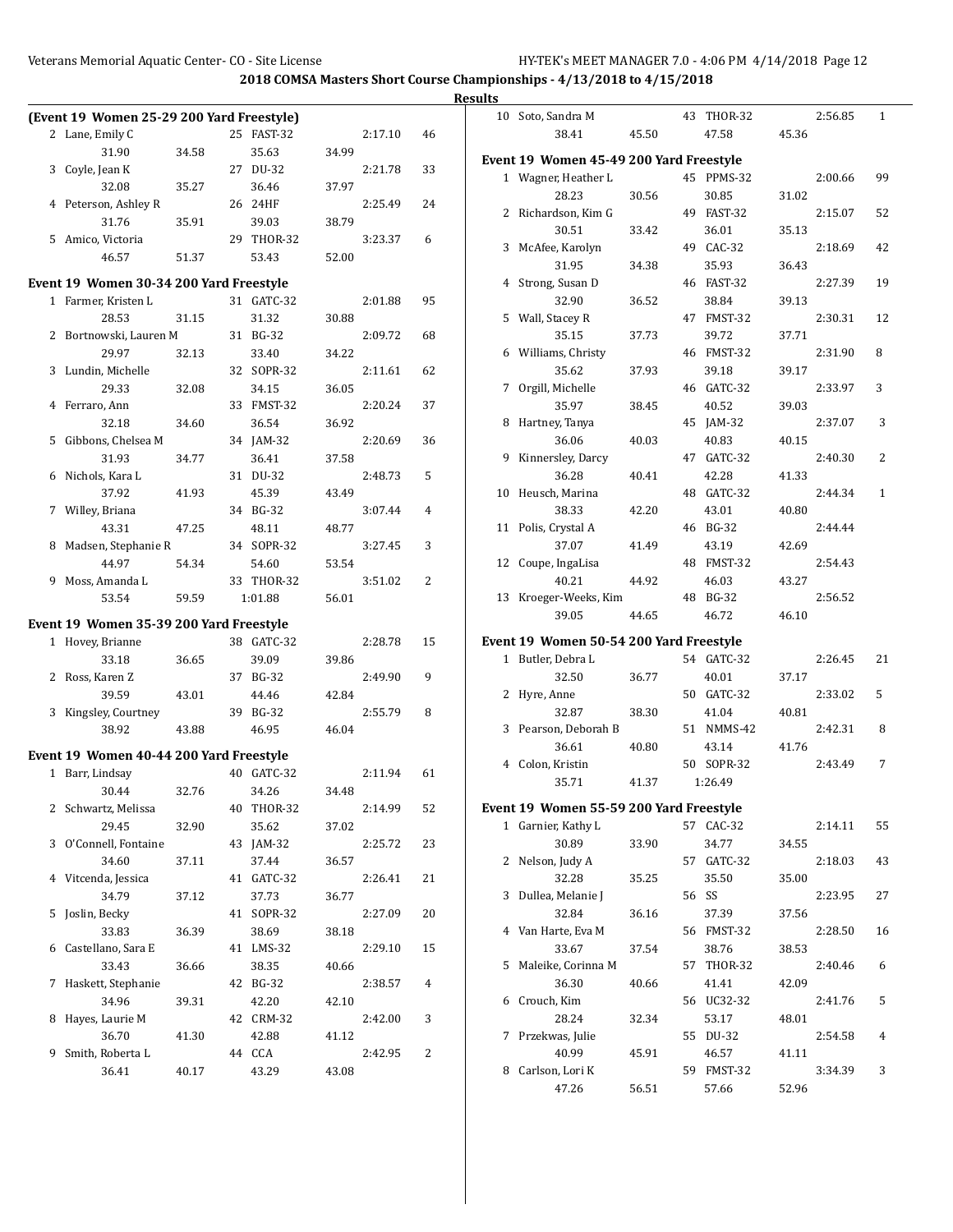|                                           |         |                     |         |         |     | <b>Results</b> |                                       |       |                     |       |         |    |
|-------------------------------------------|---------|---------------------|---------|---------|-----|----------------|---------------------------------------|-------|---------------------|-------|---------|----|
| (Event 19 Women 55-59 200 Yard Freestyle) |         |                     |         |         |     |                | 2 Koza, Jason                         |       | 32 UC32-32          |       | 2:02.14 | 61 |
| 9 Clendenen, Karen A                      |         | 55 CCA              |         | 4:32.43 | 2   |                | 27.34                                 | 30.62 | 31.92               | 32.26 |         |    |
| 1:06.93                                   | 1:10.39 | 1:09.80             | 1:05.31 |         |     |                | 3 Schneiter, Steve                    |       | 31 CAC-32           |       | 2:18.32 | 18 |
| Event 19 Women 60-64 200 Yard Freestyle   |         |                     |         |         |     |                | 30.74                                 | 35.34 | 36.64               | 35.60 |         |    |
| 1 Achterberg, Elaine K                    |         | 63 FMST-32          |         | 2:44.30 | 11  |                | Event 20 Men 35-39 200 Yard Freestyle |       |                     |       |         |    |
| 37.86                                     | 41.48   | 42.50               | 42.46   |         |     |                | 1 Trinidad, Reuben D                  |       | 38 PPMS-32          |       | 1:55.63 | 81 |
| 2 Jankovsky, Melissa L                    |         | 63 SOPR-32          |         | 2:46.87 | 9   |                | 26.37                                 | 30.29 | 29.32               | 29.65 |         |    |
| 39.08                                     | 40.93   | 43.28               | 43.58   |         |     |                | 2 Bowsher, Dennis                     |       | 35 PPMS-32          |       | 1:58.99 | 70 |
| 3 Guidas, Claire M                        |         | 60 SOPR-32          |         | 3:13.05 | 8   |                | 26.92                                 | 29.94 | 31.07               | 31.06 |         |    |
| 43.37                                     | 49.44   | 50.74               | 49.50   |         |     |                | 3 Castor, Jimmy                       |       | 37 DU-32            |       | 2:01.20 | 63 |
| Event 19 Women 65-69 200 Yard Freestyle   |         |                     |         |         |     |                | 27.67                                 | 30.25 | 31.45               | 31.83 |         |    |
|                                           |         | 66 BAM-32           |         | 2:38.29 | 11  |                | 4 Oetzel, Stephen P                   |       | 39 NMMS-42          |       | 2:11.81 | 34 |
| 1 Roche, Carolyn M<br>35.37               | 39.91   | 41.96               | 41.05   |         |     |                | 27.31                                 | 32.66 | 35.21               | 36.63 |         |    |
| 2 Maxfield, Teresa A                      |         | 65 PPMS-32          |         | 2:56.06 | 9   |                | 5 Kollmeyer, Brian                    |       | 39 PTT-32           |       | 2:33.56 | 6  |
| 38.97                                     | 44.24   | 46.66               | 46.19   |         |     |                | 33.23                                 | 38.09 | 41.23               | 41.01 |         |    |
| 3 Young, Lydia L                          |         | 69 BRKM-32          |         | 3:20.62 | 8   |                | Event 20 Men 40-44 200 Yard Freestyle |       |                     |       |         |    |
| 46.27                                     | 53.07   | 51.79               | 49.49   |         |     |                | 1 Robinson, Eric J                    |       | 41 PTT-32           |       | 1:55.77 | 81 |
|                                           |         |                     |         |         |     |                | 26.52                                 | 28.55 | 29.91               | 30.79 |         |    |
| Event 19 Women 70-74 200 Yard Freestyle   |         |                     |         |         |     |                | 2 Miall, Merlin C                     |       | 40 DU-32            |       | 2:04.31 | 54 |
| 1 Mullane, Rebecca M                      |         | 71 PPMS-32          |         | 3:13.94 | 11  |                | 30.08                                 | 31.46 | 31.73               | 31.04 |         |    |
| 44.28                                     | 48.64   | 49.39               | 51.63   |         |     |                | 3 Riccardi, Demian                    |       | 40 BG-32            |       | 2:10.62 | 37 |
| 2 Anziano, Marcia                         |         | 73 OPA-32           |         | 3:25.68 | 9   |                | 30.42                                 | 32.34 | 33.63               | 34.23 |         |    |
| 48.98                                     | 51.52   | 52.86               | 52.32   |         |     |                | 4 Crosscup, Daniel W                  |       | 42 FAST-32          |       | 2:12.45 | 32 |
| 3 Prall, Winifred S                       |         | 70 GATC-32<br>54.20 | 53.29   | 3:27.88 | 8   |                | 30.18                                 | 33.08 | 34.44               | 34.75 |         |    |
| 46.30<br>4 Todd, Bette E                  | 54.09   | 71 GATC-32          |         | 3:49.14 | 7   |                | 5 Bovo, Bovo F                        |       | 44 CCA              |       | 2:23.66 | 6  |
| 53.72                                     | 58.74   | 1:00.88             | 55.80   |         |     |                | 30.18                                 | 33.29 | 34.31               | 45.88 |         |    |
| 5 Noble, Ann                              |         | 70 CCA              |         | 3:59.32 | 6   |                | 6 Chester, Justin                     |       | 42 PTT-32           |       | 2:27.21 | 5  |
| 55.52                                     | 1:02.11 | 1:02.08             | 59.61   |         |     |                | 32.42                                 | 36.48 | 39.18               | 39.13 |         |    |
|                                           |         |                     |         |         |     |                | 7 Droy, Dan                           |       | 44 GATC-32          |       | 2:36.82 | 4  |
| Event 19 Women 75-79 200 Yard Freestyle   |         |                     |         |         |     |                | 32.51                                 | 38.49 | 42.27               | 43.55 |         |    |
| 1 Wise, Louise                            |         | 75 DAWG             |         | 3:37.50 | 11  |                | Event 20 Men 45-49 200 Yard Freestyle |       |                     |       |         |    |
| 48.41                                     | 55.20   | 57.37               | 56.52   |         |     |                | 1 Garland, Bob                        |       | 48 GATC-32          |       | 1:54.53 | 85 |
| 2 Emmons, Sara                            |         | 75 CAC-32           |         | 4:19.17 | 9   |                | 26.42                                 | 28.83 | 29.69               | 29.59 |         |    |
| 59.59                                     | 1:05.24 | 1:06.00             | 1:08.34 |         |     |                | 2 Gale, Aaron B                       |       | 45 UC32-32          |       | 2:00.73 | 65 |
| Event 19 Women 80-84 200 Yard Freestyle   |         |                     |         |         |     |                | 27.55                                 | 30.02 | 31.31               | 31.85 |         |    |
| 1 Oberg, Jane G                           |         | 80 DU-32            |         | 3:27.09 | 11  |                | 3 Hultgren, Edward C                  |       | 45 CAC-32           |       | 2:06.32 | 48 |
| 45.84                                     | 50.64   | 56.79               | 53.82   |         |     |                | 28.55                                 | 32.06 | 33.19               | 32.52 |         |    |
| Event 20 Men 18-24 200 Yard Freestyle     |         |                     |         |         |     |                | 4 Burrow, Bill                        |       | 48 FMST-32          |       | 2:09.65 | 39 |
| 1 Garnier, Jeff                           |         | 24 CAC-32           |         | 1:40.20 | 141 |                | 29.64                                 | 33.22 | 33.69               | 33.10 |         |    |
| 22.91                                     | 25.11   | 25.91               | 26.27   |         |     |                | 5 Weber, Brad                         |       | 48 BG-32            |       | 2:11.19 | 35 |
| 2 Bunch, Dylan W                          |         | 24 DU-32            |         | 1:45.74 | 118 |                | 29.43                                 | 33.31 | 35.33               | 33.12 |         |    |
| 24.28                                     | 26.34   | 27.33               | 27.79   |         |     |                | 6 Pazmino, Jorge E                    |       | 48 AM-32            |       | 2:11.58 | 34 |
| 3 Light, Ivan A                           |         | 19 DU-32            |         | 1:56.54 | 78  |                | 29.32                                 | 33.05 | 34.11               | 35.10 |         |    |
| 26.52                                     | 30.63   | 30.83               | 28.56   |         |     |                | 7 Cowan, Robert N                     |       | 46 CAC-32           |       | 2:32.50 | 4  |
| 4 Porras, Felipe                          |         | 22 FMST-32          |         | 2:08.16 | 43  |                | 35.96                                 | 38.66 | 39.19               | 38.69 |         |    |
| 29.84                                     | 32.51   | 33.46               | 32.35   |         |     |                | 8 Hilgartner, Rife<br>34.34           | 38.40 | 47 GATC-32<br>40.57 | 40.61 | 2:33.92 | 3  |
| Event 20 Men 25-29 200 Yard Freestyle     |         |                     |         |         |     |                |                                       |       |                     |       |         |    |
| 1 Sloss, Ryan                             |         | 27 DU-32            |         | 2:09.17 | 41  |                | Event 20 Men 50-54 200 Yard Freestyle |       |                     |       |         |    |
| 30.96                                     | 33.89   | 33.57               | 30.75   |         |     |                | 1 Wachendorf, Mark S                  |       | 52 FMST-32          |       | 1:56.75 | 78 |
| 2 Jones, Kepha D                          |         | 28 DU-32            |         | 2:27.73 | 9   |                | 27.88                                 | 30.29 | 29.66               | 28.92 |         |    |
| 32.49                                     | 34.99   | 39.68               | 40.57   |         |     |                | 2 Barringer, Rob                      |       | 52 DU-32            |       | 1:57.32 | 76 |
|                                           |         |                     |         |         |     |                | 27.02                                 | 29.24 | 30.56               | 30.50 |         |    |
| Event 20 Men 30-34 200 Yard Freestyle     |         |                     |         |         |     |                | 3 Wise, Mike                          |       | 53 DU-32            |       | 2:04.92 | 52 |
| 1 Colvert, Brian                          |         | 34 PPMS-32          |         | 1:58.10 | 73  |                | 29.28                                 | 31.66 | 32.25               | 31.73 |         |    |
| 26.61                                     | 29.96   | 30.62               | 30.91   |         |     |                | 4 Bingham, Frank A                    |       | 52 DU-32            |       | 2:16.44 | 22 |
|                                           |         |                     |         |         |     |                | 31.58                                 | 34.30 | 35.59               | 34.97 |         |    |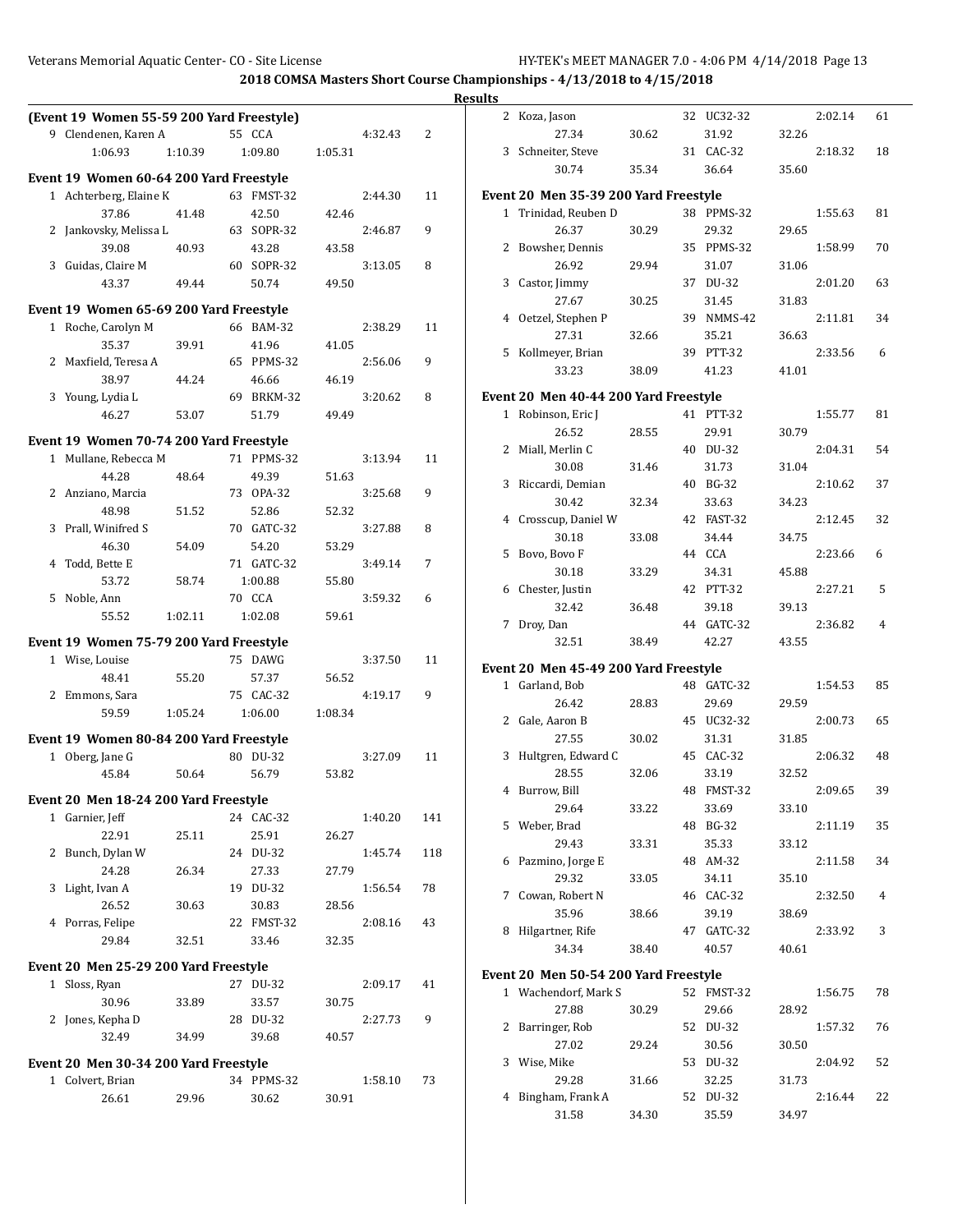**Results**

| Event 21 Women 18-24 100 Yard Backstroke<br>5 Le Vasseur, Andrew P<br>54 DU-32<br>2:32.47<br>6<br>1 Olson, Colleen<br>22 FMST-32<br>1:00.85<br>106<br>34.62<br>37.69<br>40.00<br>40.16<br>29.65<br>31.20<br>6 Brower, William P<br>51 LMS-32<br>2:40.98<br>5<br>2 Collier, Claire<br>22 DU-32<br>1:01.79<br>100<br>35.46<br>40.41<br>43.04<br>42.07<br>29.79<br>32.00<br>50 SOPR-32<br>7 Mintz, Robert<br>2:41.25<br>4<br>3 Charbonneau, Chanel<br>23 DU-32<br>45<br>1:11.47<br>34.91<br>39.14<br>42.63<br>44.57<br>34.52<br>36.95<br>Event 20 Men 55-59 200 Yard Freestyle<br>4 Vanderpoel, Maddison<br>24 GATC-32<br>33<br>1:13.90<br>35.79<br>1 Anderson, Kirk H<br>58 GATC-32<br>89<br>38.11<br>1:53.46<br>27.01<br>28.85<br>29.08<br>28.52<br>5 Toscano, Chloe V<br>24 UC32-32<br>1:21.02<br>3<br>2 Scott, Greg C<br>58 GATC-32<br>1:58.06<br>73<br>38.40<br>42.62<br>29.21<br>30.12<br>31.00<br>6 Evezich, Kelsey<br>23 FMST-32<br>1:22.01<br>5<br>27.73<br>58 SSMS-32<br>7 Hoyt, Sydney<br>18 THOR-32<br>3 Cummins, Ron<br>2:00.47<br>1:26.63<br>4<br>66<br>28.20<br>30.98<br>30.96<br>30.33<br>41.92<br>44.71<br>4 Petersen, Craig<br>58 DU-32<br>2:02.56<br>59<br>8 Stevens, Elizabeth A<br>24 BG-32<br>3<br>1:36.92<br>28.58<br>30.61<br>31.37<br>32.00<br>1:37.25<br>5 Fields, Ric<br>56 OPA-32<br>2:07.66<br>45<br>Event 21 Women 25-29 100 Yard Backstroke<br>29.56<br>33.99<br>31.62<br>32.49<br>1 Cohen, Gretchen<br>25 GATC-32<br>1:04.08<br>85<br>6 Bakel, Joe J<br>56 FAST-32<br>26<br>2:14.80<br>31.12<br>32.96<br>33.42<br>32.57<br>34.72<br>34.09<br>2 Sundberg, Melissa A<br>27 CAC-32<br>1:08.93<br>58<br>Event 20 Men 60-64 200 Yard Freestyle<br>33.17<br>35.76<br>1 Mann, Michael<br>63 GATC-32<br>2:00.38<br>66<br>3 Ronat, Mary<br>27 DU-32<br>1:15.86<br>24<br>29.84<br>27.93<br>31.26<br>36.58<br>39.28<br>31.35<br>2 Nolte, Chris C<br>61 CAC-32<br>2:15.87<br>23<br>Event 21 Women 30-34 100 Yard Backstroke<br>32.00<br>34.89<br>34.89<br>34.09<br>1 Jones, Elizabeth<br>34 AM-32<br>1:08.25<br>61<br>3 Harper, Larry T<br>63 GATC-32<br>2:20.48<br>13<br>32.89<br>35.36<br>31.53<br>35.95<br>36.95<br>36.05<br>2 Gibbons, Chelsea M<br>1:19.77<br>8<br>34 JAM-32<br>9<br>4 Heggy, Terry A<br>63 SOPR-32<br>2:22.15<br>39.23<br>40.54<br>34.33<br>37.63<br>35.64<br>34.55<br>3 Ferraro, Ann<br>33 FMST-32<br>1:22.90<br>8<br>5 David, Brad G<br>63 FMST-32<br>2:31.76<br>6<br>40.13<br>42.77<br>33.13<br>38.51<br>40.26<br>39.86<br>30 PPMS-32<br>4 Reed, Beverly<br>1:25.39<br>7<br>6 Morrison, Jeffrey W<br>63 CMS-32<br>2:35.14<br>5<br>41.03<br>44.36<br>40.47<br>37.81<br>36.68<br>40.18<br>5 Moss, Amanda L<br>33 THOR-32<br>2:00.89<br>6<br>7 Valvano, John J<br>61 JAM-32<br>2:58.99<br>4<br>1:01.41<br>59.48<br>38.45<br>45.52<br>48.17<br>46.85<br>Event 21 Women 35-39 100 Yard Backstroke<br>Event 20 Men 65-69 200 Yard Freestyle<br>1 Quinnell, Jodi A<br>35 JAM-32<br>1:05.85<br>75<br>1 Tveitmoe, Robert N<br>2:18.58<br>17<br>65 JAM-32<br>33.94<br>31.91<br>31.99<br>35.91<br>36.17<br>34.51<br>37 FAST-32<br>2 Linke, Lyndsey M<br>1:06.55<br>71<br>2:22.27 9<br>2 O'Donnell, Michael P<br>65 FMST-32<br>32.50<br>34.05<br>37.34<br>32.53<br>35.68<br>36.72<br>3 Zeigler, Charity<br>35 DU-32<br>1:06.70<br>70<br>68 BG-32<br>5:35.36<br>3 Linn, Michael J<br>8<br>32.25<br>34.45<br>1:11.03<br>1:23.36<br>1:31.79<br>1:29.18<br>4 Johnson, Bernie<br>39 JAM-32<br>1:08.89<br>58<br>Event 20 Men 70-74 200 Yard Freestyle<br>34.00<br>34.89<br>1 Abrahams, Richard T<br>73 CMS-32<br>5 Acton, Megan K<br>37 DU-32<br>6<br>2:50.55<br>11<br>1:27.83<br>28.28<br>31.83<br>1:03.89<br>42.46<br>45.37<br>46.55<br>2 Burson, William W<br>73 GATC-32<br>2:53.90<br>9<br>Event 21 Women 40-44 100 Yard Backstroke<br>39.96<br>43.86<br>45.45<br>44.63<br>1 Fostvedt, Alishia<br>41 AM-32<br>1:14.58<br>30<br>Event 20 Men 75-79 200 Yard Freestyle<br>36.73<br>37.85<br>42 SS<br>1 Wolfe, Artie<br>78 UC32-32<br>2:41.32<br>2 Jackson, Rebecca<br>1:14.86<br>29<br>11<br>37.70<br>39.74<br>36.81<br>41.53<br>42.35<br>38.05<br>3 O'Connell, Fontaine<br>2 Burgess, Thom<br>75 CMS-32<br>3:02.88<br>9<br>43 JAM-32<br>1:22.25<br>8<br>42.63<br>44.88<br>47.58<br>47.79<br>40.35<br>41.90 | (Event 20 Men 50-54 200 Yard Freestyle) |  |  |  |       |       |  |  |
|---------------------------------------------------------------------------------------------------------------------------------------------------------------------------------------------------------------------------------------------------------------------------------------------------------------------------------------------------------------------------------------------------------------------------------------------------------------------------------------------------------------------------------------------------------------------------------------------------------------------------------------------------------------------------------------------------------------------------------------------------------------------------------------------------------------------------------------------------------------------------------------------------------------------------------------------------------------------------------------------------------------------------------------------------------------------------------------------------------------------------------------------------------------------------------------------------------------------------------------------------------------------------------------------------------------------------------------------------------------------------------------------------------------------------------------------------------------------------------------------------------------------------------------------------------------------------------------------------------------------------------------------------------------------------------------------------------------------------------------------------------------------------------------------------------------------------------------------------------------------------------------------------------------------------------------------------------------------------------------------------------------------------------------------------------------------------------------------------------------------------------------------------------------------------------------------------------------------------------------------------------------------------------------------------------------------------------------------------------------------------------------------------------------------------------------------------------------------------------------------------------------------------------------------------------------------------------------------------------------------------------------------------------------------------------------------------------------------------------------------------------------------------------------------------------------------------------------------------------------------------------------------------------------------------------------------------------------------------------------------------------------------------------------------------------------------------------------------------------------------------------------------------------------------------------------------------------------------------------------------------------------------------------------------------------------------------------------------------------------------------------------------------------------------------------------------------------------------------------------------------------------------------------------------------------------------------------------------------------------------------------------------------------------------------------------------------------------------------------------------------------------------------------------------------------------------------------------------------------------------------------------------------------------------------------------------------------------------------------------------------------------------------------------------------------------------------------------------------------------------------------------------------------------------------------------------------------------------------------------|-----------------------------------------|--|--|--|-------|-------|--|--|
|                                                                                                                                                                                                                                                                                                                                                                                                                                                                                                                                                                                                                                                                                                                                                                                                                                                                                                                                                                                                                                                                                                                                                                                                                                                                                                                                                                                                                                                                                                                                                                                                                                                                                                                                                                                                                                                                                                                                                                                                                                                                                                                                                                                                                                                                                                                                                                                                                                                                                                                                                                                                                                                                                                                                                                                                                                                                                                                                                                                                                                                                                                                                                                                                                                                                                                                                                                                                                                                                                                                                                                                                                                                                                                                                                                                                                                                                                                                                                                                                                                                                                                                                                                                                                                       |                                         |  |  |  |       |       |  |  |
|                                                                                                                                                                                                                                                                                                                                                                                                                                                                                                                                                                                                                                                                                                                                                                                                                                                                                                                                                                                                                                                                                                                                                                                                                                                                                                                                                                                                                                                                                                                                                                                                                                                                                                                                                                                                                                                                                                                                                                                                                                                                                                                                                                                                                                                                                                                                                                                                                                                                                                                                                                                                                                                                                                                                                                                                                                                                                                                                                                                                                                                                                                                                                                                                                                                                                                                                                                                                                                                                                                                                                                                                                                                                                                                                                                                                                                                                                                                                                                                                                                                                                                                                                                                                                                       |                                         |  |  |  |       |       |  |  |
|                                                                                                                                                                                                                                                                                                                                                                                                                                                                                                                                                                                                                                                                                                                                                                                                                                                                                                                                                                                                                                                                                                                                                                                                                                                                                                                                                                                                                                                                                                                                                                                                                                                                                                                                                                                                                                                                                                                                                                                                                                                                                                                                                                                                                                                                                                                                                                                                                                                                                                                                                                                                                                                                                                                                                                                                                                                                                                                                                                                                                                                                                                                                                                                                                                                                                                                                                                                                                                                                                                                                                                                                                                                                                                                                                                                                                                                                                                                                                                                                                                                                                                                                                                                                                                       |                                         |  |  |  |       |       |  |  |
|                                                                                                                                                                                                                                                                                                                                                                                                                                                                                                                                                                                                                                                                                                                                                                                                                                                                                                                                                                                                                                                                                                                                                                                                                                                                                                                                                                                                                                                                                                                                                                                                                                                                                                                                                                                                                                                                                                                                                                                                                                                                                                                                                                                                                                                                                                                                                                                                                                                                                                                                                                                                                                                                                                                                                                                                                                                                                                                                                                                                                                                                                                                                                                                                                                                                                                                                                                                                                                                                                                                                                                                                                                                                                                                                                                                                                                                                                                                                                                                                                                                                                                                                                                                                                                       |                                         |  |  |  |       |       |  |  |
|                                                                                                                                                                                                                                                                                                                                                                                                                                                                                                                                                                                                                                                                                                                                                                                                                                                                                                                                                                                                                                                                                                                                                                                                                                                                                                                                                                                                                                                                                                                                                                                                                                                                                                                                                                                                                                                                                                                                                                                                                                                                                                                                                                                                                                                                                                                                                                                                                                                                                                                                                                                                                                                                                                                                                                                                                                                                                                                                                                                                                                                                                                                                                                                                                                                                                                                                                                                                                                                                                                                                                                                                                                                                                                                                                                                                                                                                                                                                                                                                                                                                                                                                                                                                                                       |                                         |  |  |  |       |       |  |  |
|                                                                                                                                                                                                                                                                                                                                                                                                                                                                                                                                                                                                                                                                                                                                                                                                                                                                                                                                                                                                                                                                                                                                                                                                                                                                                                                                                                                                                                                                                                                                                                                                                                                                                                                                                                                                                                                                                                                                                                                                                                                                                                                                                                                                                                                                                                                                                                                                                                                                                                                                                                                                                                                                                                                                                                                                                                                                                                                                                                                                                                                                                                                                                                                                                                                                                                                                                                                                                                                                                                                                                                                                                                                                                                                                                                                                                                                                                                                                                                                                                                                                                                                                                                                                                                       |                                         |  |  |  |       |       |  |  |
|                                                                                                                                                                                                                                                                                                                                                                                                                                                                                                                                                                                                                                                                                                                                                                                                                                                                                                                                                                                                                                                                                                                                                                                                                                                                                                                                                                                                                                                                                                                                                                                                                                                                                                                                                                                                                                                                                                                                                                                                                                                                                                                                                                                                                                                                                                                                                                                                                                                                                                                                                                                                                                                                                                                                                                                                                                                                                                                                                                                                                                                                                                                                                                                                                                                                                                                                                                                                                                                                                                                                                                                                                                                                                                                                                                                                                                                                                                                                                                                                                                                                                                                                                                                                                                       |                                         |  |  |  |       |       |  |  |
|                                                                                                                                                                                                                                                                                                                                                                                                                                                                                                                                                                                                                                                                                                                                                                                                                                                                                                                                                                                                                                                                                                                                                                                                                                                                                                                                                                                                                                                                                                                                                                                                                                                                                                                                                                                                                                                                                                                                                                                                                                                                                                                                                                                                                                                                                                                                                                                                                                                                                                                                                                                                                                                                                                                                                                                                                                                                                                                                                                                                                                                                                                                                                                                                                                                                                                                                                                                                                                                                                                                                                                                                                                                                                                                                                                                                                                                                                                                                                                                                                                                                                                                                                                                                                                       |                                         |  |  |  |       |       |  |  |
|                                                                                                                                                                                                                                                                                                                                                                                                                                                                                                                                                                                                                                                                                                                                                                                                                                                                                                                                                                                                                                                                                                                                                                                                                                                                                                                                                                                                                                                                                                                                                                                                                                                                                                                                                                                                                                                                                                                                                                                                                                                                                                                                                                                                                                                                                                                                                                                                                                                                                                                                                                                                                                                                                                                                                                                                                                                                                                                                                                                                                                                                                                                                                                                                                                                                                                                                                                                                                                                                                                                                                                                                                                                                                                                                                                                                                                                                                                                                                                                                                                                                                                                                                                                                                                       |                                         |  |  |  |       |       |  |  |
|                                                                                                                                                                                                                                                                                                                                                                                                                                                                                                                                                                                                                                                                                                                                                                                                                                                                                                                                                                                                                                                                                                                                                                                                                                                                                                                                                                                                                                                                                                                                                                                                                                                                                                                                                                                                                                                                                                                                                                                                                                                                                                                                                                                                                                                                                                                                                                                                                                                                                                                                                                                                                                                                                                                                                                                                                                                                                                                                                                                                                                                                                                                                                                                                                                                                                                                                                                                                                                                                                                                                                                                                                                                                                                                                                                                                                                                                                                                                                                                                                                                                                                                                                                                                                                       |                                         |  |  |  |       |       |  |  |
|                                                                                                                                                                                                                                                                                                                                                                                                                                                                                                                                                                                                                                                                                                                                                                                                                                                                                                                                                                                                                                                                                                                                                                                                                                                                                                                                                                                                                                                                                                                                                                                                                                                                                                                                                                                                                                                                                                                                                                                                                                                                                                                                                                                                                                                                                                                                                                                                                                                                                                                                                                                                                                                                                                                                                                                                                                                                                                                                                                                                                                                                                                                                                                                                                                                                                                                                                                                                                                                                                                                                                                                                                                                                                                                                                                                                                                                                                                                                                                                                                                                                                                                                                                                                                                       |                                         |  |  |  |       |       |  |  |
|                                                                                                                                                                                                                                                                                                                                                                                                                                                                                                                                                                                                                                                                                                                                                                                                                                                                                                                                                                                                                                                                                                                                                                                                                                                                                                                                                                                                                                                                                                                                                                                                                                                                                                                                                                                                                                                                                                                                                                                                                                                                                                                                                                                                                                                                                                                                                                                                                                                                                                                                                                                                                                                                                                                                                                                                                                                                                                                                                                                                                                                                                                                                                                                                                                                                                                                                                                                                                                                                                                                                                                                                                                                                                                                                                                                                                                                                                                                                                                                                                                                                                                                                                                                                                                       |                                         |  |  |  |       |       |  |  |
|                                                                                                                                                                                                                                                                                                                                                                                                                                                                                                                                                                                                                                                                                                                                                                                                                                                                                                                                                                                                                                                                                                                                                                                                                                                                                                                                                                                                                                                                                                                                                                                                                                                                                                                                                                                                                                                                                                                                                                                                                                                                                                                                                                                                                                                                                                                                                                                                                                                                                                                                                                                                                                                                                                                                                                                                                                                                                                                                                                                                                                                                                                                                                                                                                                                                                                                                                                                                                                                                                                                                                                                                                                                                                                                                                                                                                                                                                                                                                                                                                                                                                                                                                                                                                                       |                                         |  |  |  |       |       |  |  |
|                                                                                                                                                                                                                                                                                                                                                                                                                                                                                                                                                                                                                                                                                                                                                                                                                                                                                                                                                                                                                                                                                                                                                                                                                                                                                                                                                                                                                                                                                                                                                                                                                                                                                                                                                                                                                                                                                                                                                                                                                                                                                                                                                                                                                                                                                                                                                                                                                                                                                                                                                                                                                                                                                                                                                                                                                                                                                                                                                                                                                                                                                                                                                                                                                                                                                                                                                                                                                                                                                                                                                                                                                                                                                                                                                                                                                                                                                                                                                                                                                                                                                                                                                                                                                                       |                                         |  |  |  |       |       |  |  |
|                                                                                                                                                                                                                                                                                                                                                                                                                                                                                                                                                                                                                                                                                                                                                                                                                                                                                                                                                                                                                                                                                                                                                                                                                                                                                                                                                                                                                                                                                                                                                                                                                                                                                                                                                                                                                                                                                                                                                                                                                                                                                                                                                                                                                                                                                                                                                                                                                                                                                                                                                                                                                                                                                                                                                                                                                                                                                                                                                                                                                                                                                                                                                                                                                                                                                                                                                                                                                                                                                                                                                                                                                                                                                                                                                                                                                                                                                                                                                                                                                                                                                                                                                                                                                                       |                                         |  |  |  |       |       |  |  |
|                                                                                                                                                                                                                                                                                                                                                                                                                                                                                                                                                                                                                                                                                                                                                                                                                                                                                                                                                                                                                                                                                                                                                                                                                                                                                                                                                                                                                                                                                                                                                                                                                                                                                                                                                                                                                                                                                                                                                                                                                                                                                                                                                                                                                                                                                                                                                                                                                                                                                                                                                                                                                                                                                                                                                                                                                                                                                                                                                                                                                                                                                                                                                                                                                                                                                                                                                                                                                                                                                                                                                                                                                                                                                                                                                                                                                                                                                                                                                                                                                                                                                                                                                                                                                                       |                                         |  |  |  |       |       |  |  |
|                                                                                                                                                                                                                                                                                                                                                                                                                                                                                                                                                                                                                                                                                                                                                                                                                                                                                                                                                                                                                                                                                                                                                                                                                                                                                                                                                                                                                                                                                                                                                                                                                                                                                                                                                                                                                                                                                                                                                                                                                                                                                                                                                                                                                                                                                                                                                                                                                                                                                                                                                                                                                                                                                                                                                                                                                                                                                                                                                                                                                                                                                                                                                                                                                                                                                                                                                                                                                                                                                                                                                                                                                                                                                                                                                                                                                                                                                                                                                                                                                                                                                                                                                                                                                                       |                                         |  |  |  |       |       |  |  |
|                                                                                                                                                                                                                                                                                                                                                                                                                                                                                                                                                                                                                                                                                                                                                                                                                                                                                                                                                                                                                                                                                                                                                                                                                                                                                                                                                                                                                                                                                                                                                                                                                                                                                                                                                                                                                                                                                                                                                                                                                                                                                                                                                                                                                                                                                                                                                                                                                                                                                                                                                                                                                                                                                                                                                                                                                                                                                                                                                                                                                                                                                                                                                                                                                                                                                                                                                                                                                                                                                                                                                                                                                                                                                                                                                                                                                                                                                                                                                                                                                                                                                                                                                                                                                                       |                                         |  |  |  |       |       |  |  |
|                                                                                                                                                                                                                                                                                                                                                                                                                                                                                                                                                                                                                                                                                                                                                                                                                                                                                                                                                                                                                                                                                                                                                                                                                                                                                                                                                                                                                                                                                                                                                                                                                                                                                                                                                                                                                                                                                                                                                                                                                                                                                                                                                                                                                                                                                                                                                                                                                                                                                                                                                                                                                                                                                                                                                                                                                                                                                                                                                                                                                                                                                                                                                                                                                                                                                                                                                                                                                                                                                                                                                                                                                                                                                                                                                                                                                                                                                                                                                                                                                                                                                                                                                                                                                                       |                                         |  |  |  |       |       |  |  |
|                                                                                                                                                                                                                                                                                                                                                                                                                                                                                                                                                                                                                                                                                                                                                                                                                                                                                                                                                                                                                                                                                                                                                                                                                                                                                                                                                                                                                                                                                                                                                                                                                                                                                                                                                                                                                                                                                                                                                                                                                                                                                                                                                                                                                                                                                                                                                                                                                                                                                                                                                                                                                                                                                                                                                                                                                                                                                                                                                                                                                                                                                                                                                                                                                                                                                                                                                                                                                                                                                                                                                                                                                                                                                                                                                                                                                                                                                                                                                                                                                                                                                                                                                                                                                                       |                                         |  |  |  |       |       |  |  |
|                                                                                                                                                                                                                                                                                                                                                                                                                                                                                                                                                                                                                                                                                                                                                                                                                                                                                                                                                                                                                                                                                                                                                                                                                                                                                                                                                                                                                                                                                                                                                                                                                                                                                                                                                                                                                                                                                                                                                                                                                                                                                                                                                                                                                                                                                                                                                                                                                                                                                                                                                                                                                                                                                                                                                                                                                                                                                                                                                                                                                                                                                                                                                                                                                                                                                                                                                                                                                                                                                                                                                                                                                                                                                                                                                                                                                                                                                                                                                                                                                                                                                                                                                                                                                                       |                                         |  |  |  |       |       |  |  |
|                                                                                                                                                                                                                                                                                                                                                                                                                                                                                                                                                                                                                                                                                                                                                                                                                                                                                                                                                                                                                                                                                                                                                                                                                                                                                                                                                                                                                                                                                                                                                                                                                                                                                                                                                                                                                                                                                                                                                                                                                                                                                                                                                                                                                                                                                                                                                                                                                                                                                                                                                                                                                                                                                                                                                                                                                                                                                                                                                                                                                                                                                                                                                                                                                                                                                                                                                                                                                                                                                                                                                                                                                                                                                                                                                                                                                                                                                                                                                                                                                                                                                                                                                                                                                                       |                                         |  |  |  |       |       |  |  |
|                                                                                                                                                                                                                                                                                                                                                                                                                                                                                                                                                                                                                                                                                                                                                                                                                                                                                                                                                                                                                                                                                                                                                                                                                                                                                                                                                                                                                                                                                                                                                                                                                                                                                                                                                                                                                                                                                                                                                                                                                                                                                                                                                                                                                                                                                                                                                                                                                                                                                                                                                                                                                                                                                                                                                                                                                                                                                                                                                                                                                                                                                                                                                                                                                                                                                                                                                                                                                                                                                                                                                                                                                                                                                                                                                                                                                                                                                                                                                                                                                                                                                                                                                                                                                                       |                                         |  |  |  |       |       |  |  |
|                                                                                                                                                                                                                                                                                                                                                                                                                                                                                                                                                                                                                                                                                                                                                                                                                                                                                                                                                                                                                                                                                                                                                                                                                                                                                                                                                                                                                                                                                                                                                                                                                                                                                                                                                                                                                                                                                                                                                                                                                                                                                                                                                                                                                                                                                                                                                                                                                                                                                                                                                                                                                                                                                                                                                                                                                                                                                                                                                                                                                                                                                                                                                                                                                                                                                                                                                                                                                                                                                                                                                                                                                                                                                                                                                                                                                                                                                                                                                                                                                                                                                                                                                                                                                                       |                                         |  |  |  |       |       |  |  |
|                                                                                                                                                                                                                                                                                                                                                                                                                                                                                                                                                                                                                                                                                                                                                                                                                                                                                                                                                                                                                                                                                                                                                                                                                                                                                                                                                                                                                                                                                                                                                                                                                                                                                                                                                                                                                                                                                                                                                                                                                                                                                                                                                                                                                                                                                                                                                                                                                                                                                                                                                                                                                                                                                                                                                                                                                                                                                                                                                                                                                                                                                                                                                                                                                                                                                                                                                                                                                                                                                                                                                                                                                                                                                                                                                                                                                                                                                                                                                                                                                                                                                                                                                                                                                                       |                                         |  |  |  |       |       |  |  |
|                                                                                                                                                                                                                                                                                                                                                                                                                                                                                                                                                                                                                                                                                                                                                                                                                                                                                                                                                                                                                                                                                                                                                                                                                                                                                                                                                                                                                                                                                                                                                                                                                                                                                                                                                                                                                                                                                                                                                                                                                                                                                                                                                                                                                                                                                                                                                                                                                                                                                                                                                                                                                                                                                                                                                                                                                                                                                                                                                                                                                                                                                                                                                                                                                                                                                                                                                                                                                                                                                                                                                                                                                                                                                                                                                                                                                                                                                                                                                                                                                                                                                                                                                                                                                                       |                                         |  |  |  |       |       |  |  |
|                                                                                                                                                                                                                                                                                                                                                                                                                                                                                                                                                                                                                                                                                                                                                                                                                                                                                                                                                                                                                                                                                                                                                                                                                                                                                                                                                                                                                                                                                                                                                                                                                                                                                                                                                                                                                                                                                                                                                                                                                                                                                                                                                                                                                                                                                                                                                                                                                                                                                                                                                                                                                                                                                                                                                                                                                                                                                                                                                                                                                                                                                                                                                                                                                                                                                                                                                                                                                                                                                                                                                                                                                                                                                                                                                                                                                                                                                                                                                                                                                                                                                                                                                                                                                                       |                                         |  |  |  |       |       |  |  |
|                                                                                                                                                                                                                                                                                                                                                                                                                                                                                                                                                                                                                                                                                                                                                                                                                                                                                                                                                                                                                                                                                                                                                                                                                                                                                                                                                                                                                                                                                                                                                                                                                                                                                                                                                                                                                                                                                                                                                                                                                                                                                                                                                                                                                                                                                                                                                                                                                                                                                                                                                                                                                                                                                                                                                                                                                                                                                                                                                                                                                                                                                                                                                                                                                                                                                                                                                                                                                                                                                                                                                                                                                                                                                                                                                                                                                                                                                                                                                                                                                                                                                                                                                                                                                                       |                                         |  |  |  |       |       |  |  |
|                                                                                                                                                                                                                                                                                                                                                                                                                                                                                                                                                                                                                                                                                                                                                                                                                                                                                                                                                                                                                                                                                                                                                                                                                                                                                                                                                                                                                                                                                                                                                                                                                                                                                                                                                                                                                                                                                                                                                                                                                                                                                                                                                                                                                                                                                                                                                                                                                                                                                                                                                                                                                                                                                                                                                                                                                                                                                                                                                                                                                                                                                                                                                                                                                                                                                                                                                                                                                                                                                                                                                                                                                                                                                                                                                                                                                                                                                                                                                                                                                                                                                                                                                                                                                                       |                                         |  |  |  |       |       |  |  |
|                                                                                                                                                                                                                                                                                                                                                                                                                                                                                                                                                                                                                                                                                                                                                                                                                                                                                                                                                                                                                                                                                                                                                                                                                                                                                                                                                                                                                                                                                                                                                                                                                                                                                                                                                                                                                                                                                                                                                                                                                                                                                                                                                                                                                                                                                                                                                                                                                                                                                                                                                                                                                                                                                                                                                                                                                                                                                                                                                                                                                                                                                                                                                                                                                                                                                                                                                                                                                                                                                                                                                                                                                                                                                                                                                                                                                                                                                                                                                                                                                                                                                                                                                                                                                                       |                                         |  |  |  |       |       |  |  |
|                                                                                                                                                                                                                                                                                                                                                                                                                                                                                                                                                                                                                                                                                                                                                                                                                                                                                                                                                                                                                                                                                                                                                                                                                                                                                                                                                                                                                                                                                                                                                                                                                                                                                                                                                                                                                                                                                                                                                                                                                                                                                                                                                                                                                                                                                                                                                                                                                                                                                                                                                                                                                                                                                                                                                                                                                                                                                                                                                                                                                                                                                                                                                                                                                                                                                                                                                                                                                                                                                                                                                                                                                                                                                                                                                                                                                                                                                                                                                                                                                                                                                                                                                                                                                                       |                                         |  |  |  |       |       |  |  |
|                                                                                                                                                                                                                                                                                                                                                                                                                                                                                                                                                                                                                                                                                                                                                                                                                                                                                                                                                                                                                                                                                                                                                                                                                                                                                                                                                                                                                                                                                                                                                                                                                                                                                                                                                                                                                                                                                                                                                                                                                                                                                                                                                                                                                                                                                                                                                                                                                                                                                                                                                                                                                                                                                                                                                                                                                                                                                                                                                                                                                                                                                                                                                                                                                                                                                                                                                                                                                                                                                                                                                                                                                                                                                                                                                                                                                                                                                                                                                                                                                                                                                                                                                                                                                                       |                                         |  |  |  |       |       |  |  |
|                                                                                                                                                                                                                                                                                                                                                                                                                                                                                                                                                                                                                                                                                                                                                                                                                                                                                                                                                                                                                                                                                                                                                                                                                                                                                                                                                                                                                                                                                                                                                                                                                                                                                                                                                                                                                                                                                                                                                                                                                                                                                                                                                                                                                                                                                                                                                                                                                                                                                                                                                                                                                                                                                                                                                                                                                                                                                                                                                                                                                                                                                                                                                                                                                                                                                                                                                                                                                                                                                                                                                                                                                                                                                                                                                                                                                                                                                                                                                                                                                                                                                                                                                                                                                                       |                                         |  |  |  |       |       |  |  |
|                                                                                                                                                                                                                                                                                                                                                                                                                                                                                                                                                                                                                                                                                                                                                                                                                                                                                                                                                                                                                                                                                                                                                                                                                                                                                                                                                                                                                                                                                                                                                                                                                                                                                                                                                                                                                                                                                                                                                                                                                                                                                                                                                                                                                                                                                                                                                                                                                                                                                                                                                                                                                                                                                                                                                                                                                                                                                                                                                                                                                                                                                                                                                                                                                                                                                                                                                                                                                                                                                                                                                                                                                                                                                                                                                                                                                                                                                                                                                                                                                                                                                                                                                                                                                                       |                                         |  |  |  |       |       |  |  |
|                                                                                                                                                                                                                                                                                                                                                                                                                                                                                                                                                                                                                                                                                                                                                                                                                                                                                                                                                                                                                                                                                                                                                                                                                                                                                                                                                                                                                                                                                                                                                                                                                                                                                                                                                                                                                                                                                                                                                                                                                                                                                                                                                                                                                                                                                                                                                                                                                                                                                                                                                                                                                                                                                                                                                                                                                                                                                                                                                                                                                                                                                                                                                                                                                                                                                                                                                                                                                                                                                                                                                                                                                                                                                                                                                                                                                                                                                                                                                                                                                                                                                                                                                                                                                                       |                                         |  |  |  |       |       |  |  |
|                                                                                                                                                                                                                                                                                                                                                                                                                                                                                                                                                                                                                                                                                                                                                                                                                                                                                                                                                                                                                                                                                                                                                                                                                                                                                                                                                                                                                                                                                                                                                                                                                                                                                                                                                                                                                                                                                                                                                                                                                                                                                                                                                                                                                                                                                                                                                                                                                                                                                                                                                                                                                                                                                                                                                                                                                                                                                                                                                                                                                                                                                                                                                                                                                                                                                                                                                                                                                                                                                                                                                                                                                                                                                                                                                                                                                                                                                                                                                                                                                                                                                                                                                                                                                                       |                                         |  |  |  |       |       |  |  |
|                                                                                                                                                                                                                                                                                                                                                                                                                                                                                                                                                                                                                                                                                                                                                                                                                                                                                                                                                                                                                                                                                                                                                                                                                                                                                                                                                                                                                                                                                                                                                                                                                                                                                                                                                                                                                                                                                                                                                                                                                                                                                                                                                                                                                                                                                                                                                                                                                                                                                                                                                                                                                                                                                                                                                                                                                                                                                                                                                                                                                                                                                                                                                                                                                                                                                                                                                                                                                                                                                                                                                                                                                                                                                                                                                                                                                                                                                                                                                                                                                                                                                                                                                                                                                                       |                                         |  |  |  |       |       |  |  |
|                                                                                                                                                                                                                                                                                                                                                                                                                                                                                                                                                                                                                                                                                                                                                                                                                                                                                                                                                                                                                                                                                                                                                                                                                                                                                                                                                                                                                                                                                                                                                                                                                                                                                                                                                                                                                                                                                                                                                                                                                                                                                                                                                                                                                                                                                                                                                                                                                                                                                                                                                                                                                                                                                                                                                                                                                                                                                                                                                                                                                                                                                                                                                                                                                                                                                                                                                                                                                                                                                                                                                                                                                                                                                                                                                                                                                                                                                                                                                                                                                                                                                                                                                                                                                                       |                                         |  |  |  |       |       |  |  |
|                                                                                                                                                                                                                                                                                                                                                                                                                                                                                                                                                                                                                                                                                                                                                                                                                                                                                                                                                                                                                                                                                                                                                                                                                                                                                                                                                                                                                                                                                                                                                                                                                                                                                                                                                                                                                                                                                                                                                                                                                                                                                                                                                                                                                                                                                                                                                                                                                                                                                                                                                                                                                                                                                                                                                                                                                                                                                                                                                                                                                                                                                                                                                                                                                                                                                                                                                                                                                                                                                                                                                                                                                                                                                                                                                                                                                                                                                                                                                                                                                                                                                                                                                                                                                                       |                                         |  |  |  |       |       |  |  |
|                                                                                                                                                                                                                                                                                                                                                                                                                                                                                                                                                                                                                                                                                                                                                                                                                                                                                                                                                                                                                                                                                                                                                                                                                                                                                                                                                                                                                                                                                                                                                                                                                                                                                                                                                                                                                                                                                                                                                                                                                                                                                                                                                                                                                                                                                                                                                                                                                                                                                                                                                                                                                                                                                                                                                                                                                                                                                                                                                                                                                                                                                                                                                                                                                                                                                                                                                                                                                                                                                                                                                                                                                                                                                                                                                                                                                                                                                                                                                                                                                                                                                                                                                                                                                                       |                                         |  |  |  |       |       |  |  |
|                                                                                                                                                                                                                                                                                                                                                                                                                                                                                                                                                                                                                                                                                                                                                                                                                                                                                                                                                                                                                                                                                                                                                                                                                                                                                                                                                                                                                                                                                                                                                                                                                                                                                                                                                                                                                                                                                                                                                                                                                                                                                                                                                                                                                                                                                                                                                                                                                                                                                                                                                                                                                                                                                                                                                                                                                                                                                                                                                                                                                                                                                                                                                                                                                                                                                                                                                                                                                                                                                                                                                                                                                                                                                                                                                                                                                                                                                                                                                                                                                                                                                                                                                                                                                                       |                                         |  |  |  |       |       |  |  |
|                                                                                                                                                                                                                                                                                                                                                                                                                                                                                                                                                                                                                                                                                                                                                                                                                                                                                                                                                                                                                                                                                                                                                                                                                                                                                                                                                                                                                                                                                                                                                                                                                                                                                                                                                                                                                                                                                                                                                                                                                                                                                                                                                                                                                                                                                                                                                                                                                                                                                                                                                                                                                                                                                                                                                                                                                                                                                                                                                                                                                                                                                                                                                                                                                                                                                                                                                                                                                                                                                                                                                                                                                                                                                                                                                                                                                                                                                                                                                                                                                                                                                                                                                                                                                                       |                                         |  |  |  |       |       |  |  |
|                                                                                                                                                                                                                                                                                                                                                                                                                                                                                                                                                                                                                                                                                                                                                                                                                                                                                                                                                                                                                                                                                                                                                                                                                                                                                                                                                                                                                                                                                                                                                                                                                                                                                                                                                                                                                                                                                                                                                                                                                                                                                                                                                                                                                                                                                                                                                                                                                                                                                                                                                                                                                                                                                                                                                                                                                                                                                                                                                                                                                                                                                                                                                                                                                                                                                                                                                                                                                                                                                                                                                                                                                                                                                                                                                                                                                                                                                                                                                                                                                                                                                                                                                                                                                                       |                                         |  |  |  |       |       |  |  |
|                                                                                                                                                                                                                                                                                                                                                                                                                                                                                                                                                                                                                                                                                                                                                                                                                                                                                                                                                                                                                                                                                                                                                                                                                                                                                                                                                                                                                                                                                                                                                                                                                                                                                                                                                                                                                                                                                                                                                                                                                                                                                                                                                                                                                                                                                                                                                                                                                                                                                                                                                                                                                                                                                                                                                                                                                                                                                                                                                                                                                                                                                                                                                                                                                                                                                                                                                                                                                                                                                                                                                                                                                                                                                                                                                                                                                                                                                                                                                                                                                                                                                                                                                                                                                                       |                                         |  |  |  |       |       |  |  |
|                                                                                                                                                                                                                                                                                                                                                                                                                                                                                                                                                                                                                                                                                                                                                                                                                                                                                                                                                                                                                                                                                                                                                                                                                                                                                                                                                                                                                                                                                                                                                                                                                                                                                                                                                                                                                                                                                                                                                                                                                                                                                                                                                                                                                                                                                                                                                                                                                                                                                                                                                                                                                                                                                                                                                                                                                                                                                                                                                                                                                                                                                                                                                                                                                                                                                                                                                                                                                                                                                                                                                                                                                                                                                                                                                                                                                                                                                                                                                                                                                                                                                                                                                                                                                                       |                                         |  |  |  |       |       |  |  |
|                                                                                                                                                                                                                                                                                                                                                                                                                                                                                                                                                                                                                                                                                                                                                                                                                                                                                                                                                                                                                                                                                                                                                                                                                                                                                                                                                                                                                                                                                                                                                                                                                                                                                                                                                                                                                                                                                                                                                                                                                                                                                                                                                                                                                                                                                                                                                                                                                                                                                                                                                                                                                                                                                                                                                                                                                                                                                                                                                                                                                                                                                                                                                                                                                                                                                                                                                                                                                                                                                                                                                                                                                                                                                                                                                                                                                                                                                                                                                                                                                                                                                                                                                                                                                                       |                                         |  |  |  |       |       |  |  |
|                                                                                                                                                                                                                                                                                                                                                                                                                                                                                                                                                                                                                                                                                                                                                                                                                                                                                                                                                                                                                                                                                                                                                                                                                                                                                                                                                                                                                                                                                                                                                                                                                                                                                                                                                                                                                                                                                                                                                                                                                                                                                                                                                                                                                                                                                                                                                                                                                                                                                                                                                                                                                                                                                                                                                                                                                                                                                                                                                                                                                                                                                                                                                                                                                                                                                                                                                                                                                                                                                                                                                                                                                                                                                                                                                                                                                                                                                                                                                                                                                                                                                                                                                                                                                                       |                                         |  |  |  |       |       |  |  |
|                                                                                                                                                                                                                                                                                                                                                                                                                                                                                                                                                                                                                                                                                                                                                                                                                                                                                                                                                                                                                                                                                                                                                                                                                                                                                                                                                                                                                                                                                                                                                                                                                                                                                                                                                                                                                                                                                                                                                                                                                                                                                                                                                                                                                                                                                                                                                                                                                                                                                                                                                                                                                                                                                                                                                                                                                                                                                                                                                                                                                                                                                                                                                                                                                                                                                                                                                                                                                                                                                                                                                                                                                                                                                                                                                                                                                                                                                                                                                                                                                                                                                                                                                                                                                                       |                                         |  |  |  |       |       |  |  |
|                                                                                                                                                                                                                                                                                                                                                                                                                                                                                                                                                                                                                                                                                                                                                                                                                                                                                                                                                                                                                                                                                                                                                                                                                                                                                                                                                                                                                                                                                                                                                                                                                                                                                                                                                                                                                                                                                                                                                                                                                                                                                                                                                                                                                                                                                                                                                                                                                                                                                                                                                                                                                                                                                                                                                                                                                                                                                                                                                                                                                                                                                                                                                                                                                                                                                                                                                                                                                                                                                                                                                                                                                                                                                                                                                                                                                                                                                                                                                                                                                                                                                                                                                                                                                                       |                                         |  |  |  |       |       |  |  |
|                                                                                                                                                                                                                                                                                                                                                                                                                                                                                                                                                                                                                                                                                                                                                                                                                                                                                                                                                                                                                                                                                                                                                                                                                                                                                                                                                                                                                                                                                                                                                                                                                                                                                                                                                                                                                                                                                                                                                                                                                                                                                                                                                                                                                                                                                                                                                                                                                                                                                                                                                                                                                                                                                                                                                                                                                                                                                                                                                                                                                                                                                                                                                                                                                                                                                                                                                                                                                                                                                                                                                                                                                                                                                                                                                                                                                                                                                                                                                                                                                                                                                                                                                                                                                                       |                                         |  |  |  |       |       |  |  |
|                                                                                                                                                                                                                                                                                                                                                                                                                                                                                                                                                                                                                                                                                                                                                                                                                                                                                                                                                                                                                                                                                                                                                                                                                                                                                                                                                                                                                                                                                                                                                                                                                                                                                                                                                                                                                                                                                                                                                                                                                                                                                                                                                                                                                                                                                                                                                                                                                                                                                                                                                                                                                                                                                                                                                                                                                                                                                                                                                                                                                                                                                                                                                                                                                                                                                                                                                                                                                                                                                                                                                                                                                                                                                                                                                                                                                                                                                                                                                                                                                                                                                                                                                                                                                                       |                                         |  |  |  |       |       |  |  |
|                                                                                                                                                                                                                                                                                                                                                                                                                                                                                                                                                                                                                                                                                                                                                                                                                                                                                                                                                                                                                                                                                                                                                                                                                                                                                                                                                                                                                                                                                                                                                                                                                                                                                                                                                                                                                                                                                                                                                                                                                                                                                                                                                                                                                                                                                                                                                                                                                                                                                                                                                                                                                                                                                                                                                                                                                                                                                                                                                                                                                                                                                                                                                                                                                                                                                                                                                                                                                                                                                                                                                                                                                                                                                                                                                                                                                                                                                                                                                                                                                                                                                                                                                                                                                                       |                                         |  |  |  |       |       |  |  |
|                                                                                                                                                                                                                                                                                                                                                                                                                                                                                                                                                                                                                                                                                                                                                                                                                                                                                                                                                                                                                                                                                                                                                                                                                                                                                                                                                                                                                                                                                                                                                                                                                                                                                                                                                                                                                                                                                                                                                                                                                                                                                                                                                                                                                                                                                                                                                                                                                                                                                                                                                                                                                                                                                                                                                                                                                                                                                                                                                                                                                                                                                                                                                                                                                                                                                                                                                                                                                                                                                                                                                                                                                                                                                                                                                                                                                                                                                                                                                                                                                                                                                                                                                                                                                                       |                                         |  |  |  |       |       |  |  |
| 4 Smith, Roberta L<br>44 CCA<br>1:34.07<br>7                                                                                                                                                                                                                                                                                                                                                                                                                                                                                                                                                                                                                                                                                                                                                                                                                                                                                                                                                                                                                                                                                                                                                                                                                                                                                                                                                                                                                                                                                                                                                                                                                                                                                                                                                                                                                                                                                                                                                                                                                                                                                                                                                                                                                                                                                                                                                                                                                                                                                                                                                                                                                                                                                                                                                                                                                                                                                                                                                                                                                                                                                                                                                                                                                                                                                                                                                                                                                                                                                                                                                                                                                                                                                                                                                                                                                                                                                                                                                                                                                                                                                                                                                                                          |                                         |  |  |  |       |       |  |  |
|                                                                                                                                                                                                                                                                                                                                                                                                                                                                                                                                                                                                                                                                                                                                                                                                                                                                                                                                                                                                                                                                                                                                                                                                                                                                                                                                                                                                                                                                                                                                                                                                                                                                                                                                                                                                                                                                                                                                                                                                                                                                                                                                                                                                                                                                                                                                                                                                                                                                                                                                                                                                                                                                                                                                                                                                                                                                                                                                                                                                                                                                                                                                                                                                                                                                                                                                                                                                                                                                                                                                                                                                                                                                                                                                                                                                                                                                                                                                                                                                                                                                                                                                                                                                                                       |                                         |  |  |  |       |       |  |  |
|                                                                                                                                                                                                                                                                                                                                                                                                                                                                                                                                                                                                                                                                                                                                                                                                                                                                                                                                                                                                                                                                                                                                                                                                                                                                                                                                                                                                                                                                                                                                                                                                                                                                                                                                                                                                                                                                                                                                                                                                                                                                                                                                                                                                                                                                                                                                                                                                                                                                                                                                                                                                                                                                                                                                                                                                                                                                                                                                                                                                                                                                                                                                                                                                                                                                                                                                                                                                                                                                                                                                                                                                                                                                                                                                                                                                                                                                                                                                                                                                                                                                                                                                                                                                                                       |                                         |  |  |  | 44.21 | 49.86 |  |  |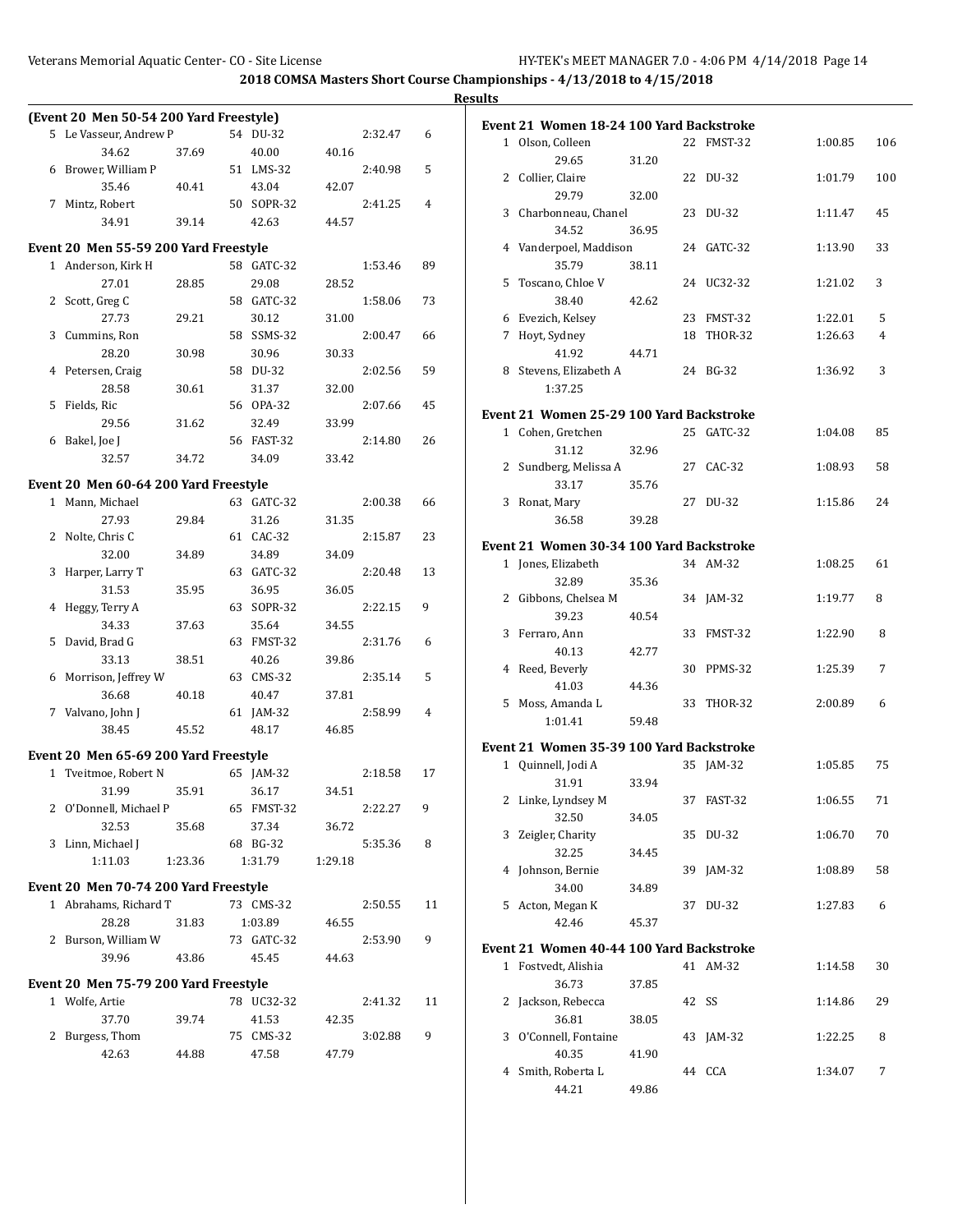|                                                                  |         |            |         |              | <b>Results</b> |                                          |         |            |         |     |
|------------------------------------------------------------------|---------|------------|---------|--------------|----------------|------------------------------------------|---------|------------|---------|-----|
| Event 21 Women 45-49 100 Yard Backstroke                         |         |            |         |              |                | 3 Young, Lydia L                         |         | 69 BRKM-32 | 1:44.25 | 8   |
| 1 Negley, Heather<br>33.02                                       | 34.85   | 45 PTT-32  | 1:07.87 | 64           |                | 52.25<br>4 Wolberg, Neice                | 52.00   | 67 CAC-32  | 1:49.80 | 7   |
| 2 Dussliere, Julie F<br>34.30                                    | 37.17   | 45 JDAM-32 | 1:11.47 | 45           |                | 53.68<br>5 Kosanda. Theresa H            | 56.12   | 65 FMST-32 | 2:29.58 | 6   |
| 3 Seavall, Kelly                                                 |         | 49 GATC-32 | 1:11.57 | 44           |                | 1:13.29                                  | 1:16.29 |            |         |     |
| 34.57                                                            | 37.00   |            |         |              |                | Event 21 Women 70-74 100 Yard Backstroke |         |            |         |     |
| 4 Garland, Crystal<br>37.01                                      | 38.69   | 46 GATC-32 | 1:15.70 | 25           |                | 1 Anziano, Marcia<br>56.14               | 58.22   | 73 OPA-32  | 1:54.36 | 11  |
| 5 Wall, Stacey R<br>38.78                                        | 40.74   | 47 FMST-32 | 1:19.52 | 9            |                | 2 Todd, Bette E<br>1:00.43               | 1:06.15 | 71 GATC-32 | 2:06.58 | 9   |
| 6 Vowles, Nicole<br>39.96                                        | 41.93   | 47 THOR-32 | 1:21.89 | $\mathbf{0}$ |                | 3 Noble, Ann<br>1:10.69                  | 1:08.20 | 70 CCA     | 2:18.89 | 8   |
| 7 Kinnersley, Darcy                                              |         | 47 GATC-32 | 1:30.62 | 4            |                | Event 21 Women 75-79 100 Yard Backstroke |         |            |         |     |
| 43.20                                                            | 47.42   |            |         |              |                | 1 Emmons, Sara                           |         | 75 CAC-32  | 2:22.30 | 11  |
| 8 Kroeger-Weeks, Kim                                             |         | 48 BG-32   | 1:33.17 | 3            |                | 1:10.58                                  | 1:11.72 |            |         |     |
| 45.86<br>--- Williams, Christy                                   | 47.31   | 46 FMST-32 | DQ      |              |                | Event 21 Women 80-84 100 Yard Backstroke |         |            |         |     |
| 45.04                                                            | 46.36   |            |         |              |                | 1 Oberg, Jane G                          |         | 80 DU-32   | 1:50.60 | 11  |
| Event 21  Women 50-54 100 Yard Backstroke                        |         |            |         |              |                | 53.63                                    | 56.97   |            |         |     |
| 1 Hartwell. Michelle Y                                           |         | 53 DU-32   | 1:14.99 | 28           |                | Event 22 Men 18-24 100 Yard Backstroke   |         |            |         |     |
| 36.50                                                            | 38.49   |            |         |              |                | 1 Porras, Felipe                         |         | 22 FMST-32 | 1:07.28 | 51  |
| 2 Vanderpoel, Nicole L                                           |         | 53 GATC-32 | 1:18.71 | 12           |                | 32.84                                    | 34.44   |            |         |     |
| 38.55                                                            | 40.16   |            |         |              |                | 2 Anema, Earl                            |         | 24 GATC-32 | 1:11.04 | 37  |
| 3 Hendricks, Melissa K<br>38.86                                  | 42.68   | 50 HRMC-32 | 1:21.54 | $\mathbf{1}$ |                | 32.83                                    | 38.21   |            |         |     |
| 4 Sellard, Tracy N                                               |         | 53 CCA     | 1:24.10 | 7            |                | Event 22 Men 25-29 100 Yard Backstroke   |         | 29 UC32-32 |         | 8   |
| 41.48                                                            | 42.62   |            |         |              |                | 1 Vargo, Timothy J<br>38.00              | 41.72   |            | 1:19.72 |     |
| 5 Stier, Kathleen M                                              |         | 53 FMST-32 | 1:27.55 | 6            |                |                                          |         |            |         |     |
| 42.18                                                            | 45.37   |            |         |              |                | Event 22 Men 30-34 100 Yard Backstroke   |         |            |         |     |
| 6 Pearson, Deborah B<br>43.61                                    | 45.17   | 51 NMMS-42 | 1:28.78 | 5            |                | 1 Shaw, Derek R<br>28.68                 | 29.35   | 32 GATC-32 | 58.03   | 95  |
| Event 21 Women 55-59 100 Yard Backstroke                         |         |            |         |              |                | Event 22 Men 35-39 100 Yard Backstroke   |         |            |         |     |
| 1 Cotton, Suzy L                                                 |         | 58 HRMC-32 | 1:11.89 | 43           |                | 1 Saum, Brett R                          |         | 39 SDS-10  | 59.55   | 87  |
| 34.64                                                            | 37.25   |            |         |              |                | 29.01                                    | 30.54   |            |         |     |
| 2 Steffe, Kathleen                                               |         | 55 CAC-32  | 1:16.96 | 19           |                | 2 Conyers, John L                        |         | 35 DU-32   | 1:03.24 | 69  |
| 38.18                                                            | 38.78   |            |         |              |                | 29.69                                    | 33.55   |            |         |     |
| 3 Anderson, Jeanette B<br>40.71                                  | 42.38   | 59 GATC-32 | 1:23.09 | 8            |                | 3 Bergford, Brian<br>31.88               | 32.35   | 36 THOR-32 | 1:04.23 | 64  |
| 4 Jelson, Jennifer K                                             |         | 55 THOR-32 | 1:38.37 | 7            |                | Event 22 Men 40-44 100 Yard Backstroke   |         |            |         |     |
| 47.76                                                            | 50.61   |            |         |              |                | 1 Addadi, Mehdi                          |         | 40 DU-32   | 54.47   | 115 |
| 5 Townley, Antoinette<br>55.46                                   | 1:00.50 | 58 THOR-32 | 1:55.96 | 6            |                | 26.31                                    | 28.16   |            |         |     |
| 6 Clendenen, Karen A                                             |         | 55 CCA     | 2:25.19 | 5            |                | 2 O'Sullivan, Chris                      |         | 43 DU-32   | 54.60   | 115 |
| 1:10.33                                                          | 1:14.86 |            |         |              |                | 26.10                                    | 28.50   |            |         |     |
|                                                                  |         |            |         |              |                | 3 Robinson, Eric J                       |         | 41 PTT-32  | 59.44   | 87  |
| Event 21 Women 60-64 100 Yard Backstroke                         |         |            |         |              |                | 29.45                                    | 29.99   |            |         |     |
| 1 Kerr, Ann<br>40.64                                             | 42.74   | 61 GATC-32 | 1:23.38 | 11           |                | 4 Hoffman, Aaron L<br>30.08              | 32.22   | 44 UC32-32 | 1:02.30 | 73  |
| 2 Guidas, Claire M                                               |         | 60 SOPR-32 | 1:39.73 | 9            |                | 5 Woods, Tadd                            |         | 42 UC32-32 | 1:07.87 | 49  |
| 49.75                                                            | 49.98   |            |         |              |                | 33.14                                    | 34.73   |            |         |     |
|                                                                  |         |            |         |              |                |                                          |         |            |         |     |
| Event 21 Women 65-69 100 Yard Backstroke<br>1 Shaffer, Cynthia E |         | 67 BAM-32  | 1:19.87 | 7            |                | Event 22 Men 45-49 100 Yard Backstroke   |         |            |         |     |
| 39.23                                                            | 40.64   |            |         |              |                | 1 Torres, Mark<br>28.23                  | 30.69   | 48 HRMC-32 | 58.92   | 90  |
| 2 Maxfield, Teresa A                                             |         | 65 PPMS-32 | 1:36.94 | 9            |                | 2 Tobey, John                            |         | 46 BAM-32  | 1:02.81 | 71  |
| 47.62                                                            | 49.32   |            |         |              |                | 30.37                                    | 32.44   |            |         |     |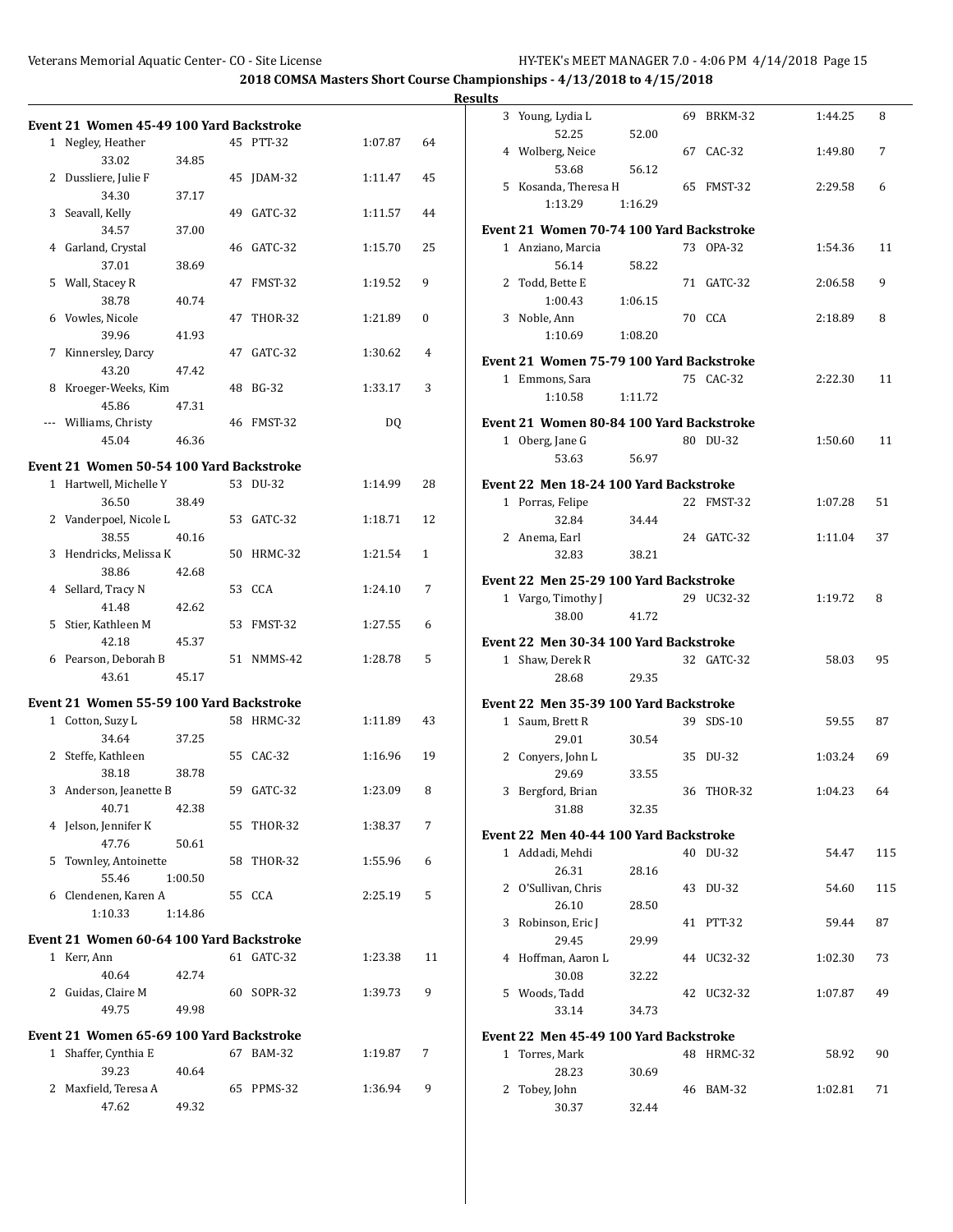|                                          |         |            |         |                | <b>Results</b> |                                                                  |       |            |         |                |
|------------------------------------------|---------|------------|---------|----------------|----------------|------------------------------------------------------------------|-------|------------|---------|----------------|
| (Event 22 Men 45-49 100 Yard Backstroke) |         |            |         |                |                | 2 Duignan, Mike                                                  |       | 71 BAM-32  | 1:16.71 | 17             |
| 3 Pazmino, Jorge E                       |         | 48 AM-32   | 1:09.56 | 42             |                | 37.31                                                            | 39.40 |            |         |                |
| 33.87                                    | 35.69   |            |         |                |                | 3 Carney, Kent                                                   |       | 70 EVER-32 | 1:16.80 | 17             |
| 4 Moore, Ryan J                          |         | 48 FAST-32 | 1:10.95 | 37             |                | 37.00                                                            | 39.80 |            |         |                |
| 34.32                                    | 36.63   |            |         |                |                | 4 Vaughan, James M                                               |       | 71 DU-32   | 1:42.73 | 7              |
| Event 22 Men 50-54 100 Yard Backstroke   |         |            |         |                |                | 50.15                                                            | 52.58 |            |         |                |
| 1 Jimenez, Ignacio                       |         | 52 DU-32   | 1:02.64 | 71             |                | 5 McDanal, Steven                                                |       | 74 JAM-32  | 1:48.35 | 6              |
| 30.69                                    | 31.95   |            |         |                |                | 51.80                                                            | 56.55 |            |         |                |
| 2 Barringer, Rob                         |         | 52 DU-32   | 1:05.05 | 61             |                | 6 Zaparanick, Robert R                                           |       | 72 CCA     | 1:54.83 | 5              |
| 31.47                                    | 33.58   |            |         |                |                | Event 22 Men 75-79 100 Yard Backstroke                           |       |            |         |                |
| 3 Vitcenda, Eric                         |         | 54 GATC-32 | 1:08.78 | 45             |                | 1 Burgess, Thom                                                  |       | 75 CMS-32  | 1:42.56 | 11             |
| 33.00                                    | 35.78   |            |         |                |                | 50.71                                                            | 51.85 |            |         |                |
| 4 Wise, Mike                             |         | 53 DU-32   | 1:09.11 | 44             |                | Event 23 Women 18-24 50 Yard Breaststroke                        |       |            |         |                |
| 33.45                                    | 35.66   |            |         |                |                | 1 Collier, Claire                                                |       | 22 DU-32   | 36.57   | 11             |
| 5 Le Vasseur, Andrew P                   |         | 54 DU-32   | 1:22.19 | $\mathbf{1}$   |                | 2 Vanderpoel, Maddison                                           |       | 24 GATC-32 | 36.97   | 9              |
| 39.38                                    | 42.81   |            |         |                | 3              | Drennan, Alyson R                                                |       | 21 FAST-32 | 38.54   | 8              |
| 6 Urbanowski, Alan                       |         | 51 CMS-32  | 1:28.01 | 5              |                | 4 VanDelinder, Mattea M                                          |       | 18 THOR-32 | 39.30   | 7              |
| 41.47                                    | 46.54   |            |         |                |                | 5 Lajeunesse, Brianna                                            |       | 24 DU-32   | 40.98   | 6              |
| 7 Bennett, Dean W                        |         | 51 SS      | 1:37.47 | 4              |                | 6 Gotto, Sidney M                                                |       | 21 PTT-32  | 42.98   | 5              |
| 48.84                                    | 48.63   |            |         |                |                | 7 Smith, Sara                                                    |       | 21 THOR-32 | 44.16   | 4              |
| Event 22 Men 55-59 100 Yard Backstroke   |         |            |         |                | 8              | Stevens, Elizabeth A                                             |       | 24 BG-32   | 47.69   | 3              |
| 1 Petersen, Craig                        |         | 58 DU-32   | 1:03.44 | 68             | 9              | Hoyt, Sydney                                                     |       | 18 THOR-32 | 49.13   | 2              |
| 31.12                                    | 32.32   |            |         |                |                | 10 Evezich, Kelsey                                               |       | 23 FMST-32 | 49.34   | $\mathbf{1}$   |
| 2 Nelson, Kurt D                         |         | 58 GATC-32 | 1:06.89 | 53             |                | Event 23 Women 25-29 50 Yard Breaststroke                        |       |            |         |                |
| 33.12                                    | 33.77   |            |         |                |                | 1 Paknys, Storrie                                                |       | 25 PPMS-32 | 31.73   | 11             |
| 3 Fields, Ric                            |         | 56 OPA-32  | 1:10.16 | 40             |                | 2 Coyle, Jean K                                                  |       | 27 DU-32   | 38.29   | 9              |
| 34.41<br>4 Bakel, Joe J                  | 35.75   | 56 FAST-32 | 1:11.93 | 33             |                | 3 Bonder, Elizabeth                                              |       | 27 GATC-32 | 39.14   | 8              |
| 34.97                                    | 36.96   |            |         |                |                | 4 Peterson, Ashley R                                             |       | 26 24HF    | 39.74   | 7              |
| 5 Cattles, Steven                        |         | 58 BG-32   | 3:51.42 | 6              |                | 5 Ronat, Mary                                                    |       | 27 DU-32   | 43.35   | 6              |
| 1:54.94                                  | 1:56.48 |            |         |                | 6              | Williams, Samantha M                                             |       | 28 FMST-32 | 45.58   | 5              |
|                                          |         |            |         |                |                | 7 Amico, Victoria                                                |       | 29 THOR-32 | 55.08   | 4              |
| Event 22 Men 60-64 100 Yard Backstroke   |         |            |         |                |                | Event 23 Women 30-34 50 Yard Breaststroke                        |       |            |         |                |
| 1 Brackett, Bill A                       |         | 60 DU-32   | 1:02.98 | 70             |                | 1 Gibbons, Chelsea M                                             |       | 34 JAM-32  | 36.05   | 11             |
| 30.77<br>2 Weir, D. Scott                | 32.21   | 60 SSMS-32 | 1:03.18 | 69             |                | 2 Bortnowski, Lauren M                                           |       | 31 BG-32   | 37.08   | 9              |
| 30.56                                    | 32.62   |            |         |                |                | 3 Lundin, Michelle                                               |       | 32 SOPR-32 | 38.00   | 8              |
| 3 Stanback, John H                       |         | 64 FAST-32 | 1:04.47 | 63             |                | 4 Champion, Kristy                                               |       | 31 DU-32   | 43.72   | $\overline{7}$ |
| 31.41                                    | 33.06   |            |         |                |                | 5 Shupe, Abigail D                                               |       | 33 FAST-32 | 43.94   | 6              |
| 4 Donahoo, Don                           |         | 63 UC32-32 | 1:14.72 | 24             |                | 6 Madsen, Stephanie R                                            |       | 34 SOPR-32 | 46.22   | 5              |
| 35.97                                    | 38.75   |            |         |                |                | 7 Reed, Beverly                                                  |       | 30 PPMS-32 | 53.87   | 4              |
| 5 Krainik, Gregory M                     |         | 63 DU-32   | 1:19.38 | 9              |                | 8 Willey, Briana                                                 |       | 34 BG-32   | 54.63   | 3              |
| 39.78                                    | 39.60   |            |         |                |                | Event 23 Women 35-39 50 Yard Breaststroke                        |       |            |         |                |
| 6 Heggy, Terry A                         |         | 63 SOPR-32 | 1:26.66 | 5              |                | 1 Linke, Lyndsey M                                               |       | 37 FAST-32 | 34.27   | 11             |
| 42.95                                    | 43.71   |            |         |                |                | 2 Zeigler, Charity                                               |       | 35 DU-32   | 36.46   | 9              |
| 7 Skulstad, John                         |         | 64 DU-32   | 1:58.85 | $\overline{4}$ | 3              | Quinnell, Jodi A                                                 |       | 35 JAM-32  | 36.98   | 8              |
| 59.02                                    | 59.83   |            |         |                |                | 4 Guthrie, Audra                                                 |       | 39 BG-32   | 39.67   | 7              |
| Event 22 Men 65-69 100 Yard Backstroke   |         |            |         |                |                | 5 Hovey, Brianne                                                 |       | 38 GATC-32 | 40.30   | 6              |
| 1 Tveitmoe, Robert N                     |         | 65 JAM-32  | 1:15.03 | 23             | 6              | Wimmer, Hilary                                                   |       | 39 BG-32   | 40.65   | 5              |
| 37.29                                    | 37.74   |            |         |                |                | 7 Kingsley, Courtney                                             |       | 39 BG-32   | 42.03   | 4              |
| 2 Levy, Michael R                        |         | 68 CCA     | 1:37.59 | 9              | 8              | Nillas, Mary Ann N                                               |       | 37 AM-32   | 44.51   | 3              |
| 47.88                                    | 49.71   |            |         |                |                | 9 Hill, Amy L                                                    |       | 35 THOR-32 | 48.86   | $\overline{c}$ |
| Event 22 Men 70-74 100 Yard Backstroke   |         |            |         |                |                |                                                                  |       |            |         |                |
| 1 Ogilby, Chuck                          |         | 74 SOPR-32 | 1:15.40 | 22             |                | Event 23 Women 40-44 50 Yard Breaststroke<br>1 Fostvedt, Alishia |       | 41 AM-32   | 36.26   | 11             |
| 37.68                                    | 37.72   |            |         |                |                | 2 Hoffman, Nikki                                                 |       | 40 UC32-32 | 38.92   | 9              |
|                                          |         |            |         |                |                | 3 Vitcenda, Jessica                                              |       | 41 GATC-32 | 39.68   | 8              |
|                                          |         |            |         |                |                | 4 Joslin, Becky                                                  |       | 41 SOPR-32 | 41.11   | 7              |
|                                          |         |            |         |                |                |                                                                  |       |            |         |                |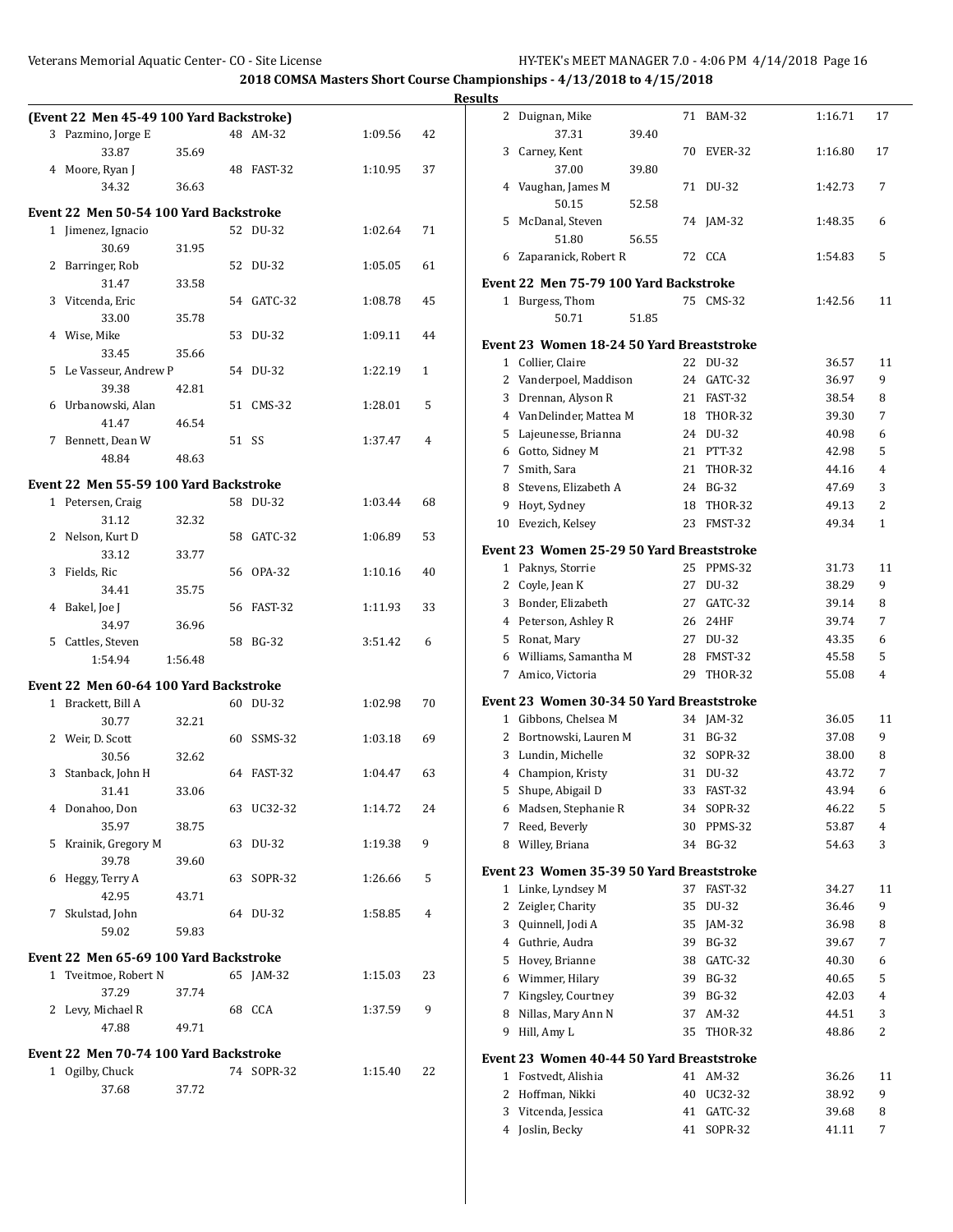|              |                                             |                                                                                                                                                                                                                                                                                                                                                                                                                                                                                                                                                                                                                                                                                                                                                                                                                                                                                                                                                                                                                                                                                                                                                                                                                                                                                                                                          |           |       |    | <b>Res</b> |
|--------------|---------------------------------------------|------------------------------------------------------------------------------------------------------------------------------------------------------------------------------------------------------------------------------------------------------------------------------------------------------------------------------------------------------------------------------------------------------------------------------------------------------------------------------------------------------------------------------------------------------------------------------------------------------------------------------------------------------------------------------------------------------------------------------------------------------------------------------------------------------------------------------------------------------------------------------------------------------------------------------------------------------------------------------------------------------------------------------------------------------------------------------------------------------------------------------------------------------------------------------------------------------------------------------------------------------------------------------------------------------------------------------------------|-----------|-------|----|------------|
|              | (Event 23 Women 40-44 50 Yard Breaststroke) |                                                                                                                                                                                                                                                                                                                                                                                                                                                                                                                                                                                                                                                                                                                                                                                                                                                                                                                                                                                                                                                                                                                                                                                                                                                                                                                                          |           |       |    |            |
| 5            | Smith, Roberta L                            |                                                                                                                                                                                                                                                                                                                                                                                                                                                                                                                                                                                                                                                                                                                                                                                                                                                                                                                                                                                                                                                                                                                                                                                                                                                                                                                                          | 44 CCA    | 42.67 | 6  |            |
| 6            | Despain, Christina F                        |                                                                                                                                                                                                                                                                                                                                                                                                                                                                                                                                                                                                                                                                                                                                                                                                                                                                                                                                                                                                                                                                                                                                                                                                                                                                                                                                          | 40 AM-32  | 42.92 | 5  |            |
| 7            | Castellano, Sara E                          |                                                                                                                                                                                                                                                                                                                                                                                                                                                                                                                                                                                                                                                                                                                                                                                                                                                                                                                                                                                                                                                                                                                                                                                                                                                                                                                                          | 41 LMS-32 | 43.36 | 4  |            |
| 8            | Markham-Gallegos, Jennifer                  |                                                                                                                                                                                                                                                                                                                                                                                                                                                                                                                                                                                                                                                                                                                                                                                                                                                                                                                                                                                                                                                                                                                                                                                                                                                                                                                                          | 44 CMS-32 | 43.71 | 3  |            |
| 9            | Hayes, Laurie M                             |                                                                                                                                                                                                                                                                                                                                                                                                                                                                                                                                                                                                                                                                                                                                                                                                                                                                                                                                                                                                                                                                                                                                                                                                                                                                                                                                          | 42 CRM-32 | 45.39 | 2  |            |
| 10           | Soto, Sandra M                              |                                                                                                                                                                                                                                                                                                                                                                                                                                                                                                                                                                                                                                                                                                                                                                                                                                                                                                                                                                                                                                                                                                                                                                                                                                                                                                                                          |           | 47.93 | 1  |            |
|              |                                             |                                                                                                                                                                                                                                                                                                                                                                                                                                                                                                                                                                                                                                                                                                                                                                                                                                                                                                                                                                                                                                                                                                                                                                                                                                                                                                                                          |           |       |    |            |
| 1            | Tobey, Stacey W                             |                                                                                                                                                                                                                                                                                                                                                                                                                                                                                                                                                                                                                                                                                                                                                                                                                                                                                                                                                                                                                                                                                                                                                                                                                                                                                                                                          |           | 35.33 | 11 |            |
| 2            | Dussliere, Julie F                          |                                                                                                                                                                                                                                                                                                                                                                                                                                                                                                                                                                                                                                                                                                                                                                                                                                                                                                                                                                                                                                                                                                                                                                                                                                                                                                                                          |           | 35.85 | 9  |            |
| 3            | Wagner, Heather L                           |                                                                                                                                                                                                                                                                                                                                                                                                                                                                                                                                                                                                                                                                                                                                                                                                                                                                                                                                                                                                                                                                                                                                                                                                                                                                                                                                          |           | 36.34 | 8  |            |
| 4            | Vidlock Granley, Kathryn A                  |                                                                                                                                                                                                                                                                                                                                                                                                                                                                                                                                                                                                                                                                                                                                                                                                                                                                                                                                                                                                                                                                                                                                                                                                                                                                                                                                          |           | 38.28 | 7  |            |
| 5            | Dravenstott, Laura A                        |                                                                                                                                                                                                                                                                                                                                                                                                                                                                                                                                                                                                                                                                                                                                                                                                                                                                                                                                                                                                                                                                                                                                                                                                                                                                                                                                          |           | 38.58 | 6  |            |
| 6            | Garland, Crystal                            |                                                                                                                                                                                                                                                                                                                                                                                                                                                                                                                                                                                                                                                                                                                                                                                                                                                                                                                                                                                                                                                                                                                                                                                                                                                                                                                                          |           | 39.49 | 5  |            |
| 7            | Richardson, Kim G                           |                                                                                                                                                                                                                                                                                                                                                                                                                                                                                                                                                                                                                                                                                                                                                                                                                                                                                                                                                                                                                                                                                                                                                                                                                                                                                                                                          |           | 40.61 | 4  |            |
| 8            | McAfee, Karolyn                             |                                                                                                                                                                                                                                                                                                                                                                                                                                                                                                                                                                                                                                                                                                                                                                                                                                                                                                                                                                                                                                                                                                                                                                                                                                                                                                                                          |           | 40.76 | 3  |            |
| 9            | Queenan, Katie                              |                                                                                                                                                                                                                                                                                                                                                                                                                                                                                                                                                                                                                                                                                                                                                                                                                                                                                                                                                                                                                                                                                                                                                                                                                                                                                                                                          |           | 41.63 | 2  |            |
| 10           | Strong, Susan D                             |                                                                                                                                                                                                                                                                                                                                                                                                                                                                                                                                                                                                                                                                                                                                                                                                                                                                                                                                                                                                                                                                                                                                                                                                                                                                                                                                          |           |       | 1  |            |
| 11           | Negley, Heather                             |                                                                                                                                                                                                                                                                                                                                                                                                                                                                                                                                                                                                                                                                                                                                                                                                                                                                                                                                                                                                                                                                                                                                                                                                                                                                                                                                          |           |       |    |            |
|              | 12 Kinnersley, Darcy                        |                                                                                                                                                                                                                                                                                                                                                                                                                                                                                                                                                                                                                                                                                                                                                                                                                                                                                                                                                                                                                                                                                                                                                                                                                                                                                                                                          |           |       |    |            |
| 13           | Schell, Kim                                 |                                                                                                                                                                                                                                                                                                                                                                                                                                                                                                                                                                                                                                                                                                                                                                                                                                                                                                                                                                                                                                                                                                                                                                                                                                                                                                                                          |           |       |    |            |
|              | 14 Mattei, Kimberly                         |                                                                                                                                                                                                                                                                                                                                                                                                                                                                                                                                                                                                                                                                                                                                                                                                                                                                                                                                                                                                                                                                                                                                                                                                                                                                                                                                          |           | 46.38 |    |            |
|              |                                             |                                                                                                                                                                                                                                                                                                                                                                                                                                                                                                                                                                                                                                                                                                                                                                                                                                                                                                                                                                                                                                                                                                                                                                                                                                                                                                                                          |           |       |    |            |
|              |                                             | 43 THOR-32<br>Event 23 Women 45-49 50 Yard Breaststroke<br>49 BAM-32<br>45 JDAM-32<br>45 PPMS-32<br>47 PTT-32<br>47 CAC-32<br>46 GATC-32<br>49 FAST-32<br>49 CAC-32<br>45 GATC-32<br>46 FAST-32<br>43.18<br>45 PTT-32<br>43.77<br>47 GATC-32<br>43.80<br>45 THOR-32<br>45.98<br>46 JAM-32<br>Event 23 Women 50-54 50 Yard Breaststroke<br>52 BG-32<br>11<br>31.61<br>54 GATC-32<br>9<br>35.75<br>53 DU-32<br>40.59<br>8<br>50 HRMC-32<br>7<br>41.23<br>51 FMST-32<br>42.38<br>6<br>53 THOR-32<br>5<br>43.11<br>50 SOPR-32<br>$\overline{4}$<br>43.91<br>53 AM-32<br>3<br>50.01<br>51 CAC-32<br>2<br>57.50<br>Event 23 Women 55-59 50 Yard Breaststroke<br>56 UC32-32<br>35.17<br>11<br>55 CAC-32<br>9<br>38.34<br>56 FMST-32<br>8<br>40.33<br>57 CAC-32<br>41.50<br>7<br>55<br>SOPR-32<br>41.51<br>6<br>55<br>5<br>PPMS-32<br>43.70<br>59 GATC-32<br>4<br>44.44<br>57<br>CAC-32<br>48.76<br>3<br>55<br>CMS-32<br>2<br>48.99<br>55<br>DU-32<br>50.10<br>1<br>$CMS-32$<br>58<br>54.56<br>Event 23 Women 60-64 50 Yard Breaststroke<br>64<br>FAST-32<br>39.33<br>11<br>9<br>63<br>FMST-32<br>42.27<br>64<br>CRM-32<br>45.82<br>8<br>61<br>GATC-32<br>7<br>47.40<br>60<br>SOPR-32<br>6<br>51.12<br>5<br>61<br>GATC-32<br>52.69<br>SOPR-32<br>63<br>X52.14<br>Event 23 Women 65-69 50 Yard Breaststroke<br>67<br><b>BAM-32</b><br>42.94<br>11 |           |       |    |            |
|              | 1 Von Der Lippe, Susan G                    |                                                                                                                                                                                                                                                                                                                                                                                                                                                                                                                                                                                                                                                                                                                                                                                                                                                                                                                                                                                                                                                                                                                                                                                                                                                                                                                                          |           |       |    |            |
| $\mathbf{2}$ | Nowak, Elizabeth A                          |                                                                                                                                                                                                                                                                                                                                                                                                                                                                                                                                                                                                                                                                                                                                                                                                                                                                                                                                                                                                                                                                                                                                                                                                                                                                                                                                          |           |       |    |            |
| 3            | Hartwell, Michelle Y                        |                                                                                                                                                                                                                                                                                                                                                                                                                                                                                                                                                                                                                                                                                                                                                                                                                                                                                                                                                                                                                                                                                                                                                                                                                                                                                                                                          |           |       |    |            |
|              | 4 Hendricks, Melissa K                      |                                                                                                                                                                                                                                                                                                                                                                                                                                                                                                                                                                                                                                                                                                                                                                                                                                                                                                                                                                                                                                                                                                                                                                                                                                                                                                                                          |           |       |    |            |
| 5            | Bunevich, Stephanie J                       |                                                                                                                                                                                                                                                                                                                                                                                                                                                                                                                                                                                                                                                                                                                                                                                                                                                                                                                                                                                                                                                                                                                                                                                                                                                                                                                                          |           |       |    |            |
| 6            | Sauls, Catherine C                          |                                                                                                                                                                                                                                                                                                                                                                                                                                                                                                                                                                                                                                                                                                                                                                                                                                                                                                                                                                                                                                                                                                                                                                                                                                                                                                                                          |           |       |    |            |
| 7            | Colon, Kristin                              |                                                                                                                                                                                                                                                                                                                                                                                                                                                                                                                                                                                                                                                                                                                                                                                                                                                                                                                                                                                                                                                                                                                                                                                                                                                                                                                                          |           |       |    |            |
| 8            | Walker, Laurie                              |                                                                                                                                                                                                                                                                                                                                                                                                                                                                                                                                                                                                                                                                                                                                                                                                                                                                                                                                                                                                                                                                                                                                                                                                                                                                                                                                          |           |       |    |            |
| 9            | Clapp, Christine J                          |                                                                                                                                                                                                                                                                                                                                                                                                                                                                                                                                                                                                                                                                                                                                                                                                                                                                                                                                                                                                                                                                                                                                                                                                                                                                                                                                          |           |       |    |            |
|              |                                             |                                                                                                                                                                                                                                                                                                                                                                                                                                                                                                                                                                                                                                                                                                                                                                                                                                                                                                                                                                                                                                                                                                                                                                                                                                                                                                                                          |           |       |    |            |
|              | 1 Crouch, Kim                               |                                                                                                                                                                                                                                                                                                                                                                                                                                                                                                                                                                                                                                                                                                                                                                                                                                                                                                                                                                                                                                                                                                                                                                                                                                                                                                                                          |           |       |    |            |
| 2            | Campbell, Ellen A                           |                                                                                                                                                                                                                                                                                                                                                                                                                                                                                                                                                                                                                                                                                                                                                                                                                                                                                                                                                                                                                                                                                                                                                                                                                                                                                                                                          |           |       |    |            |
| 3            | Van Harte, Eva M                            |                                                                                                                                                                                                                                                                                                                                                                                                                                                                                                                                                                                                                                                                                                                                                                                                                                                                                                                                                                                                                                                                                                                                                                                                                                                                                                                                          |           |       |    |            |
|              | 4 Garnier. Kathy L                          |                                                                                                                                                                                                                                                                                                                                                                                                                                                                                                                                                                                                                                                                                                                                                                                                                                                                                                                                                                                                                                                                                                                                                                                                                                                                                                                                          |           |       |    |            |
| 5            | McDonald, Kae                               |                                                                                                                                                                                                                                                                                                                                                                                                                                                                                                                                                                                                                                                                                                                                                                                                                                                                                                                                                                                                                                                                                                                                                                                                                                                                                                                                          |           |       |    |            |
| 6            | Eldridge, Audrey L                          |                                                                                                                                                                                                                                                                                                                                                                                                                                                                                                                                                                                                                                                                                                                                                                                                                                                                                                                                                                                                                                                                                                                                                                                                                                                                                                                                          |           |       |    |            |
| 7            | Anderson, Jeanette B                        |                                                                                                                                                                                                                                                                                                                                                                                                                                                                                                                                                                                                                                                                                                                                                                                                                                                                                                                                                                                                                                                                                                                                                                                                                                                                                                                                          |           |       |    |            |
| 8            | Nolte, Susan D                              |                                                                                                                                                                                                                                                                                                                                                                                                                                                                                                                                                                                                                                                                                                                                                                                                                                                                                                                                                                                                                                                                                                                                                                                                                                                                                                                                          |           |       |    |            |
| 9            | Boileau, Ute C                              |                                                                                                                                                                                                                                                                                                                                                                                                                                                                                                                                                                                                                                                                                                                                                                                                                                                                                                                                                                                                                                                                                                                                                                                                                                                                                                                                          |           |       |    |            |
| 10           | Przekwas, Julie                             |                                                                                                                                                                                                                                                                                                                                                                                                                                                                                                                                                                                                                                                                                                                                                                                                                                                                                                                                                                                                                                                                                                                                                                                                                                                                                                                                          |           |       |    |            |
| 11           | Morrison, Mary E                            |                                                                                                                                                                                                                                                                                                                                                                                                                                                                                                                                                                                                                                                                                                                                                                                                                                                                                                                                                                                                                                                                                                                                                                                                                                                                                                                                          |           |       |    |            |
|              |                                             |                                                                                                                                                                                                                                                                                                                                                                                                                                                                                                                                                                                                                                                                                                                                                                                                                                                                                                                                                                                                                                                                                                                                                                                                                                                                                                                                          |           |       |    |            |
|              | 1 Rosener, Karen K                          |                                                                                                                                                                                                                                                                                                                                                                                                                                                                                                                                                                                                                                                                                                                                                                                                                                                                                                                                                                                                                                                                                                                                                                                                                                                                                                                                          |           |       |    |            |
| 2            | Achterberg, Elaine K                        |                                                                                                                                                                                                                                                                                                                                                                                                                                                                                                                                                                                                                                                                                                                                                                                                                                                                                                                                                                                                                                                                                                                                                                                                                                                                                                                                          |           |       |    |            |
| 3            | Flynn, Cindy                                |                                                                                                                                                                                                                                                                                                                                                                                                                                                                                                                                                                                                                                                                                                                                                                                                                                                                                                                                                                                                                                                                                                                                                                                                                                                                                                                                          |           |       |    |            |
| 4            | Kerr, Ann                                   |                                                                                                                                                                                                                                                                                                                                                                                                                                                                                                                                                                                                                                                                                                                                                                                                                                                                                                                                                                                                                                                                                                                                                                                                                                                                                                                                          |           |       |    |            |
| 5            | Guidas, Claire M                            |                                                                                                                                                                                                                                                                                                                                                                                                                                                                                                                                                                                                                                                                                                                                                                                                                                                                                                                                                                                                                                                                                                                                                                                                                                                                                                                                          |           |       |    |            |
| 6            | Shaw, Lori D                                |                                                                                                                                                                                                                                                                                                                                                                                                                                                                                                                                                                                                                                                                                                                                                                                                                                                                                                                                                                                                                                                                                                                                                                                                                                                                                                                                          |           |       |    |            |
| $---$        | Jankovsky, Melissa L                        |                                                                                                                                                                                                                                                                                                                                                                                                                                                                                                                                                                                                                                                                                                                                                                                                                                                                                                                                                                                                                                                                                                                                                                                                                                                                                                                                          |           |       |    |            |
|              |                                             |                                                                                                                                                                                                                                                                                                                                                                                                                                                                                                                                                                                                                                                                                                                                                                                                                                                                                                                                                                                                                                                                                                                                                                                                                                                                                                                                          |           |       |    |            |
|              |                                             |                                                                                                                                                                                                                                                                                                                                                                                                                                                                                                                                                                                                                                                                                                                                                                                                                                                                                                                                                                                                                                                                                                                                                                                                                                                                                                                                          |           |       |    |            |
| $\mathbf{1}$ | Shaffer, Cynthia E                          |                                                                                                                                                                                                                                                                                                                                                                                                                                                                                                                                                                                                                                                                                                                                                                                                                                                                                                                                                                                                                                                                                                                                                                                                                                                                                                                                          |           |       |    |            |

| sults        |                                           |    |                |          |    |
|--------------|-------------------------------------------|----|----------------|----------|----|
|              | 2 Maxfield, Teresa A                      |    | 65 PPMS-32     | 47.43    | 9  |
| 3            | Golanty, Deb                              | 67 | CCA            | 47.89    | 8  |
|              | 4 Kosanda, Theresa H                      |    | 65 FMST-32     | 1:25.35  | 7  |
|              | Event 23 Women 70-74 50 Yard Breaststroke |    |                |          |    |
|              | 1 Mullane, Rebecca M                      |    | 71 PPMS-32     | 51.78    | 11 |
|              | 2 Todd, Bette E                           | 71 | GATC-32        | 1:03.22  | 9  |
|              | 3 Prall, Winifred S                       | 70 | GATC-32        | 1:04.79  | 8  |
|              | Event 23 Women 75-79 50 Yard Breaststroke |    |                |          |    |
|              | 1 Poirot, Elisabeth F                     |    | 78 AM-32       | 52.32    | 11 |
|              | 2 Wise, Louise                            | 75 | <b>DAWG</b>    | 55.24    | 9  |
| $---$        | Emmons, Sara                              | 75 | $CAC-32$       | X1:29.47 |    |
|              | Event 24 Men 18-24 50 Yard Breaststroke   |    |                |          |    |
|              | 1 Garnier, Jeff                           |    | 24 CAC-32      | 27.21    | 11 |
|              | 2 Light, Ivan A                           |    | 19 DU-32       | 29.40    | 9  |
|              | 3 Anderson, Tyler                         |    | 21 GATC-32     | 31.17    | 8  |
|              | 4 Hoyt, Gunnar                            | 23 | <b>THOR-32</b> | 33.54    | 7  |
| 5            | Kahl, John F                              |    | 22 GATC-32     | 33.60    | 6  |
|              | Event 24 Men 25-29 50 Yard Breaststroke   |    |                |          |    |
|              | 1 Arnold, Max I                           | 25 | DU-32          | 28.32    | 11 |
|              | 2 Fronk, Spencer                          | 25 | GATC-32        | 29.88    | 9  |
|              | 3 Fulcomer, Vance                         |    | 27 AM-32       | 31.04    | 8  |
|              | Event 24 Men 30-34 50 Yard Breaststroke   |    |                |          |    |
|              | 1 Christianson, Marcus D                  |    | 32 24HF        | 28.07    | 11 |
|              | 2 Fahey, Brian J                          |    | 31 PTT-32      | 31.84    | 9  |
|              | 3 Greco, Andrew M                         |    | 32 UC32-32     | 32.19    | 8  |
|              | 4 Collins, Josiah                         | 30 | <b>THOR-32</b> | 32.20    | 7  |
|              | 5 Perrott, Bryan                          | 32 | <b>THOR-32</b> | 33.20    | 6  |
|              | 6 Clark, Steve                            | 34 | <b>THOR-32</b> | 34.00    | 5  |
| 7            | Fahey, Sean P                             | 32 | GATC-32        | 34.06    | 4  |
|              | 8 Harper, Matt                            | 33 | <b>THOR-32</b> | 35.60    | 3  |
| 9            | Schneiter, Steve                          | 31 | CAC-32         | 36.76    | 2  |
|              | Event 24 Men 35-39 50 Yard Breaststroke   |    |                |          |    |
| 1            | Trinidad, Reuben D                        |    | 38 PPMS-32     | 27.65    | 11 |
| 2            | Lang, Matthew E                           |    | 35 DU-32       | 29.78    | 9  |
| 3            | Finnessy, Michael E                       | 37 | UC32-32        | 31.59    | 8  |
| 4            | Bergford, Brian                           | 36 | THOR-32        | 32.36    | 7  |
| 5            | Conyers, John L                           | 35 | DU-32          | 32.73    | 6  |
| 6            | Castor, Jimmy                             | 37 | DU-32          | 33.51    | 5  |
| 7            | Simpson, Ian M                            | 38 | THOR-32        | 33.79    | 4  |
| 8            | Heath, James                              | 37 | <b>SHA-32</b>  | 36.10    | 3  |
| 9            | Kollmeyer, Brian                          | 39 | PTT-32         | 42.13    | 2  |
| 10           | Despain, Matt                             | 39 | AM-32          | 49.22    | 1  |
|              | Event 24 Men 40-44 50 Yard Breaststroke   |    |                |          |    |
|              | 1 Peterson, Eric                          | 43 | FAST-32        | 34.44    | 11 |
| $\mathbf{2}$ | Guthrie, Mike                             | 41 | BG-32          | 34.70    | 9  |
|              | 3 Crosscup, Daniel W                      | 42 | FAST-32        | 34.75    | 8  |
|              | 4 Chester, Justin                         | 42 | PTT-32         | 39.70    | 7  |
|              | Event 24 Men 45-49 50 Yard Breaststroke   |    |                |          |    |
| $1 \quad$    | Torres, Mark                              | 48 | HRMC-32        | 29.91    | 11 |
| $\mathbf{2}$ | Garland, Bob                              | 48 | GATC-32        | 31.28    | 9  |
| 3            | Gotto, Tony                               |    | 46 AM-32       | 31.80    | 8  |
|              | 4 Holmes, Todd                            | 48 | AM-32          | 33.90    | 7  |
| 5            | Hultgren, Edward C                        | 45 | CAC-32         | 34.12    | 6  |
|              | 6 Goddard, Seth                           |    | 46 SOPR-32     | 34.51    | 5  |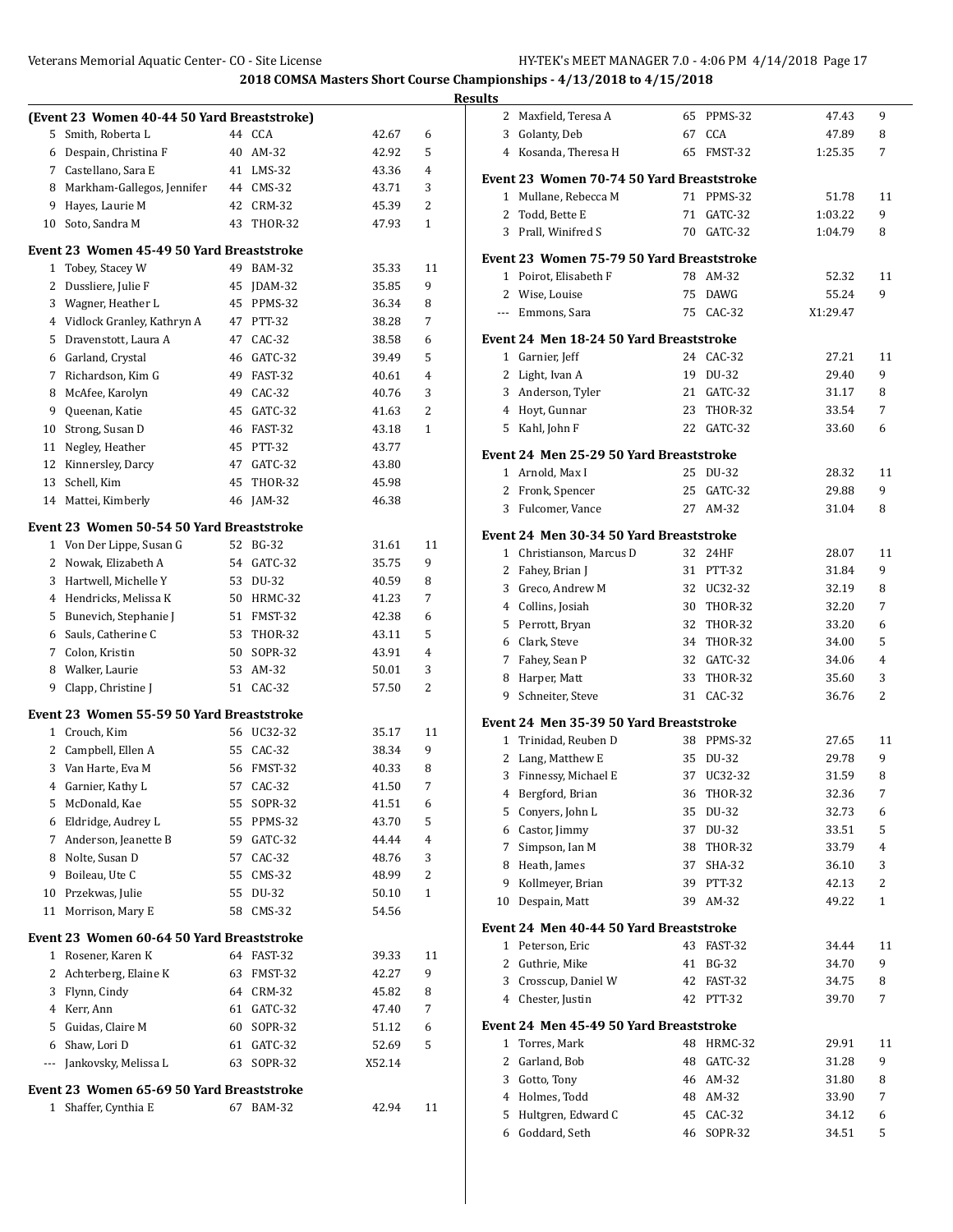|    |                                                            |    |            |         |                | <b>Results</b> |
|----|------------------------------------------------------------|----|------------|---------|----------------|----------------|
|    | (Event 24 Men 45-49 50 Yard Breaststroke)                  |    |            |         |                | Eve            |
|    | 7 Pazmino, Jorge E                                         |    | 48 AM-32   | 35.96   | 4              |                |
| 8  | White, Brad                                                |    | 48 BG-32   | 37.00   | 3              |                |
| 9  | Aten, Ken                                                  |    | 45 THOR-32 | 38.17   | 2              | Con            |
|    | 10 Cowan, Robert N                                         |    | 46 CAC-32  | 46.13   | $\mathbf{1}$   |                |
|    | Event 24  Men 50-54 50 Yard Breaststroke                   |    |            |         |                |                |
|    | 1 Lawrence, Dietrich W                                     |    | 52 JAM-32  | 29.70   | 11             |                |
|    | 2 Barringer, Rob                                           |    | 52 DU-32   | 32.11   | 9              |                |
|    | 3 Daughtrey, Clay L                                        |    | 50 THOR-32 | 33.17   | 8              |                |
|    | 4 Vitcenda, Eric                                           |    | 54 GATC-32 | 36.71   | 7              |                |
|    | 5 Nielsen, Richard L                                       |    | 53 DU-32   | 36.84   | 6              |                |
|    | 6 Nielson, Rich                                            |    | 54 CCA     | 37.80   | 5              |                |
|    | 7 Hoyt, Brian K                                            |    | 51 THOR-32 | 38.02   | 4              |                |
|    | 8 Le Vasseur, Andrew P                                     |    | 54 DU-32   | 41.21   | 3              |                |
| 9  | Bennett, Dean W                                            |    | 51 SS      | 42.17   | $\overline{c}$ |                |
|    | Event 24  Men 55-59 50 Yard Breaststroke                   |    |            |         |                |                |
|    | 1 Coveney, Christopher M                                   |    | 55 LMS-32  | 29.02   | 11             |                |
| 2  | Scott, Greg C                                              |    | 58 GATC-32 | 31.65   | 9              |                |
|    | 3 Kahl, Steven E                                           |    | 55 GATC-32 | 33.84   | 8              |                |
|    | 4 Boileau, Mike                                            |    | 56 DU-32   | 34.18   | 7              |                |
|    | 5 Lee, Marshall M                                          |    | 59 UC32-32 | 36.58   | 6              |                |
|    | 6 Leo, Mark                                                |    | 58 BG-32   | 37.42   | 5              |                |
|    | 7 Olson, Robert A                                          |    | 57 SALT-34 | 38.92   | 4              |                |
|    | 8 Bunevich, Steven                                         |    | 57 FMST-32 | 39.13   | 3              |                |
| 9  | Ramirez, Alfonso                                           |    | 56 BG-32   | 42.81   | 2              |                |
| 10 | Reetz, Eric F                                              |    | 58 BG-32   | 45.17   | $\mathbf{1}$   |                |
|    | 11 Cattles, Steven                                         |    | 58 BG-32   | 1:27.26 |                |                |
|    | Event 24 Men 60-64 50 Yard Breaststroke                    |    |            |         |                |                |
|    | 1 Waterbury, Stuart S                                      |    | 64 BAM-32  | 30.83   | 11             |                |
|    | 2 Henry, Shafer                                            |    | 60 SSMS-32 | 31.97   | 9              |                |
|    | 3 Mann, Michael                                            |    | 63 GATC-32 | 32.57   | 8              |                |
|    | 4 Louie, Jamie                                             |    | 61 CSST-32 | 33.55   | 7              |                |
|    | 5 Hess, Richard                                            |    | 63 BG-32   | 35.25   | 6              |                |
|    | 6 Hice, Randy C                                            |    | 63 UC32-32 | 37.26   | 5              |                |
|    | 7 Krainik, Gregory M                                       |    | 63 DU-32   | 39.01   | 4              |                |
|    | *8 Harper, Larry T                                         |    | 63 GATC-32 | 39.60   | 2.5            |                |
|    | *8 Morrison, Jeffrey W                                     |    | 63 CMS-32  | 39.60   | 2.5            |                |
|    | 10 David, Brad G                                           |    | 63 FMST-32 | 40.18   | 1              | Sco            |
| 11 | Petrie, Steve M                                            |    | 61 AM-32   | 43.53   |                |                |
|    | 12 Valvano, John J                                         |    | 61 JAM-32  | 48.21   |                |                |
| 13 | Ronat, Jon F                                               | 62 | FMST-32    | 48.93   |                |                |
| 14 | Skulstad, John                                             |    | 64 DU-32   | 50.47   |                |                |
|    | Event 24 Men 65-69 50 Yard Breaststroke                    |    |            |         |                |                |
|    | 1 MacDonald, Lee H                                         |    | 66 FAST-32 | 34.33   | 11             |                |
|    | 2 Levy, Michael R                                          |    | 68 CCA     | 41.76   | 9              |                |
|    | 3 O'Donnell, Michael P                                     |    | 65 FMST-32 | 42.38   | 8              |                |
|    | 4 Linn, Michael J                                          |    | 68 BG-32   | 1:04.05 | 7              |                |
|    |                                                            |    |            |         |                |                |
|    | Event 24  Men 70-74 50 Yard Breaststroke<br>1 Carney, Kent |    | 70 EVER-32 |         | 11             |                |
|    |                                                            |    |            | 37.15   |                |                |
| 2  | Duignan, Mike                                              |    | 71 BAM-32  | 41.97   | 9              |                |
| 3  | Ogilby, Chuck                                              | 74 | SOPR-32    | 42.44   | 8              |                |
| 4  | McDanal, Steven                                            |    | 74 JAM-32  | 46.24   | 7              |                |
|    | 5 Zaparanick, Robert R                                     |    | 72 CCA     | 48.23   | 6              |                |

| Event 24 Men 75-79 50 Yard Breaststroke<br>75 CMS-32<br>1 Burgess, Thom | 42.14 | 11    |
|-------------------------------------------------------------------------|-------|-------|
| <b>Combined Team Scores</b>                                             |       |       |
|                                                                         |       |       |
| Combined Team Scores - Through Event 24                                 |       |       |
| 1. Greenwood Athletic and Tennis                                        |       | 1275  |
| 2. University of Denver Masters                                         |       | 1071  |
| 3. Foothills Masters Swim Team                                          |       | 568   |
| 4. Thornton Masters                                                     |       | 530   |
| 5. Bee Gees                                                             |       | 517   |
| 6. Fast Masters                                                         |       | 390   |
| 7. Team Sopris Masters                                                  |       | 364   |
| 8. Colorado Athletic Club Inverne                                       |       | 349   |
| 9. Uc32                                                                 |       | 346   |
| 10. Pikes Peak Masters Swimming                                         |       | 313   |
| 11. Cherry Creek Athletic Club                                          |       | 312   |
| 12. Jeffco Aquatic Masters                                              |       | 306   |
| 13. Aurora Masters                                                      |       | 255   |
| 14. Boulder Aquatic Masters                                             |       | 202   |
| 15. Colorado Masters Swimming                                           |       | 190.5 |
| 16. Highlands Ranch Masters Club                                        |       | 120   |
| 16. Parker Tri Team                                                     |       | 120   |
| 18. Lafayette Masters Swimming                                          |       | 113   |
| 19. South Suburban Finaddicts                                           |       | 100   |
| 20. Steamboat Springs Masters Swim                                      |       | 82    |
| 21. Off Piste Aquatics                                                  |       | 62    |
| 22. 24 Hour Fitness                                                     |       | 58    |
| 23. Breckenridge Masters                                                |       | 57    |
| 24. JD Aquatic Masters                                                  |       | 53    |
| 25. Castle Rock Masters                                                 |       | 50.5  |
| 26. New Mexico Masters Swimming                                         |       | 36    |
| 27. Green Mountain Masters                                              |       | 31    |
| 28. Evergreen Masters                                                   |       | 30    |
| 29. Sea Devil Swimming Masters                                          |       | 25    |
| 30. Csst Masters                                                        |       | 24    |
| 31. Salt Lake Masters Swimming                                          |       | 11    |
| 32. Ski Hi Aquatics                                                     |       | 9     |
| 33. Uc45                                                                |       | 5     |

## **Scores - Women**

| Women - Team Rankings - Through Event 24 |                                  |       |  |  |
|------------------------------------------|----------------------------------|-------|--|--|
|                                          | 1. Greenwood Athletic and Tennis | 779.5 |  |  |
| 2.                                       | University of Denver Masters     | 400   |  |  |
| 3.                                       | Thornton Masters                 | 344   |  |  |
| 4 <sup>2</sup>                           | <b>Bee Gees</b>                  | 303   |  |  |
| 5.                                       | Foothills Masters Swim Team      | 271   |  |  |
|                                          | 6. Team Sopris Masters           | 233   |  |  |
| 7.                                       | Cherry Creek Athletic Club       | 214   |  |  |
| 8.                                       | Colorado Athletic Club Inverne   | 207   |  |  |
| 9.                                       | Pikes Peak Masters Swimming      | 196   |  |  |
| 10.                                      | <b>Fast Masters</b>              | 184   |  |  |
|                                          | 11. Jeffco Aquatic Masters       | 176   |  |  |
| 12 <sup>1</sup>                          | Aurora Masters                   | 141   |  |  |
| 13.                                      | <b>Boulder Aquatic Masters</b>   | 121   |  |  |
| 14.                                      | - Uc32                           | 105   |  |  |
|                                          |                                  |       |  |  |